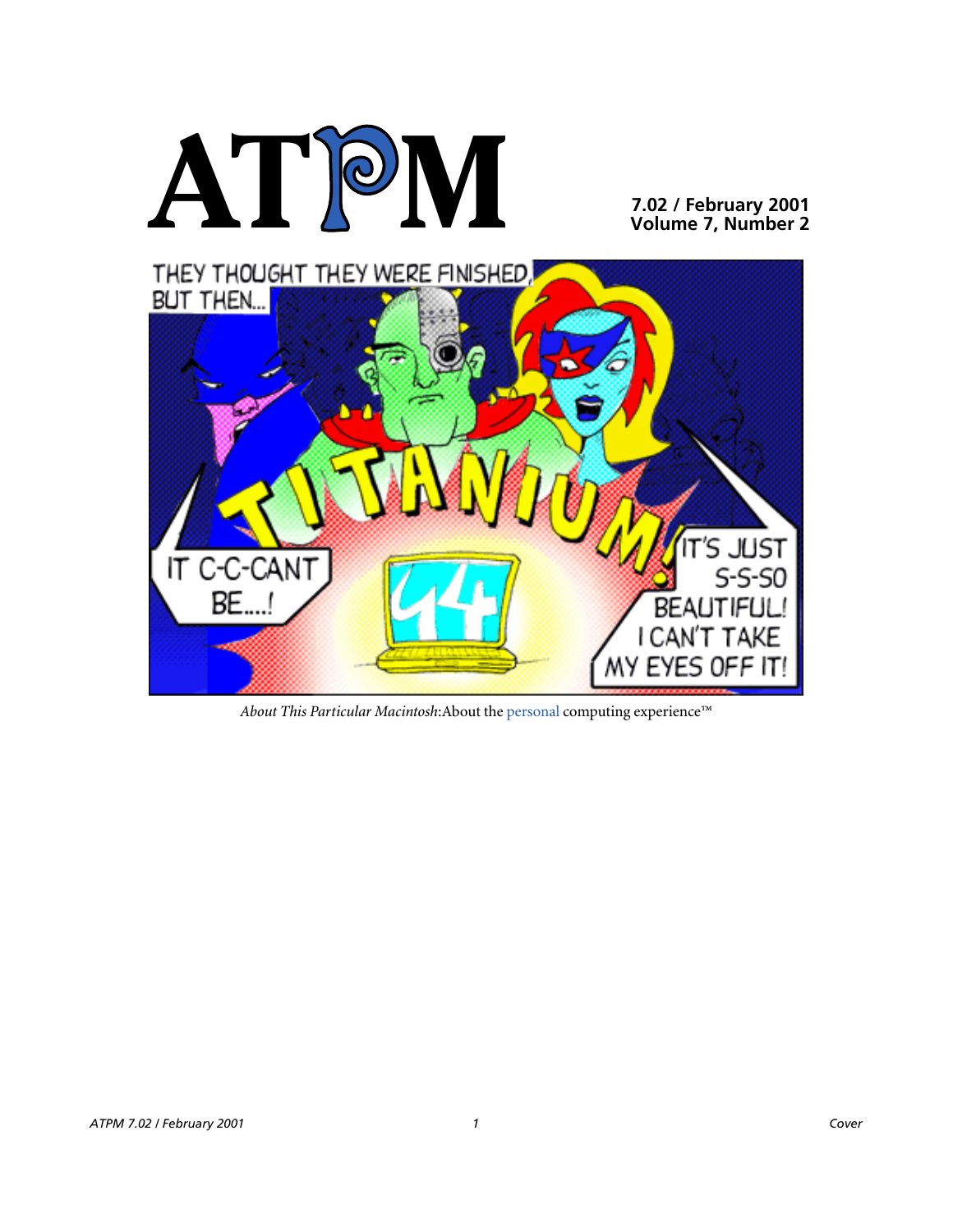# **Cover Art**

Copyright  $\odot$  2001 by Grant Osborne<sup>1</sup> We need new cover art each month. [Write to us!](mailto:cover-art@atpm.com)<sup>2</sup>

## **Editorial Staff**

Publisher/Editor-in-Chief [Michael Tsai](mailto:mtsai@atpm.com) Managing Editor [Daniel Chvatik](mailto:dchvatik@atpm.com) Associate Editor/Reviews [Paul Fatula](mailto:pfatula@atpm.com)

Copy Editors [Raena Armitage](mailto:rarmitage@atpm.com) [Johann Campbell](mailto:jcampbell@atpm.com) [Ellyn Ritterskamp](mailto:eritterskamp@atpm.com) [Brooke Smith](mailto:bsmith@atpm.com) [Ron Stewart](mailto:rstewart@atpm.com) [Adam Zaner](mailto:azaner@atpm.com) *Vacant* Publicity Manager [Christopher Turner](mailto:cturner@atpm.com) *Vacant* Webmaster [Michael Tsai](mailto:mtsai@atpm.com) Assistant Webmaster [Lee Bennett](mailto:lbennett@atpm.com) Beta Testers [The Staff](mailto:editor@atpm.com)

**Contributing Editors**

At Large Robert Paul Leitao Games *Vacant* Graphics [Grant Osborne](mailto:gosborne@atpm.com) How To *Vacant* Interviews *Vacant* Music [David Ozab](mailto:dozab@atpm.com) Networking [Matthew Glidden](mailto:mglidden@atpm.com) Opinion [Tom Iovino](mailto:tiovino@atpm.com) [Mike Shields](mailto:mshields@atpm.com) *Vacant* Reviews [Eric Blair](mailto:eblair@atpm.com) [Jamie McCornack](mailto:jmccornack@atpm.com) **[Gregory Tetrault](mailto:gtetrault@atpm.com)** [Evan Trent](mailto:etrent@atpm.com) *Vacant* Shareware *Vacant* Technical [Evan Trent](mailto:etrent@atpm.com)

#### **Artwork & Design**

Graphics Director [Grant Osborne](mailto:gosborne@atpm.com) Graphic Design Consultant [Jamal Ghandour](mailto:jghandour@atpm.com) Layout and Design [Michael Tsai](mailto:mtsai@atpm.com) Cartoonist *Vacant* Blue Apple Icon Designs Mark Robinson Other Art RD Novo

#### **Editors Emeritus**

RD Novo

1. gosborne@atpm.com

2. cover-art@atpm.com

Robert Madill Belinda Wagner

#### **Contributors**

Lee Bennett Eric Blair Daniel Chvatik Paul Fatula Richard Fowell Matthew Glidden Edward Goss Tom Iovino Robert Paul Leitao Jamie McCornack Mobius David Ozab David Ross Gregory Tetrault Christopher Turner Evan Trent *Macintosh users like you*

#### **Subscriptions**

Sign up for free subscriptions using the [Web form](http://www.atpm.com/subscribe/)<sup>3</sup> or [by e-mail](mailto:subscriptions@atpm.com)<sup>4</sup>.

#### **Where to Find ATPM**

Online and downloadable issues are available at [http://www.atpm.com.](http://www.atpm.com)

ATPM is a product of ATPM, Inc. © 1995–2000, All Rights Reserved ISSN: 1093-2909

#### **The Tools**

Acrobat AppleScript BBEdit FileMaker Pro FrameMaker+SGML iCab **ImageReady** Interarchy LetterRip Pro MacPerl Mailsmith Mesh ShrinkWrap StuffIt

3. http://www.atpm.com/subscribe/

4. subscriptions@atpm.com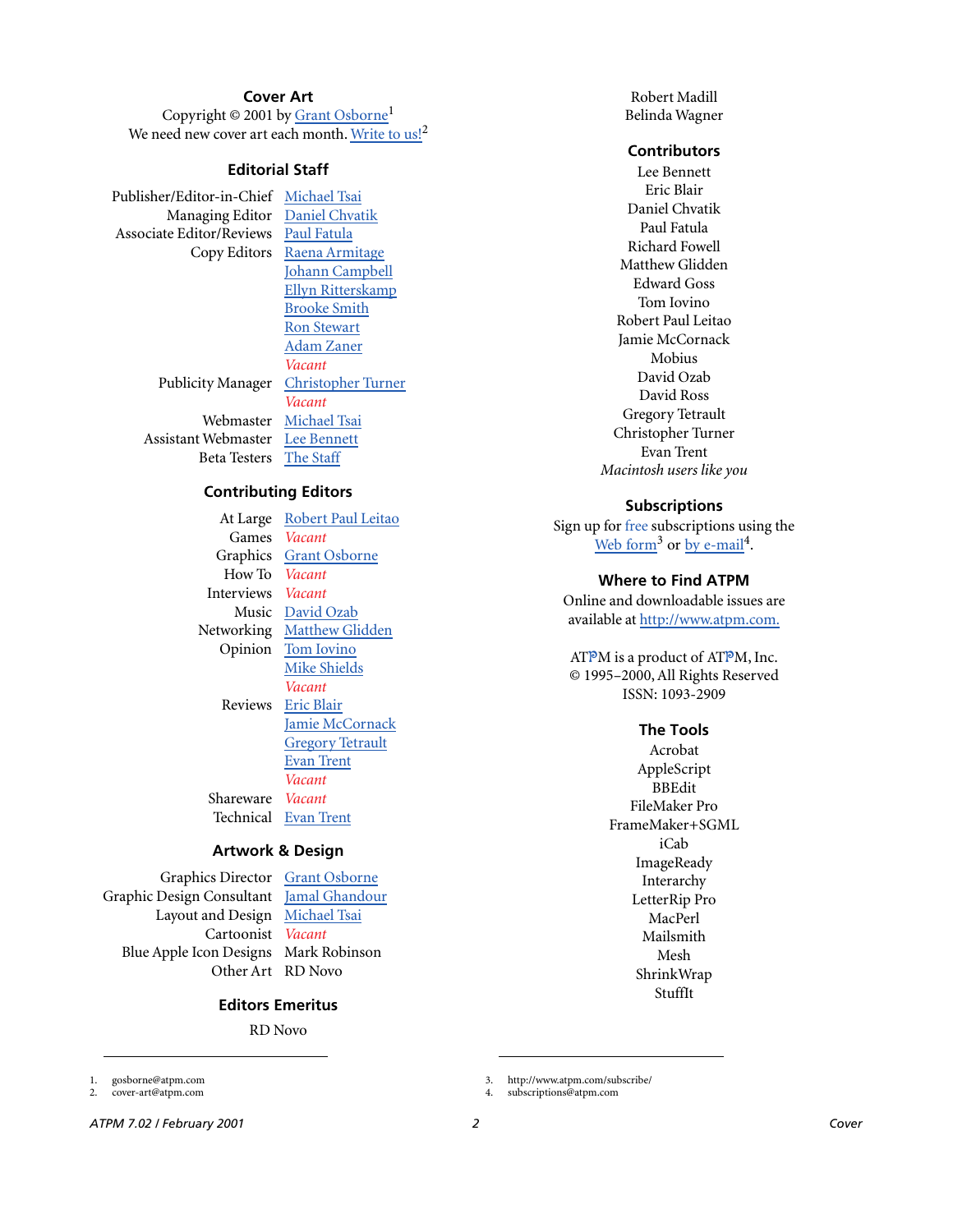#### **The Fonts**

Cheltenham Frutiger Isla Bella Marydale Minion

#### **Reprints**

Articles and original art cannot be reproduced without the express permission of ATPM, unless otherwise noted. You may, however, print copies of ATPM provided that it is not modified in any way. Authors may be contacted through ATPM's editorial staff, or at their e-mail addresses, when provided.

# **Legal Stuff**

About This Particular Macintosh may be uploaded to any online area or BBS, so long as the file remains intact and unaltered, but all other rights are reserved. All information contained in this issue is correct to the best of our knowledge. The opinions expressed in ATPM are not necessarily those of this particular Macintosh. Product and company names and logos may be registered trademarks of their respective companies. Thank you for reading this far, and we hope that the rest of the magazine is more interesting than this.

Thanks for reading ATPM.

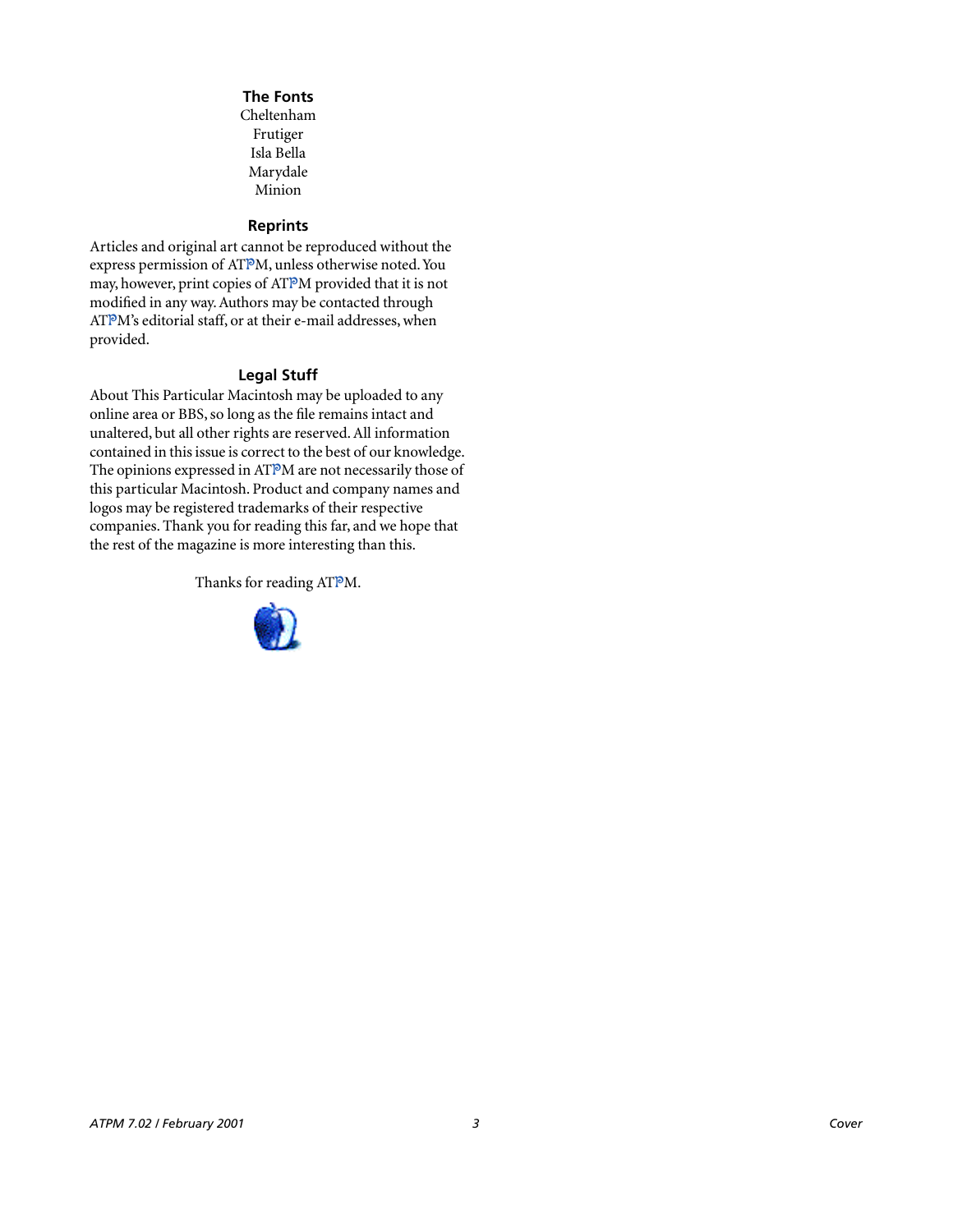# **Sponsors**

*About This Particular Macintosh* is free, and we intend to keep it that way. Our editors and staff are volunteers with "real" jobs who believe in the Macintosh way of computing. We don't make a profit, nor do we plan to. As such, we rely on advertisers to help us pay for our Web site and other expenses.

We would like to thank our exclusive sponsor, Small Dog Electronics, for its generous support of ATPM, the Macintosh, and all things cool. Sponsorship does not imply endorsement, and endorsement does not imply sponsorship. Thank you for your support.



You can help support ATPM by buying from online retailers using the following links: Amazon.com<sup>1</sup>, [MacConnection](http://service.bfast.com/bfast/click/mid9452939?siteid=13311227&bfpage=machomepage)<sup>2</sup>, [MacMall](http://www.commission-junction.com/track/track.dll?AID=53427&PID=297078&URL=http%3A%2F%2Fwww%2Emacmall%2Ecom%2Fmacaffiliate)<sup>3</sup>, [MacZone](http://service.bfast.com/bfast/click?bfmid=1942029&siteid=26240435&bfpage=mac_zone)<sup>4</sup>, and Outpost.com<sup>5</sup>.



1. http://www.amazon.com/exec/obidos/redirect-home/aboutthisparticu

2. http://service.bfast.com/bfast/click/mid9452939?siteid=13311227&bfpage=machom epage

3. http://www.commissionjunction.com/track/track.dll?AID=53427&PID=297078&URL=http%3A%2F%2 Fwww%2Emacmall%2Ecom%2Fmacaffiliate

4. http://service.bfast.com/bfast/click?bfmid=1942029&siteid=26240435&bfpage=mac \_zone

5. http://www.linksynergy.com/fsbin/stat?id=N00D3BtDeo0&offerid=2161&type=3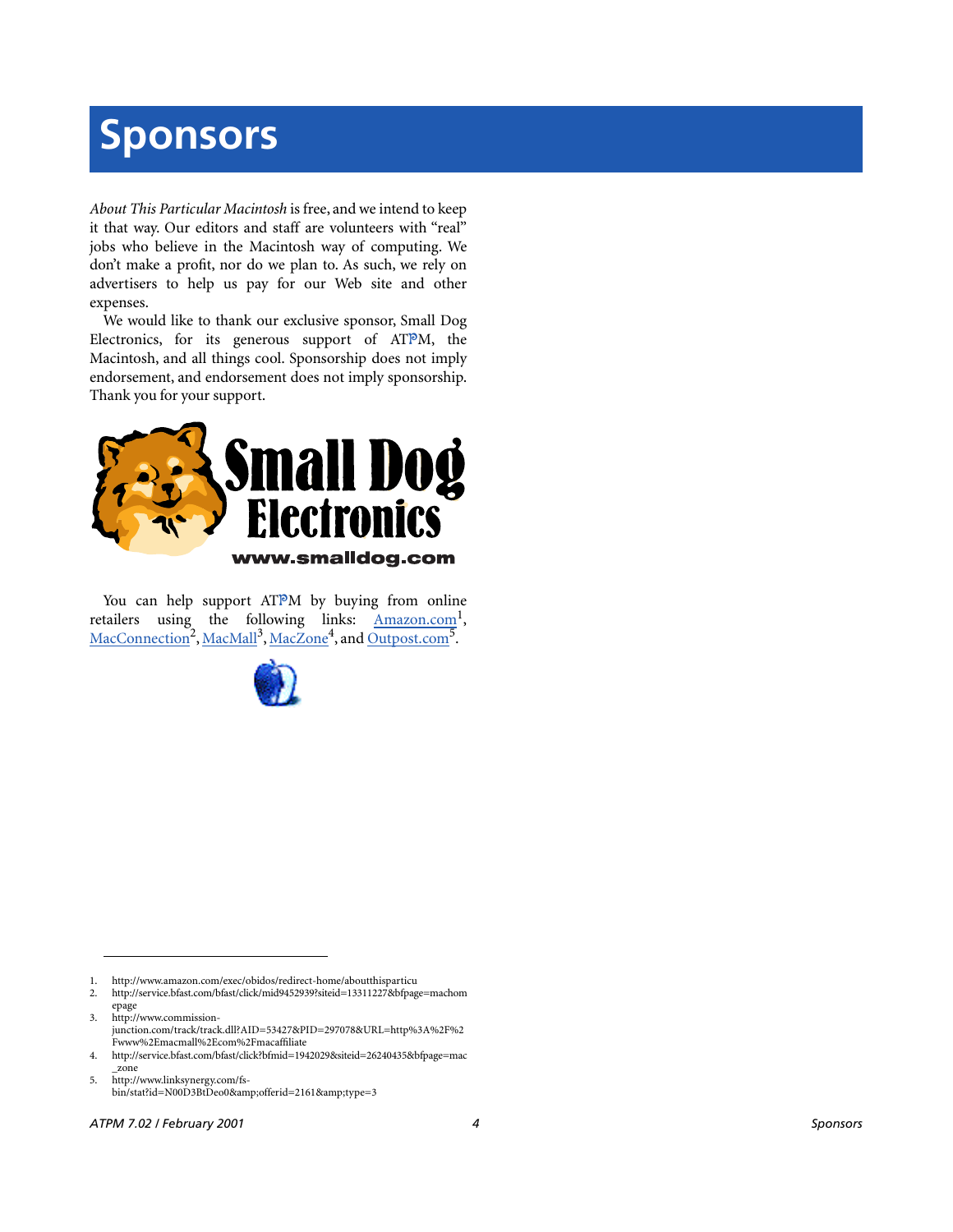# **Welcome**

Welcome to the February issue of ATPM. Issue 7.02 contains the following articles, reviews, and features. Before we introduce them, though, here's a short look at major Mac news items from January:

#### **Mac News**

Apple's [recent analyst meeting](http://www.macnn.com/feature.php?id=196)<sup>1</sup> shed some light on the company's financial situation and future strategy, including the intention to offer SuperDrives on iMacs in 2002. [Analyst](http://www.thestreet.com/_yahoo/tech/hardware/1287256.html) [responses](http://www.thestreet.com/_yahoo/tech/hardware/1287256.html)<sup>2</sup> were mixed.

Mac OS X will be released on March 24, and Apple will likely honor purchases of the OS X Public Beta using [restricted coupons](http://www.macnn.com/news.php?id=2973)<sup>3</sup>.

### **Poll**

Last month's reader [poll](http://www.atpm.com/polls/)<sup>4</sup> asked for your favorite MP3 player. 47% preferred SounJam MP, and 24% preferred Audion. QuickTime Player collected 8%, and the remainder of the votes were divided among MacAST, SoundApp, and other players.

Our internal staff poll showed a similar division: one third SoundJam, one third Audion, and one third other players. Note that the poll was started before [iTunes](http://www.atpm.com/7.02/itunes.shtml)<sup>5</sup> was introduced, so it does not include that choice.

This month we want to know where you bought your current Mac. Go cast your <u>[vote](http://www.atpm.com/index.shtml#poll)</u><sup>6</sup>!

# **Columns**

#### **[Apple Cider: A Matter of Trust](http://www.atpm.com/7.02/cider.shtml)***<sup>7</sup>*

Tom Iovino explains the reasons why people may be afraid to shop online and why their fears may be exaggerated.

"The lessons I learned that day in Maryland are the ones that cause quite a few people to shy away from shopping on the Internet. How do you know that someone won't overcharge you when you make a purchase on the Internet? And just how secure is your information? Can someone charge on your credit card?"

#### **[Apples, Kids, & Attitude: Martians in the Manholes](http://www.atpm.com/7.02/aka.shtml)***<sup>8</sup>*

In his final installment of *AKA*, Robert Paul Leitao discerns fact from fiction in life, on TV, and in the PC industry.

"Since the introduction of the Apple II, rumors and prognostications of Apple's imminent demise have filled the papers, the airwaves and now the Internet. Whether the figurative "Martians in the manholes" were IBM, Microsoft, concerns about MHz speeds, software availability, market share, or even product price, Apple Computer has survived and in most years the company has thrived. Bad fiction can never mirror reality."

#### **[Beyond the Barline: A Tale of Two Trade Shows](http://www.atpm.com/7.02/barline.shtml)***<sup>9</sup>*

David Ozab shares his opinions on iTunes, Yamaha's mLan, Apple's music strategy, and the latest NAMM show.

"The promise to start a desktop music revolution comes sixteen years too late. Instead, Apple should do everything in its power to support the continued third-party development of hardware and software that centers around their computers in order to keep the support from musicians that they still enjoy. In part, this means continued support of PCI-based solutions through the G4 desktop. The addition of a fourth PCI slot was an important step, but it also needs the continued advocacy of FireWire and the encouragement of third party developers, Yamaha in particular, to transform products from vaporware to hardware."

#### **[About This Particular Web Site](http://www.atpm.com/7.02/atpw.shtml)***<sup>10</sup>*

This month, Paul Fatula uncovered the following Web sites: Isys Information Architects Inc. (user interface praise and blunders), MobiusCo (abstract desktop pictures), Patrick Combs' Good Thinking Site (amazing story about a \$95,093.35 junk mail check), Privacy.Org (updates on Internet privacy), Spammimic (encodes messages as spam ;- )).

<sup>1.</sup> http://www.macnn.com/feature.php?id=196

<sup>2.</sup> http://www.thestreet.com/\_yahoo/tech/hardware/1287256.html

<sup>3.</sup> http://www.macnn.com/news.php?id=2973

<sup>4.</sup> http://www.atpm.com/polls/

<sup>5.</sup> http://www.atpm.com/7.02/itunes.shtml

<sup>6.</sup> http://www.atpm.com/index.shtml#poll

<sup>7.</sup> http://www.atpm.com/7.02/cider.shtml

<sup>8.</sup> http://www.atpm.com/7.02/aka.shtml

<sup>9.</sup> http://www.atpm.com/7.02/barline.shtml

<sup>10.</sup> http://www.atpm.com/7.02/atpw.shtml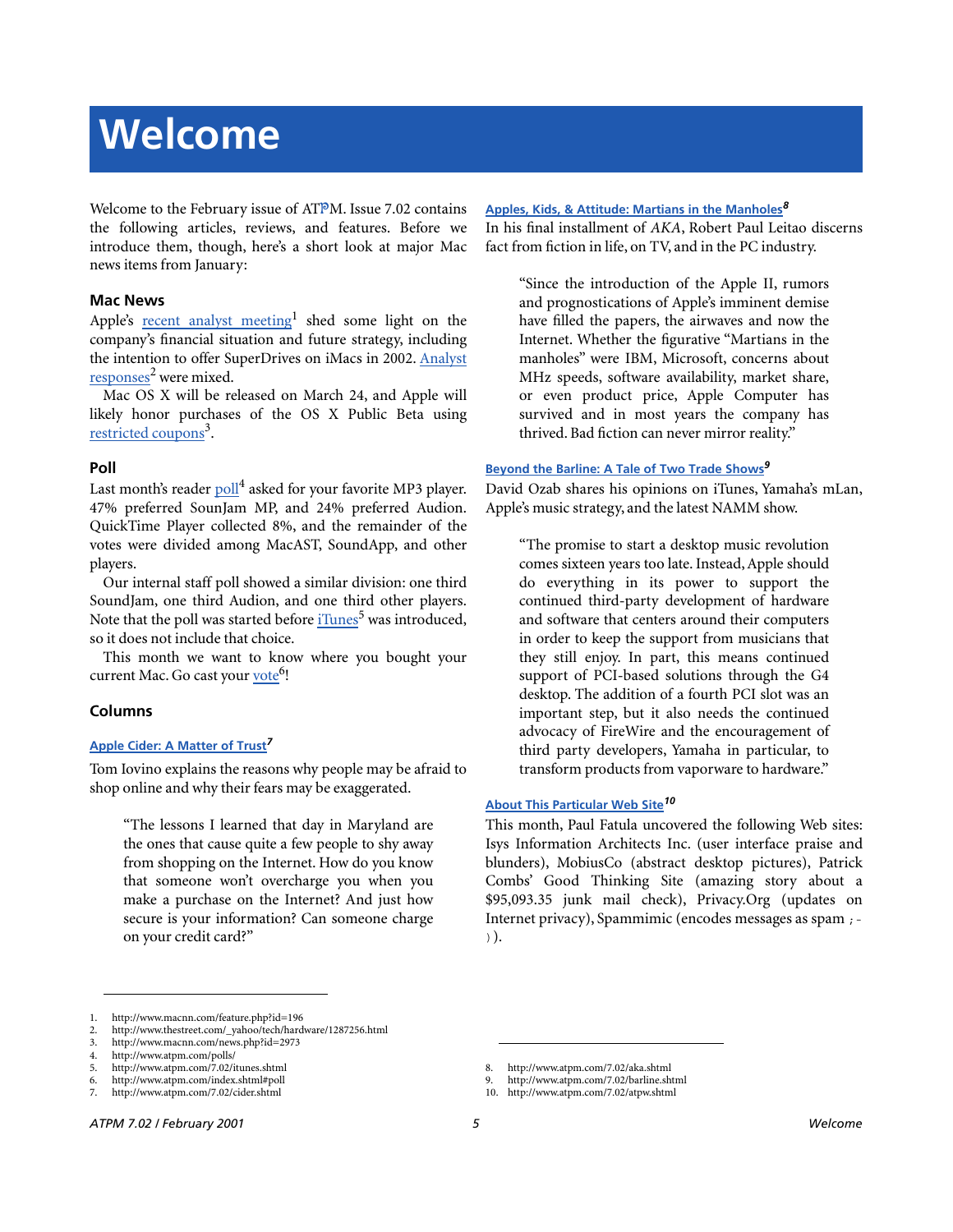#### **[How To: iMovie Transition Tricks](http://www.atpm.com/7.02/imovie-transition-tricks.shtml)***<sup>1</sup>*

Jamie McCornack explains two transition tricks for iMovie and iMovie 2, in particular "Slow Motion" and "Beam Things Up."

"Let's say, for example, you want your cat to materialize from thin air. I don't know why, maybe you're doing a documentary on quantum physics, but let's say that's what you want to do. Aim your camcorder at a comfy chair and turn it to Record. Now take your unsuspecting kitty, and being sure to keep yourself out of the picture, toss it onto the chair."

#### **[How To: Playing Compressed Sound on a Home Stereo](http://www.atpm.com/7.02/compressed-sound.shtml)***<sup>2</sup>*

Evan Trent explains the use of audio file formats for the use on CDs.

"In my opinion it makes more sense to just burn out the MP3s directly to an audio CD using Toast 4.x. This will result in a CD that is playable on a home stereo, and the sound quality will be no worse than the MP3 source file, although you will not be able to fit as many songs on the CD as if you converted and compressed the AIFF files beforehand."

#### **Reviews**

#### **[Macintosh Chess Downloads \(Part I\)](http://www.atpm.com/7.02/chess.shtml)***<sup>3</sup>*

Richard A. Fowell reviews and compares two shareware/freeware chess programs, Sigma Chess 5.12 and Vanessa Chess.

"These days, chess strength should seldom be your primary decision factor in selecting a chess program. With the power of modern Macs, even Vanessa Chess is a much stronger player than most humans when set to full strength. For an opponent that is challenging, rather than unbeatable, one must usually set the computer to an "easy" level, or limit the number of moves the program looks ahead to one or two moves ("fixed depth 1" or "fixed depth 2" in computer chess argot). Price and convenience of acquisition are important factors, and commercial programs can't touch the price of freeware/shareware programs (Vanessa Chess is \$10 shareware, the other four are freeware) or the convenience of downloading."

#### 1. http://www.atpm.com/7.02/imovie-transition-tricks.shtml

2. http://www.atpm.com/7.02/compressed-sound.shtml

#### **[Driver](http://www.atpm.com/7.02/driver.shtml)***<sup>4</sup>*

Matthew Glidden reviews Driver, the newest car racing game from MacSoft.

"You assume the role of an ex-race driver turned policeman who goes deep undercover to infiltrate organized crime syndicates across the country. You turn in your gun and badge for the keys to a 70s muscle car and the chance to build a reputation for fast wheels and cool nerves among the law-breaking elite. The game features a wide variety of missions, most of which are courier- or chase-oriented, following location or time objectives in a race around realistically-modeled US cities while avoiding police pursuit."

#### **[Final Jam Pro](http://www.atpm.com/7.02/final-jam-pro.shtml)***<sup>5</sup>*

In this mini-review, Christopher Turner introduces us to his favorite SoundJam MP Skin, whose interface is reminiscent of the Final Cut Pro look.

"The interface is simple and uncluttered. The uppermost left button closes not only the interface, but the application, which is standard across all SoundJam skins. Just beneath the title bar the skin shows the encoding rate and KHz rating for the file being played, and whether it is in stereo or mono. A timer plays in the far right just beneath the WindowShade button."

#### **[iTunes 1.0](http://www.atpm.com/7.02/itunes.shtml)***<sup>6</sup>*

Daniel Chvatik looks at Apple's newest "killer app," a trendy MP3 player that wants to excel through ease of use and close system integration.

"While I think iTunes is a great program, some things about it bother me. For one, it's slow, especially once you add a lot of songs. Just try clicking on your playlists back and forth. It takes over a second to load a short list. The redraw is so slow that you can actually see it. This is not a big problem if you just listen to music, but if you want to actively manage your playlists, it can be quite annoying."

#### **[Jeopardy!](http://www.atpm.com/7.02/jeopardy.shtml)***<sup>7</sup>*

Gregory Tetrault introduces the computer version of the popular TV show. Now you can prove how much better your are than those people on TV.

<sup>3.</sup> http://www.atpm.com/7.02/chess.shtml

<sup>4.</sup> http://www.atpm.com/7.02/driver.shtml

<sup>5.</sup> http://www.atpm.com/7.02/final-jam-pro.shtml

<sup>6.</sup> http://www.atpm.com/7.02/itunes.shtml

<sup>7.</sup> http://www.atpm.com/7.02/jeopardy.shtml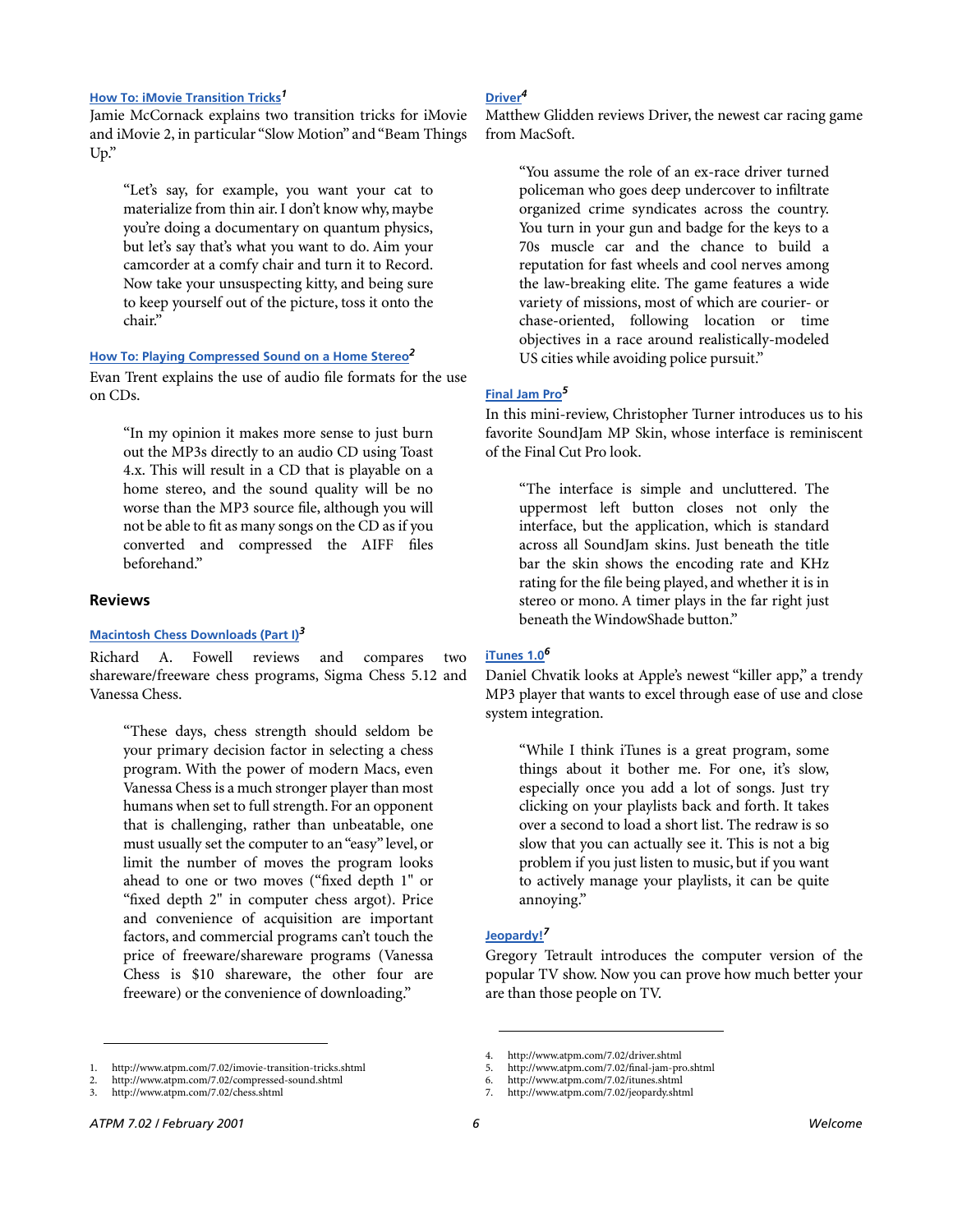"In spite of the minor problems listed above, I enjoy playing Jeopardy! I played so often while writing this review that I have encountered some questions three times. The game is still challenging for me when set to highest difficulty with adaptive AI (artificial intelligence)."

#### **[Links LS 2000](http://www.atpm.com/7.02/links-ls.shtml)***<sup>1</sup>*

Eric Blair evaluates the newest version of the popular golf program.

"I'll be honest—I don't like playing golf. I've never seen the point of hitting a small white ball around a grassy area, finding said ball, and repeating the process till the ball ends up in the hole. Personally, if I'm trying to sink a ball into a hole, I'll go out and play pool. That being said, I've always enjoyed computer golf games."

#### **[Que! Fire CD-RW Drive](http://www.atpm.com/7.02/que-fire.shtml)***<sup>2</sup>*

David Ozab reviews the FireWire CD-RW drive by QPS.

"First, I tested the drive as an audio burner. Using the inexpensive generic CD-R included, I burned a data file at 8x with no problems. Then, using another cheap disc (which I would never recommend), I burned an audio file at 8x. The drive and the interface had no problems with the extra demands of audio either."

#### **[Iomega ZipCD](http://www.atpm.com/7.02/zipcd.shtml)***<sup>3</sup>*

David Ross shares his experiences with the new Iomega ZipCD, a 4x4x6 USB CD-RW drive.

"Within minutes, I was burning my first CD with nothing more than a cursory glance at the manual. I'd heard horror stories about the time it takes to burn a CD so I started off with a 50 MB text folder to get the feel of things. Having dragged and dropped, I chose Simulation Mode from the Recorder menu—a handy little function which, as you would expect from the title, simulates a recording in real time. If all goes well, there should be no Toaster coasters when it comes to the real thing."

#### **Extras**

#### **[Desktop Pictures: Florida Panhandle Lighthouses & Mobius](http://www.atpm.com/7.02/desktop-pictures.shtml)***<sup>4</sup>*

MobiusCo and ATPM Staff member Lee Bennett present their fantastic desktop pictures this month. Lee's pictures are from Florida Lighthouses, while Mobius' introduces us to the world of digital art.

#### **[Trivia Challenge: Fun With Numbers](http://www.atpm.com/7.02/trivia.shtml)***<sup>5</sup>*

The Answers!—Ed Goss reveals the answers to last month's *Trivia Challenge*.



<sup>1.</sup> http://www.atpm.com/7.02/links-ls.shtml

<sup>2.</sup> http://www.atpm.com/7.02/que-fire.shtml

<sup>3.</sup> http://www.atpm.com/7.02/zipcd.shtml

<sup>4.</sup> http://www.atpm.com/7.02/desktop-pictures.shtml

<sup>5.</sup> http://www.atpm.com/7.02/trivia.shtml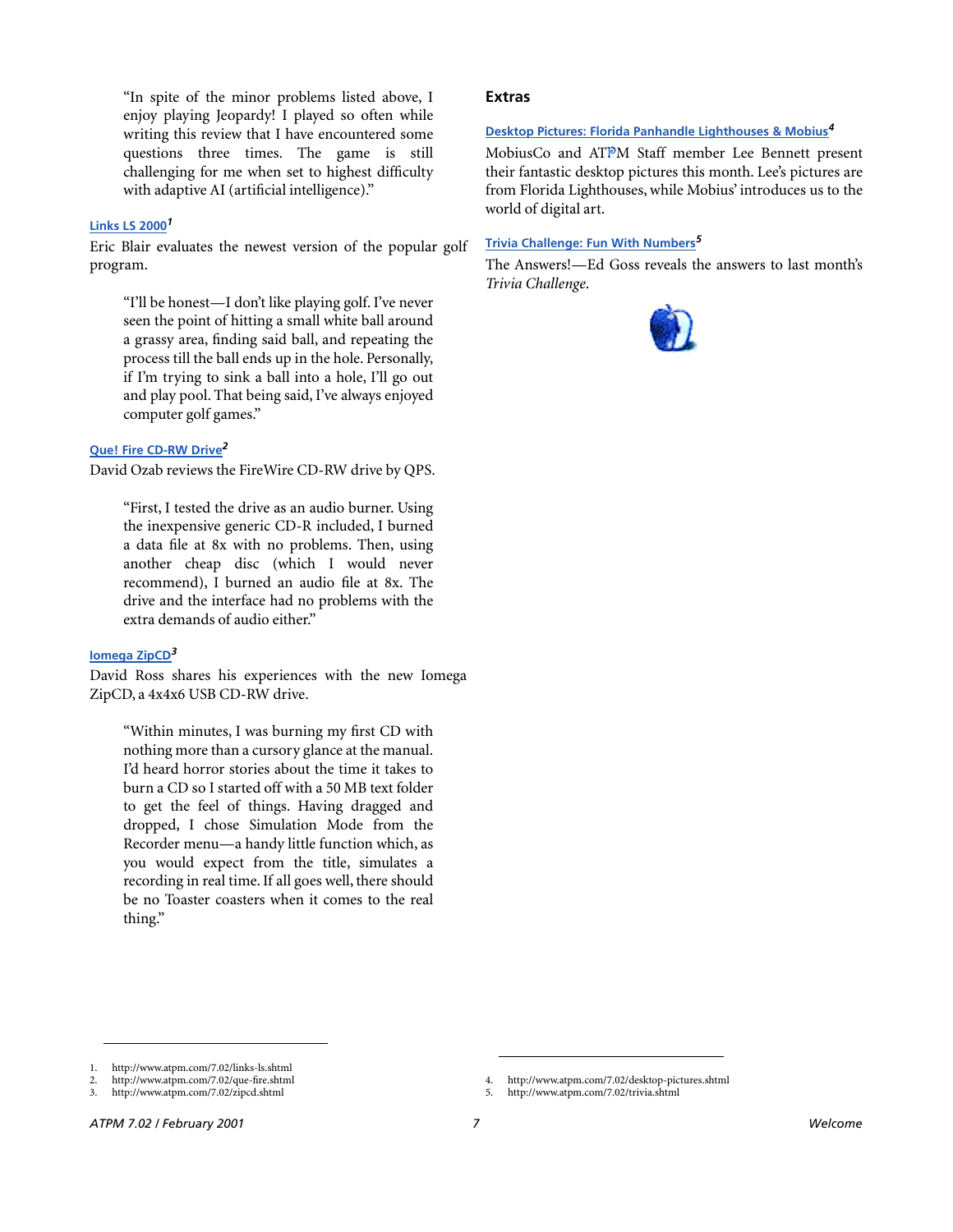# **E-Mail**

# **Backyard Football**

I liked your [review of Backyard Football](http://www.atpm.com/5.12/byf.shtml)<sup>1</sup> and think it's a real good game. I originally bought it for my little brother, but I ended up liking the game myself. But I was just wondering how you were able to copy pictures from the computer game onto your computer?

*—B.J.*

It's a simple matter to use Command-Shift-3 to capture a screenshot. If you want to get fancy, Command-Shift-4 will give you a cursor, and you can capture a portion of the screen. There are also utilities available, such as [Snapz Pro](http://www.AmbrosiaSW.com/Products/SnapzPro.html)<sup>2</sup> and Screen Catcher<sup>3</sup>, which will give you more flexibility with a screen capture. I'm glad you enjoyed the game. Have fun. *—Mike Shields*

# **Ethernetworking Without a Hub or Switch**

I am trying to network my new iMac DV with my old 7100, which is running system 7.5.3. I have all the cables in place, but I am not going through a switch. Is it possible to do this, and if so how? Any help would be much appreciated. *—Anonymous*

If you are not going through a hub or a switch you must use what is known as a "crossover" Ethernet cable.

When connecting two Macintosh computers together directly via Ethernet, you use a different cable than when plugging a series of machines into a hub or switch. The reason is that the Ethernet jack on a Macintosh (or any other personal computer) is different from the port on a Hub or Switch. The difference lies in a pair of pins, which are reversed on the Hub/Switch. In fact, some hubs and switches have a port labelled "uplink." Often this port may be toggled between a numbered port and an uplink port (the hub would say on it "5/Uplink" for example and have a switch next to it). All that switch does is reverse the pins.

When connecting two Macs together, the pins need to be reversed in the cable since the ports on both machines are identical and neither port reverses the pins. A cable with reversed pins is known as a crossover cable. You can buy them most anywhere (mail order, etc.) or you can crimp your own from standard Category 5 cable. Just look online for a crimping diagram and it will tell you which pins to reverse.

Once you've got the proper cable, you can switch on Personal File Sharing and connect the machines using AppleTalk. If you need help with that part, just e-mail me and I'll be happy to walk you through it. *—Evan Trent*

# **MS Office 2001 for the Mac**

Thanks for the **review**<sup>4</sup>. I was considering purchasing 2001. Now I will wait. I have 98 and it does what I need. I think I had read a review in *MacAddict* and they said it was great. At any rate with OS X coming it's better to wait.

*—Jim Presenkowski*

# **iBook Insomnia**

I finally worked out how get my iBook to work as an alarmclock; but it still won't do me a scheduled auto-shutdown or a scheduled sleep, neither when using battery nor when using main power.

I thought that it might be, e.g., that if you had the first tab, sleep set-up, set to Never, it would override the autoshutdown, but it fails to shutdown even if that's set to a few minutes.

*—David Kettlewell*

I have some ideas but I can't be sure exactly what's causing your problem(s).

A few possibilities:

- You have AppleTalk turned on.
- You have File Sharing turned on.
- You have a program open that will not quit (this doesn't explain the sleep problem but perhaps the shutdown).
- You have Retrospect or Retrospect Remote scheduled to backup sometime soon.
- If it will sleep after inactivity but not on schedule, you should also check and see if your clock is set right. Perhaps AM/PM is wrong? Or maybe it's somehow otherwise misconfigured.

Whatever is preventing schedule sleep is also preventing schedule shutdown. One would not work if the other wouldn't. So when you find the cause both problems will be resolved. *—Evan Trent*

3. http://www.stclairsw.com/ScreenCatcher/index.html 4. http://www.atpm.com/7.01/office.shtml

*Copyright © 2001 the ATPM Staff,* [editor@atpm.com](mailto:editor@atpm.com)*. We'd love to hear your thoughts about our publication. We always welcome your comments, criticisms, suggestions, and praise. Or, if you have an opinion or announcement about the Macintosh platform in general, that's OK too. Send your e-mail to* [editor@atpm.com](mailto:editor@atpm.com)*. All mail becomes the property of ATPM.*



<sup>1.</sup> http://www.atpm.com/5.12/byf.shtml

<sup>2.</sup> http://www.AmbrosiaSW.com/Products/SnapzPro.html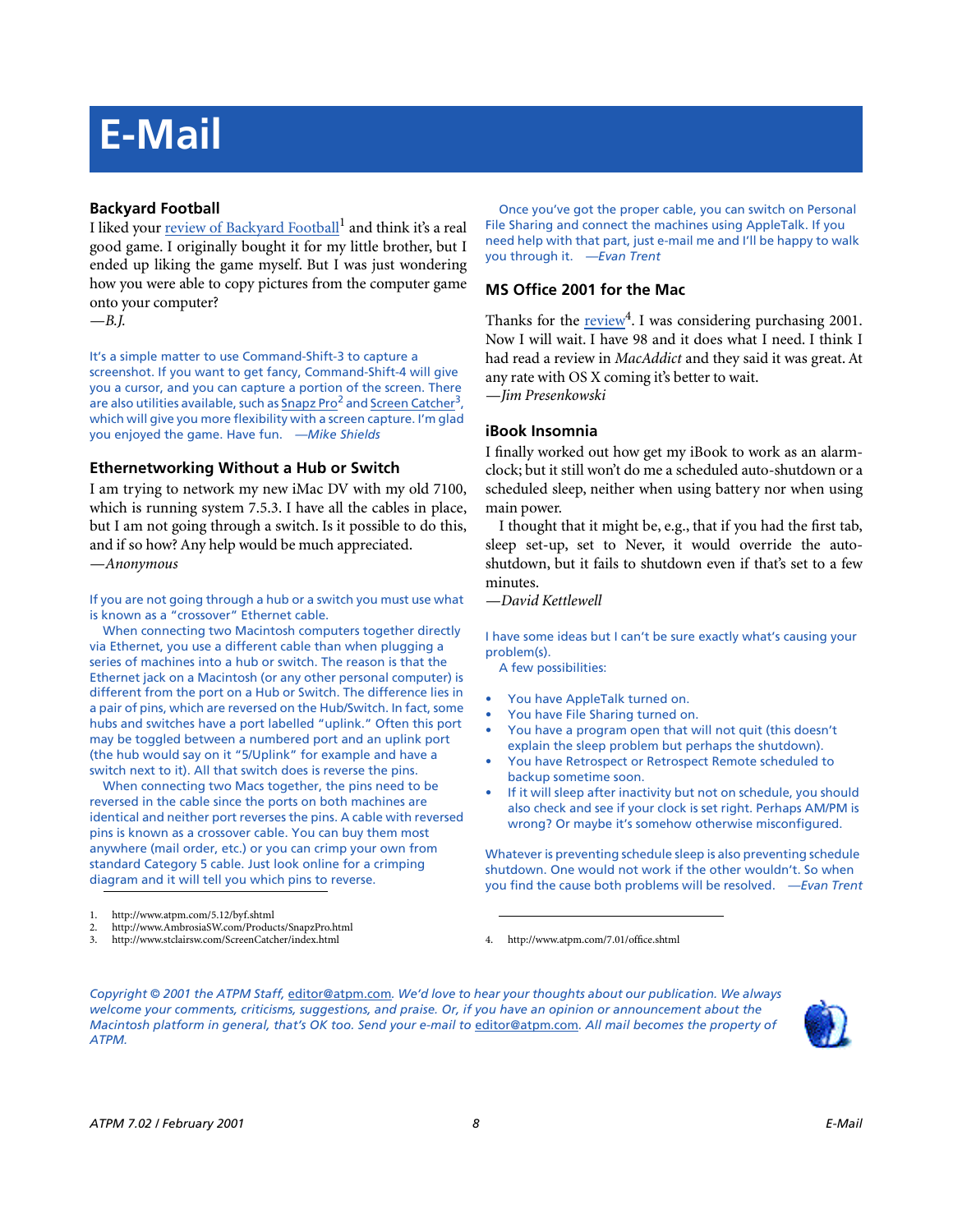**by Tom Iovino, [tiovino@atpm.com](mailto:tiovino@atpm.com)**

# **A Matter of Trust**

I can vividly remember Thanksgiving 1988. Oh, it wasn't the turkey, stuffing, or mashed potatoes that made the holiday stand out. Nor was it seeing my family for the first time since having left for college in August.

No, I remember that Thanksgiving because of what happened at the Amtrak station at New Carrolton, Maryland. In college, I always waited until the last minute to purchase my train ticket, because (a) I labored under the mistaken notion that travel agents added a fee to the price of the tickets, and (b) I just liked to wait until the last minute to decide if I really wanted to go home.

That year, at the ticket counter, I handed the cashier my dad's "extension" credit card that he'd given me *only* for travel when I was visiting from school. It was imprinted with his name, and the policy at Amtrak was that only the cardholder could sign to authorize the purchase. One look at the card, which didn't match my name, and the cashier pushed it back across the counter. "We run into trouble with stolen cards, son," he said. Oh, great. So there I was, surrounded by my suitcases, 25 minutes until my train left, no ticket in my hand.

Desperate for help, I turned to my girlfriend, who had driven me to the station. I asked her to take my ATM card, withdraw the necessary funds, and return with the money while I waited with the bags. She darted out of the station and returned within ten minutes—cash in hand. I kissed her and thanked her profusely for helping me out of the jam. I plunked down the cash, got my ticket, and tucked the ATM receipt into my wallet.

Later in the vacation, I was out at a movie with friends, when I happened to glance at that receipt. I'd been surprised at the Amtrak counter, but you should have seen me when I discovered that my girlfriend had not only withdrawn enough cash for my ticket, but had taken out an extra \$40 for herself. I didn't want to believe this, but it was later confirmed when she tearfully confessed that she had ripped me off.

Okay, once you stop laughing about the deplorable state of my dating years, you may be asking, "What on earth does this have to do with computing?"

The lessons I learned that day in Maryland are the ones that cause quite a few people to shy away from shopping on the Internet. How do you know that someone won't overcharge you when you make a purchase on the Internet? And just how secure is your information? Can someone charge on your credit card?

Just think about it: you enter your credit card information on a computer screen, and it has to travel through the phone lines (wiretaps!?!) to a computer where some minimum-wage broom jockey is playing Tetris. (At least that's the claim of most of the folks I know who refuse to shop on the Internet.)

It's true that there is potential for mischief. Recently, the administrators of such notable sites as Travelocity.com, Egghead.com, Amazon.com, and IKEA admitted that for a time, a security breach in their system could have exposed thousands of names, addresses, e-mails, and other personal information to potential hackers. It's such stories that make people leery of Internet shopping.

But when you think about it, what type of shopping is totally safe?

Let's take cash for example. Do you want to take a big wad of cash with you to the mall? If someone lifts your wallet, you can't stop payment on currency. And why do you think that almost all catalog shopping and bill payment envelopes insist that you not send cash?

Checks? When I learned how to use a checkbook, the first thing my mother taught me was to draw a line after the amount so that no one can alter it. My local news recently broadcast a story about a procedure known as "check washing," whereby someone with the proper solvent can remove most ballpoint pen inks from security paper and redraft a check for another purpose.

And how about those credit cards? When you pass your plate to the waiter, what prevents him or her from making an extra imprint or copying down your information and ordering, say, a new USB scanner? And I was certainly surprised the night I discovered my neighbor and I shared the same cordless phone frequency while she was placing an order with a catalog outfit.

There's always an element of risk when money changes hands. Fortunately, the vast majority of people we encounter in typical commercial environments are decent people with the best intentions. Regarding the minority, however, there are some pretty sophisticated safeguards in place to help thwart their efforts.

For starters, it always pays to get a recommendation before you shop somewhere. A service like **[Bizrate](http://www.bizrate.com)**<sup>1</sup> reviews hundreds of online shopping outlets and rates them for security, customer service, and delivery. This is valuable

<sup>1.</sup> http://www.bizrate.com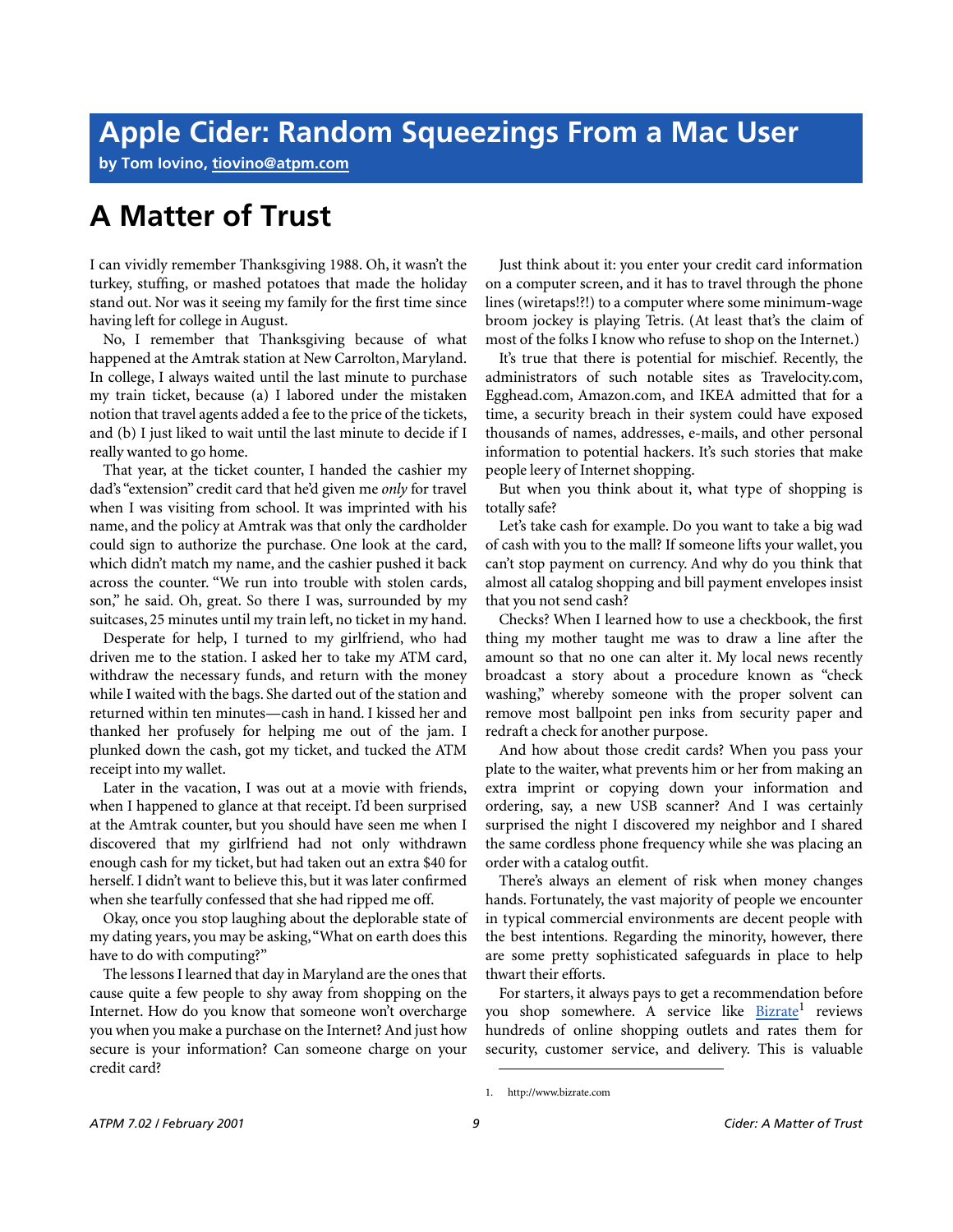information that will help keep your Internet shopping experience a good one.

You should also look to buy from places that protect the transmission of your personal data through a secure server. The majority of you know what I'm talking about, and this is a no-brainer. If you don't, you'll know you're secure when you see a complete key icon in the lower left corner of your Netscape Navigator screen (*or* a lock icon in the lower right corner of your Internet Explorer screen) *and* the prefix https: instead of http: in your address window. A subtle thing to check, but one that should offer you some peace of mind.

You should also make a printout of your order reflecting what the retailer is charging you for your purchase. Believe me, this will come in handy should there be some discrepancy between the price you were quoted and the amount you were actually charged.

Also, pay attention to a merchant's return policy. Just because you're shopping online doesn't mean you might not get the wrong size, a broken item, or something completely different from what you had envisioned. Knowing that you can return an item with little or no difficulty will make you feel more confident about using the Internet.

You may want to look into getting a credit card that guarantees that you will not be responsible should someone charge your card illegally. While federal law in the United States caps the amount you have to pay due to fraudulent charges at \$50, that's still \$50 that you'll have to pay if someone decides to rip you off.

As far as security on the merchant's side is concerned, strides are being made to reduce the likelihood that your personal information can be leaked. Stronger encryption, guarantees by the merchant that they will cover all unauthorized charges, and more diligent attention to security will help ensure that customer information is kept confidential. It is vital to the multi-billion-dollar Internet shopping industry that security lapses are minimized. If not, the confidence of consumers may fall off quickly, and one of the most useful aspects of the Internet could suffer.

And I'd hate to see the breakup of such a beautiful relationship.

*Copyright © 2001 Tom Iovino,* [tiovino@atpm.com](mailto:tiovino@atpm.com)*.*

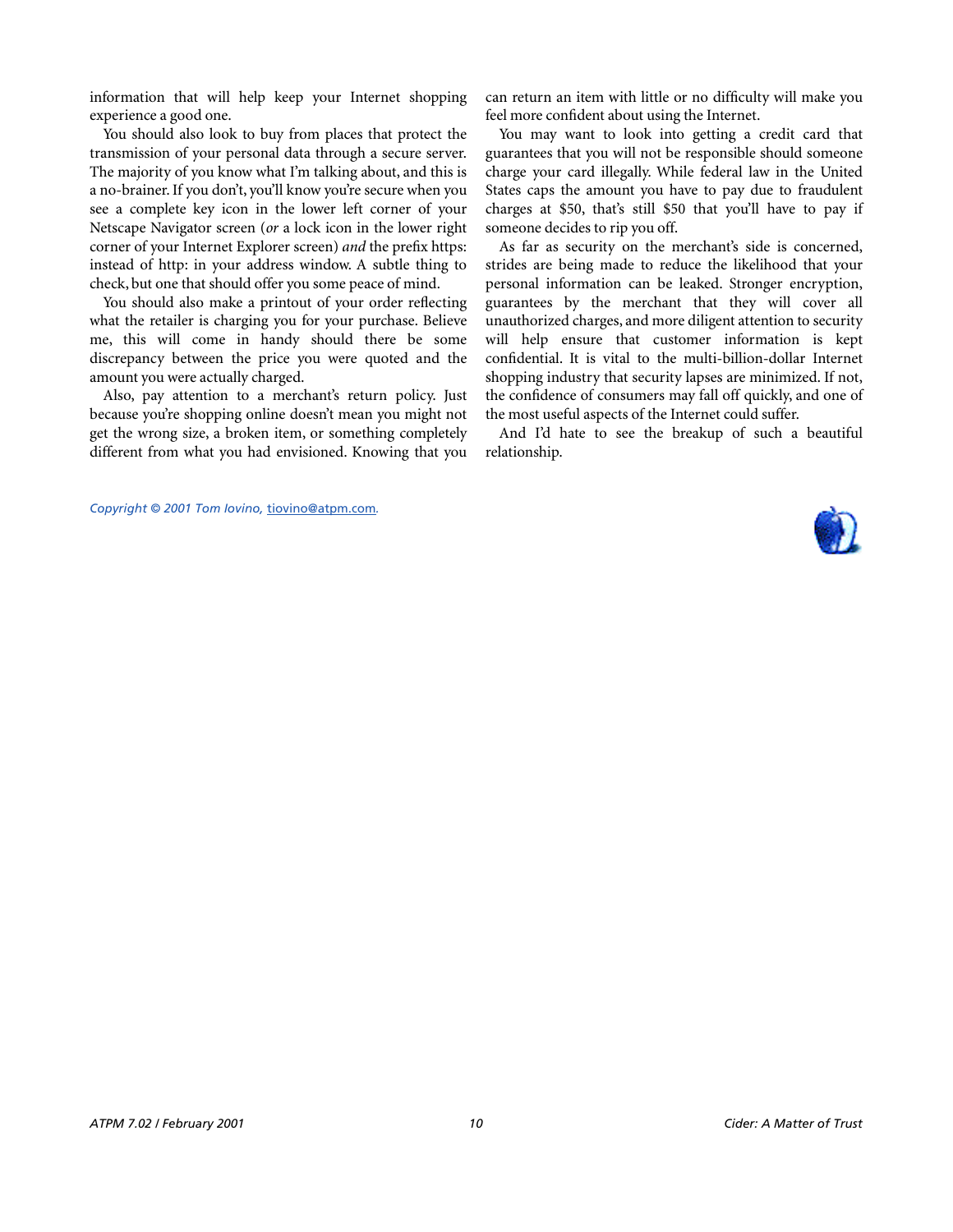**by Robert Paul Leitao, [rleitao@atpm.com](mailto:rleitao@atpm.com)**

# **Martians in the Manholes**

I remember visiting my grandfather years ago at what can only be described as his little urban plantation. He grew everything from watermelons to potatoes to hand-grafted fruit trees on a little plot of land just a stone's throw from a freeway. The chicken coop lay behind the garage that housed his farming tools and blue Ford Falcon. Whenever I'd visit overnight, I'd wake to the sound of my grandfather's rooster announcing the dawn of the new day and the aroma of fresh eggs on the stovetop.

To my grandfather, every morning in America was a new and splendid day. He emigrated from Lisbon as a teenager to escape the revolution in his country. He delighted in the freedom and opportunity available to residents of the United States. Fifty years after arriving in the US, he still marveled at the things so many of us take for granted.

Some of the things that amazed my grandfather were due as much to the era of his birth as to the comparative prosperity of the nation of his naturalized citizenship. Born around the turn of the century, he never lost interest in TV, nor tired of short trips to the local municipal airport to watch the small planes take off and land. His was a simple life of innocent pleasures and wholesome hard work.

One of the last times I was at my grandfather's house was during the summer of 1968. He let me stay up late so that we could both watch the Democratic convention. I knew little of the assassination of RFK, the Vietnam War, or the violent protests in Chicago that summer. He wanted me to see the balloons fill the convention floor, and I suppose he wanted to see democracy in action. We were both enthralled by what we witnessed.

Not all TV programming at that time (or now for that matter) had serious political or cultural importance. I remember sitting in his living room and watching *Superman*, too. I recall an episode in which Superman had an encounter with a pair of Martians who lived in some kind of subterranean world and entered our civilization through manhole covers.

In retrospect, short actors with really bad makeup and haircuts probably portrayed the Martians. But to a little boy, the concern was for world safety and what might come popping up from beneath the streets the next time I ventured more than a few feet from the safety of my grandfather's yard. I didn't think Superman lived in my grandfather's neighborhood, so if I was confronted by subterraneandwelling Martians I figured I was pretty much on my own.

Only later did I realize that in the *Superman* episodes, whether the Man of Steel was flying during the day or at night, the same footage was used to depict the superhero moving swiftly through the air on his way to fight evil. This was one of my first discoveries of what is meant by fiction, and I realized that subterranean-dwelling Martians only appeared on TV. It was safe to walk the streets without fear of encountering creatures from another planet popping out of round disks in the road.

Discerning fact from fiction can often be difficult for people of any age, let alone a young child. What we see on TV or the Internet and what we hear from others isn't always an accurate reflection of reality. I don't suppose my grandfather gave Superman or Martians popping out of manholes much thought. But the fact that he was able to grow fruit trees and vegetables, raise chickens and have a somewhat agrarian orientation to life in the middle of an old New England mill town still astounds me.

My grandfather was from a farming family, but farming was not his trade. Although for a time he earned a living grafting trees for others, he spent most of his years working in the mills. His decision to leave Lisbon wasn't an easy one. Family members and family friends warned him about all the "Martians in the manholes" he might encounter on the journey and when arriving at his new, adopted home. Knowing in his heart he would never return, he surrendered the rights of his land inheritance to the relatives he left behind. He chose a more simple life of personal and religious freedom in America over an existence with a secure livelihood but political and religious oppression.

In my grandfather's day, there was no Superman on TV to safeguard the world from evil. But he had faith in God and a determination to live free. As a teenager he chose wisely to separate fact from fiction and move forward with his dream even at the risk of great personal cost.

Sixteen years almost to the day that I sat in my grandfather's living room watching the balloons fill the convention center, I better understood the reasons for his decision to leave the familiarity of Lisbon for the opportunity for freedom in America. It was the day his son and grandson stood side-by-side on the floor of the Republican convention in Dallas to witness a sitting president accept his party's nomination for a second term in office. The decisions my grandfather made were more for the benefit of the generations of family to come than for his own comfort.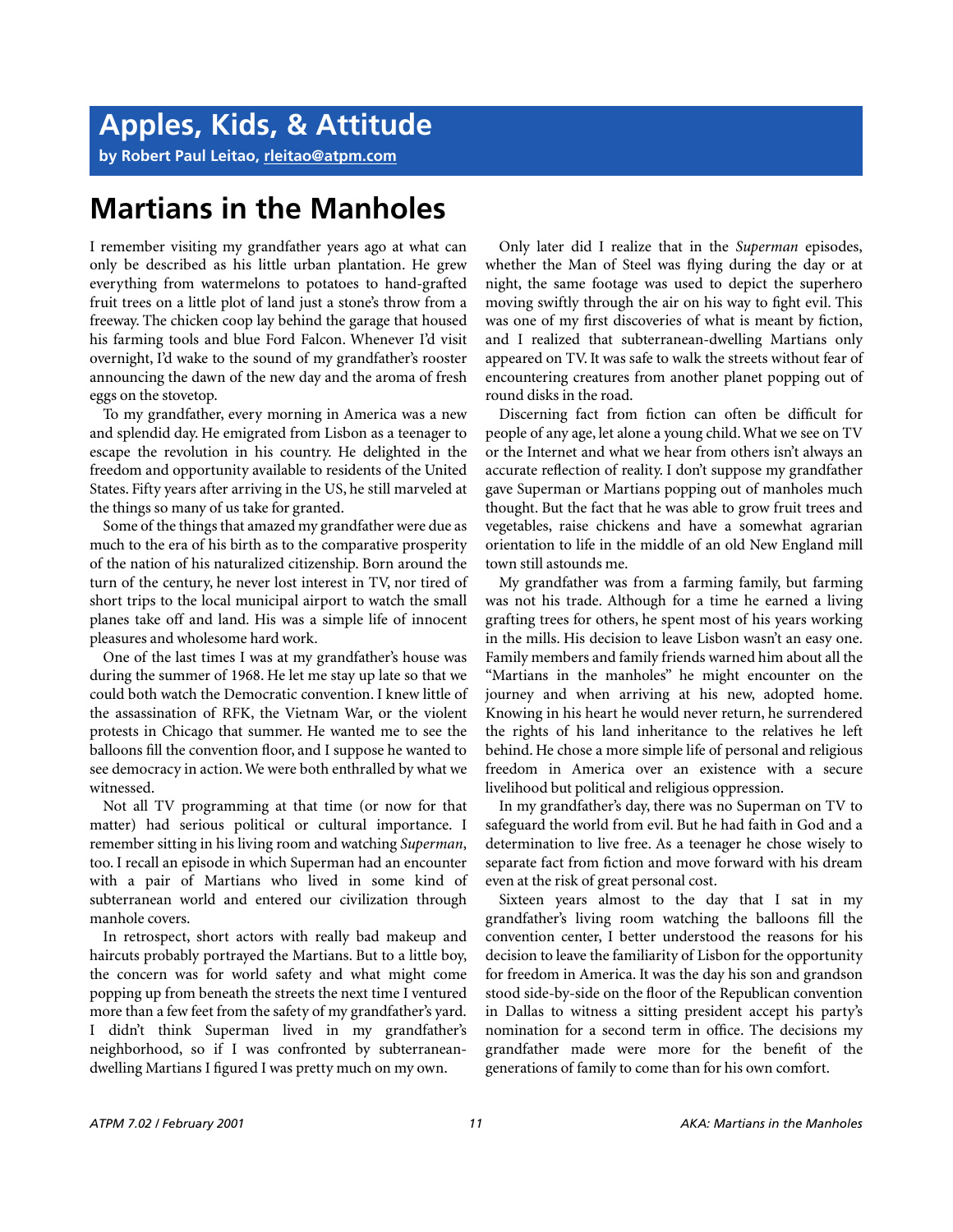Of all the speeches I heard in Dallas during the several days of that convention, the one delivered by Dr. E.V. Hill, a civil rights crusader, was the most memorable. Dr. Hill began his speech by recalling the last time he had been in Dallas—it was as a small boy attending a country fair. Born into poverty, he slept in a small pen with his pig. As Dr. Hill recounted, it was a long way from that fair to the podium of the Republican National Convention. And, it was a long way from my immigrant grandfather's living room in 1968 to the floor of the Republican convention in 1984.

Both my father and my grandfather are no longer on earth. But the decisions each of them made will impact the generations of family members to come. If my grandfather had chosen to busy himself by figuratively watching for Martians in the manholes, rather than pursuing his dream with steadfast determination and faith, he never would have left Lisbon. The lives of his children and grandchildren would be vastly different than what they are today.

I admire Dr. Hill and others who have stood against racial prejudice and intolerance. I admire the courage of early American settlers who worked hard to tame a newly discovered continent. And I admire the countless number of people like my grandfather who chose to emigrate to the US, often times sacrificing a familiar way of life in order to give their children and their children's children the opportunity for self-determination and personal freedom.

Collectively and individually Mac users have chosen a different way of doing things in order to meet our computer needs. As a community of users, should the naysayers and PC pundits who continuously see subterranean-dwelling Martians lurking behind every Mac distract us? Or should we remain steadfast in our resolve to separate fact from fiction and continue to support our platform of choice?

Since the introduction of the Apple II, rumors and prognostications of Apple's imminent demise have filled the papers, the airwaves and now the Internet. Whether the figurative "Martians in the manholes" were IBM, Microsoft, concerns about MHz speeds, software availability, market share, or even product price, Apple Computer has survived and in most years the company has thrived. Bad fiction can never mirror reality.

I hope that few of us are ever called to put ourselves in harm's way in order to end racial prejudice, suffer the humiliation of sharing sleeping space with a pig, or feel compelled to leave behind all we know and own in order to find political and religious freedom. But the decisions that we make today are as important to the well being of our children and grandchildren as the decisions made by the generations that preceded us. Individually and collectively we are shaping the face of the world for years to come.

I suppose maintaining a backyard farm was my grandfather's way of keeping his hands busy while he mentally worked through the day's challenges and sorted fact from fiction. He left no time in his day for second-guessing

his decisions or worrying about subterranean-dwelling Martians in whatever figurative form they might appear. But his journey, like Dr. Hill's journey and the journey of millions of others who have toiled long and hard to shape the face of our nation, was not without tough times or difficult decisions. Had the pioneers, immigrants, and civil rights leaders who shaped our nation listened to their generation's naysayers, where would our country and our world be today?

It was sixteen years from my grandfather's living room to the floor of the Republican National Convention. It was also about sixteen years from the Dallas convention in 1984 to the morning of Christmas 2000. That's the day I had the pleasure of witnessing my own children opening the box to their new iMac. Had my grandfather listened to the naysayers, he never would have embarked on a marvelous, life-changing journey. Had I listened to the naysayers, Christmas morning would have been filled with puzzlement as to what to do with yet another bland, beige box.

Prior to January's Macworld Expo, the PC pundits and Apple naysayers were at it again. Newspapers and the Internet carried stories of Apple's imminent demise. It's funny. One Titanium PowerBook later and the subterranean-dwelling Martians appear to be safely below the manhole covers and bad fiction once again has failed to mirror reality.

Discerning fact from fiction can be a difficult task. But since the dawn of the PC era only one computer company has consistently proven to be a true product innovator and technology leader. Being a Mac user in a Windowsdominated world isn't always the easiest of challenges. But the rewards are more than worth the effort.

No great task is without its moments. I'm mindful that the rooster that would wake me to the aroma of fresh eggs on the stove is the same rooster that would chase me around the chicken house and peck at my ankles whenever I ventured inside the boundaries of the chicken wire fence. For that and a few other reasons I may never have a coop. Thankfully, my challenges are different than my grandfather's. To him the reward of seeing his children and grandchildren live free was more than worth the effort to leave his native home and journey to a new nation.

As members of the greater Mac community we share in monumental challenges. We are the émigrés from the status quo. We are the advocates for digital diversity. We must ensure that our children and our children's children continue to have a choice, and thus a voice in shaping the digital world of tomorrow. The rewards will be more than worth the effort.

This is ATPM's second issue of the new millennium and the last issue in which *Apples, Kids & Attitude* will appear. I've enjoyed the run. I'd like to leave our readers with just a few words of advice:

If you want farm fresh eggs, get them at a small local farm. But please do your ankles a favor: let the farmer enter the coop. If you see Martians lurking under manhole covers, please do the world a favor: put down the PC magazines and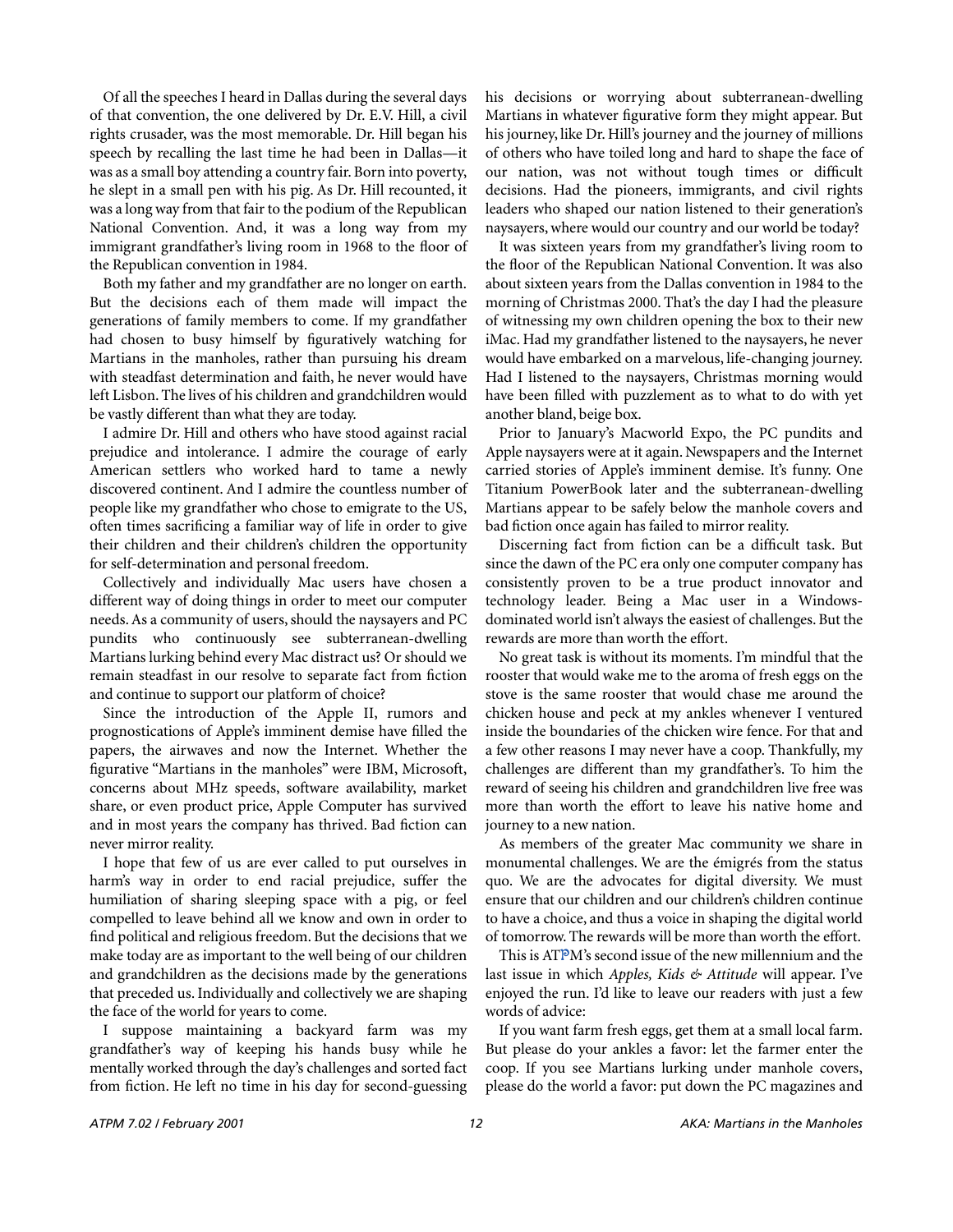call Superman. If you want a supercomputer, do yourself and your children a favor: buy a Mac.

*Copyright © 2001 Robert Paul Leitao,* [rleitao@atpm.com](mailto:rleitao@atpm.com)*.*

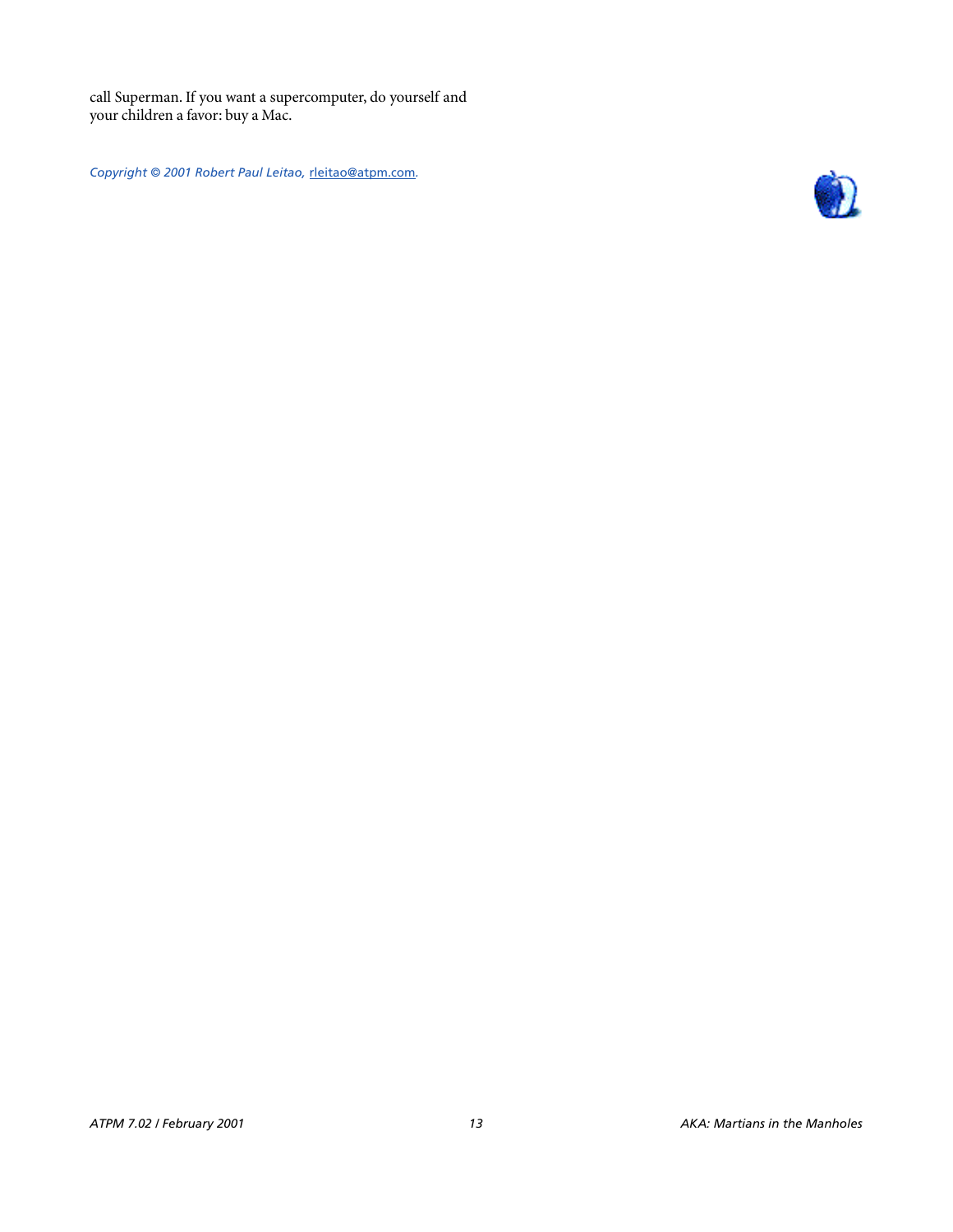**by David Ozab, [dozab@atpm.com](mailto:dozab@atpm.com)**

# **A Tale of Two Trade Shows**

When Steve Jobs introduced  $i$ Tunes<sup>1</sup> at last month's Macworld Expo in San Francisco, he billed it as the impetus behind a desktop music revolution comparable to the desktop video revolution supposedly started last year by [iMovie](http://www.atpm.com/6.06/imovie.shtml)<sup>2</sup>. The software he introduced has a great deal of potential for home entertainment, combining MP3 encoding, Internet radio, and CD burning (only with built in CD-RWs so far, though workarounds are springing up). In fact, it might be the perfect application for John Cusack's character in the film *High Fidelity*, whose ultimate goal in life (when he wasn't compiling "Top Five" lists) was to create the perfect pop music compilation. The comparison to iMovie, however, doesn't quite hold up.

The promise of iMovie is to allow any Mac user to easily turn their computer into a digital video studio through a combination of hardware (a digital camcorder) and software (iMovie, or, the parallel professional application, Final Cut Pro). The promise to turn a Mac into a digital audio studio began sixteen years ago, however, at another industry trade show held annually by the National Association of Music Manufacturers (NAMM). The 1985 NAMM show featured first appearances by Mark of the Unicorn, Passport Designs, and Digidesign. Among other attendees were David Oppenheim, who would later co-found Opcode; and David Ziccarelli, who would develop the first DX7 software editor, port MAX to the Macintosh while at Opcode, and found his own company, Cycling '74.

At this year's NAMM show, held about a week after Macworld a few hundred miles further south in Anaheim, Apple and Yamaha teamed up and demoed a system much closer to the iMovie model. I foresaw this demo<sup>3</sup> in my last Macworld column, after the August 2000 New York Expo, when I said the following:

Yamaha is presently developing the mLan (or "music LAN"), a system that transmits both digital audio and MIDI over FireWire. In another year, we may see a fully functional digital studio rig built around a small and silent G4 Cube.

I only missed out on the timing. This very setup, G4 Cube and all, was displayed at a small booth just off the show floor. This was Apple's first appearance at NAMM in several years, which is encouraging despite their rather minor presence. I wish that Apple had made as big a splash with their mLan collaboration as they did with iTunes.

#### **Why FireWire?**

As far as digital video is concerned, the main distinctions between the iMac and Cube systems and the G4 desktops are power and possible dual monitor support. Apart from those differences a FireWire based video setup is identical on all Macs, allowing a range of users on a range of budgets to set up digital video studios that differ only in power between professional and consumer levels. FireWire also levels the field for laptops.

A serious digital studio, however, is limited to the G4 desktop line due to legacy issues surrounding PCI sound cards (the standard interface for hardware/software Digital Audio Workstations, or DAWs) and SCSI controllers (the standard for digital audio data transfer). USB has successfully replaced the Mac serial port for the purpose of MIDI applications, but its limited bandwidth makes it an inadequate standard for digital audio. Even USB 2.0—a protocol which greatly increases data transfer speeds—lacks the sustained throughput level of FireWire, and it is sustained throughput (i.e. a constant rate of data as opposed to intermittent bursts) that makes FireWire the ideal protocol for time-dependent data like digital video and multi-track digital audio.

#### **What Should Apple Do?**

The promise to start a desktop music revolution comes sixteen years too late. Instead, Apple should do everything in its power to support the continued third-party development of hardware and software that centers around their computers in order to keep the support from musicians that they still enjoy. In part, this means continued support of PCIbased solutions through the G4 desktop (the addition of a fourth PCI slot was an important step), but it also means continued encouragement of third party FireWire developers (like Yamaha) to transform products from vaporware to hardware. mLan is much further along than it was at last year's NAMM or Audio Engineering Society conventions, but it is still in development.

Musicians are a natural market for a silent computer like the G4 Cube, but they are held back by the lack of a viable FireWire DAW. A fully functioning mLan system combined with an upgraded G4 Cube would be a very appealing

<sup>1.</sup> http://www.atpm.com/7.02/itunes.shtml

<sup>2.</sup> http://www.atpm.com/6.06/imovie.shtml<br>3. http://www.atpm.com/6.08/barline.shtml

<sup>3.</sup> http://www.atpm.com/6.08/barline.shtml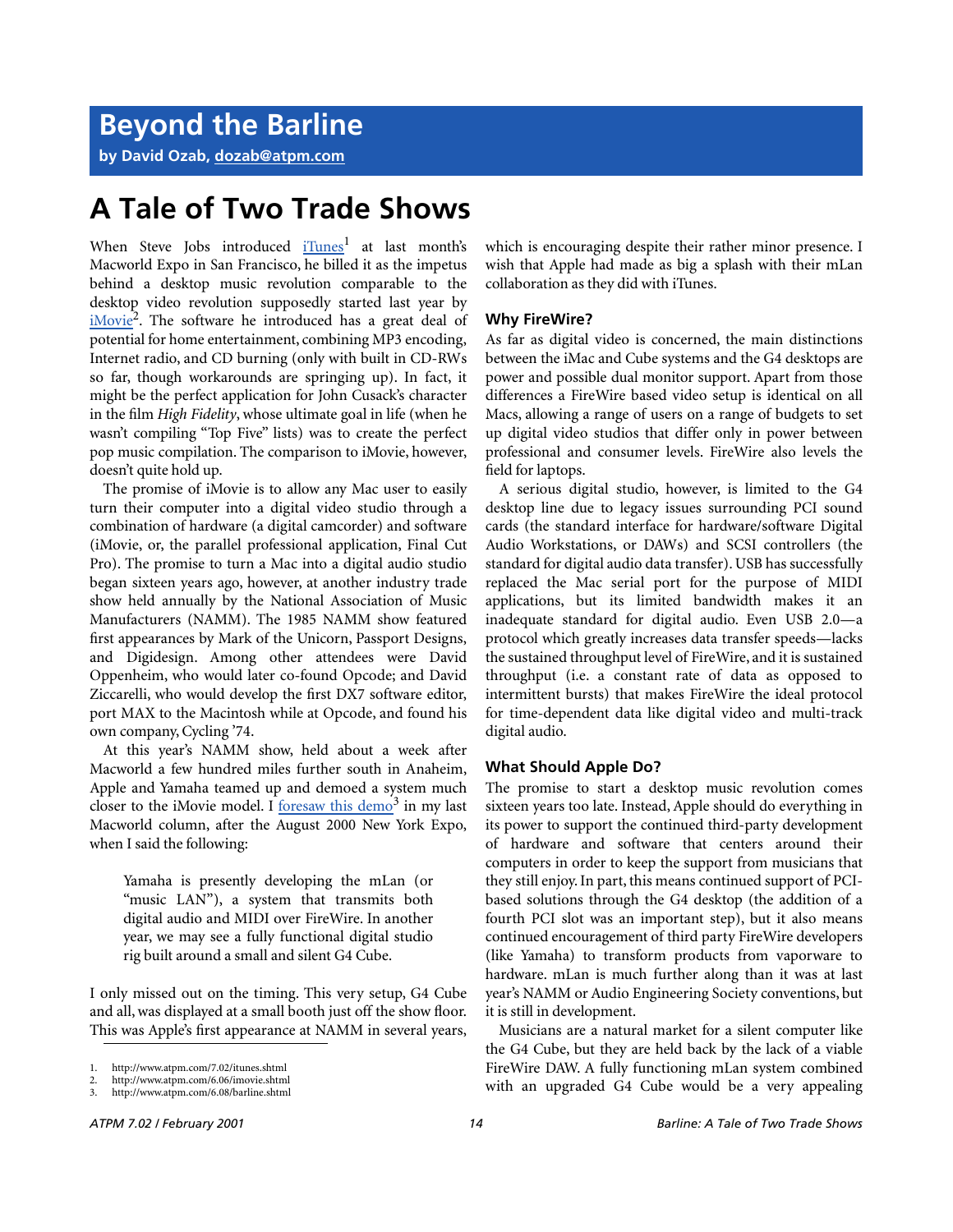professional audio system. Apple and Yamaha both know that, which is why they demoed a Cube/mLan setup at NAMM. Will the Cube survive long enough however to see the commercial release of mLan?

*Copyright © 2001 David Ozab,* [dozab@atpm.com](mailto:dozab@atpm.com)*.* [David Ozab](http://darkwing.uoregon.edu/%7Edlo)*1 is a Ph.D. student at the University of Oregon, where he teaches electronic music courses and assists in the day-to-day operation of The Future Music Oregon Studios.*



<sup>1.</sup> http://darkwing.uoregon.edu/%7Edlo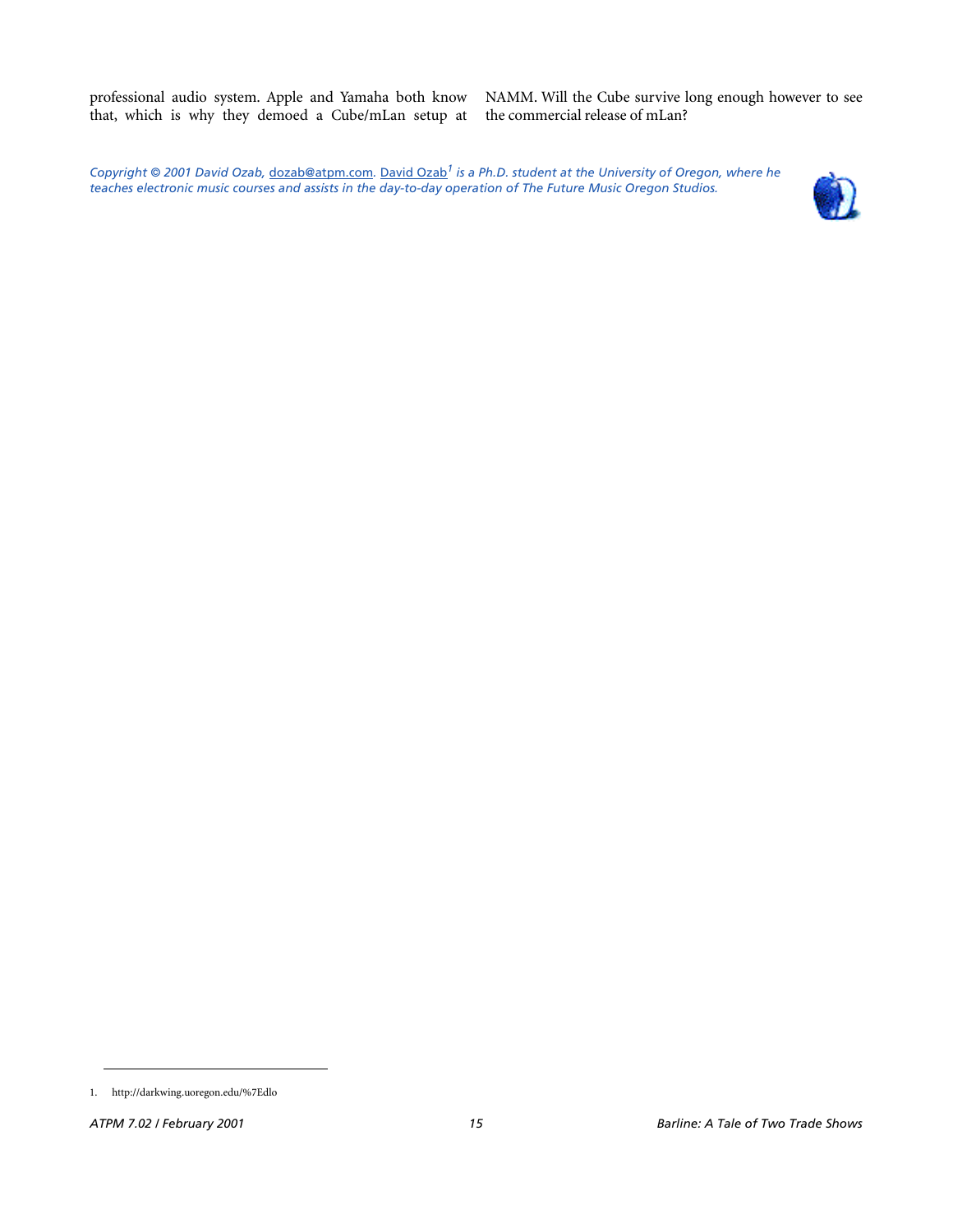# **About This Particular Web Site**

**by Paul Fatula, [pfatula@atpm.com](mailto:pfatula@atpm.com)**

# **[Isys Information Architects Inc.](http://www.iarchitect.com)1**

Don't let the *i* in the URL fool you; this is decidedly not a Mac propaganda site, much as I wish it could be. It belongs to a company that specializes in "highly usable information systems," in other words, user interface design. In all likelihood, you're already familiar with their Interface Hall of Shame, which wrote a deservedly [scathing piece on](http://www.iarchitect.com/qtime.htm) QuickTime  $4^2$  when it first came out. If you haven't read it, it's a must. But the site is much more than that, with an Interface Hall of Fame delivering praise to the praiseworthy. The "New Entries" section features some great screenshots, generally from Windows, of true interface stupidities.

# **[MobiusCo3](http://www.mobiusco.com/index2.html)**

OK, so the Web is overflowing with pages offering [desktop](http://www.atpm.com/mobius/) [pictures](http://www.atpm.com/mobius/)<sup>4</sup>. The ones on Mobius do a great job being both interesting and non-distracting, an unusual combination, in my experience. The images are complex abstract renderings, generally on the dark side and not overly colorful, which means your desktop icons will still stick out over the background, as well they should. While the images don't tend to be available in a great variety of sizes, they do come in large, and from there, your Mac can scale them to fit your monitor size.

# **[Patrick Combs' Good Thinking Site](http://www.dnai.com/%7Epcombs/)5**

This is the site of a man who deposited a \$95,093.35 junk mail check and lived to tell the tale of the madness that followed.

- 2. http://www.iarchitect.com/qtime.htm<br>3. http://www.mobiusco.com/index2.htm
- 3. http://www.mobiusco.com/index2.html
- 4. http://www.atpm.com/mobius/
- 5. http://www.dnai.com/%7Epcombs/

That story alone (yes, its true) is great reading, but there's a lot more where that came from. Combs also recounts times he delivered a baby on the sidewalk, got the president to sign his sweatshirt, guested on talk shows, and lots more. If you're sitting in front of your computer bored and looking for some entertaining reading, this site is for you.

# **[Privacy.Org6](http://www.privacy.org)**

This is a relatively new site, which I found out about in the latest EPIC (Electronic Privacy Information Center) E-mail Alert. Its purpose is to keep readers informed of the latest happenings in the area of (how'd you guess?) Internet privacy—and boy does it do a good job! Updated daily, the site is full of news and updates from around the world. It also provides links to off-site articles and "privacy resources" where you can learn more about protecting yourself from unscrupulous Web sites. As one would expect, the site doesn't use cookies: "We are an information resource, not an information sponge."

# **[Spammimic7](http://www.spammimic.com)**

What does spam really mean? Can you ever know for sure? [Spammimic lets you turn meaning into spam, literally!](http://www.atpm.com/7.02/spam.shtml)<sup>8</sup> Type in some text, hit "encode," and your very own spam message gets created. Send it off to someone and, assuming it doesn't get filtered directly into /dev/null (that's trash for everyone else), the recipient can go to spammimic and translate your spam back into a meaningful message.

6. http://www.privacy.org



<sup>1.</sup> http://www.iarchitect.com

*Copyright © 2001 Paul Fatula,* [pfatula@atpm.com](mailto:pfatula@atpm.com)*.*

<sup>7.</sup> http://www.spammimic.com

<sup>8.</sup> http://www.atpm.com/7.02/spam.shtml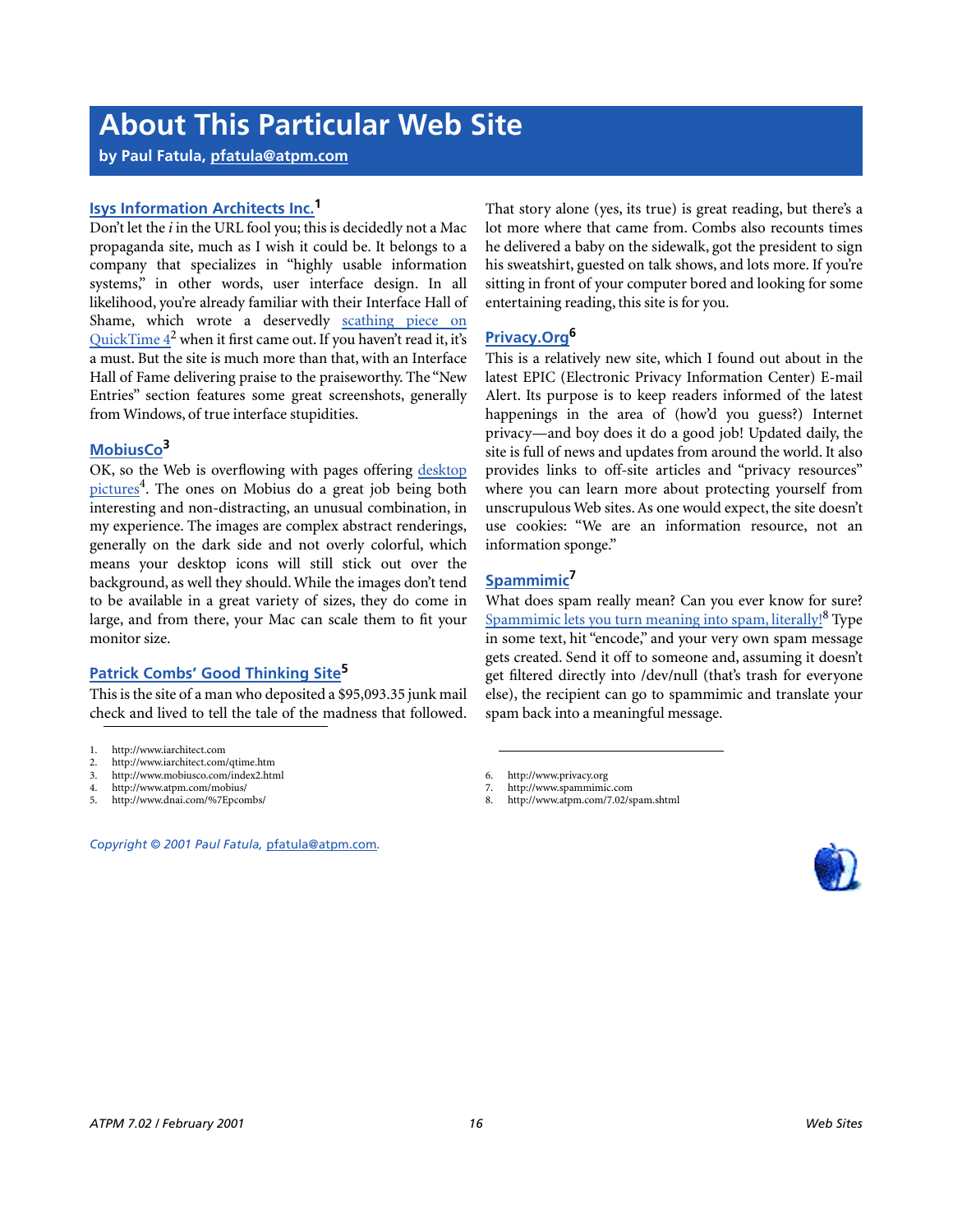#### **Florida Panhandle Lighthouses**

Assistant Webmaster Lee Bennett offers [desktop pictures of](http://www.atpm.com/7.02/lighthouses/) [lighthouses](http://www.atpm.com/7.02/lighthouses/)<sup>1</sup> from the Pensacola and Apalachicola regions of the Florida panhandle, taken over Christmas weekend, 2000.

The photos were taken with a Nikon Coolpix 990. Resampling and retouching were performed with Adobe Photoshop 4.01.

#### **Mobius**

#### *About The Images*

"[These images](http://www.atpm.com/7.02/mobius/)<sup>2</sup> were all created in Bryce, and some contain custom 3D models I created in Ray Dream Studio. I tend to find working in a 3D environment to be a bonus in the creative process: for example, you can grab the light source and move it while three quarters of the way through the image; and you can always rotate things around to get different views, instead of in the 2D world where you'd normally have to start back at the beginning.

"One of the other benefits of working in a 3D environment is that you can create one image, and a month later open the same file, rotate the image around while zooming in on one specific spot and end up with a completely new image. My art is often inspired by something material or physical, yet most of the time I don't sit down with a set goal in mind; the images are created mostly through expression.

"For anyone getting started, the best piece of advice I can give is this: when you find that you don't like an image you've been working on, do not delete it; instead save the file and come back to it a few days or weeks later. Who knows? You may later see something in the image that you hadn't previously, or you might suddenly start brainstorming over how to finish the image."

#### *About MobiusCo*

"Currently MobiusCo<sup>3</sup> comprises one person, but the company's long-term goal is to develop a team of four to five programmers and digital artists which will work on joint programming and graphic design projects, along with helping each other out with personal projects. For the time being however things are at the development stage. Most people relate MobiusCo to me, and that is how I like to keep it; this way the company name is the name that is remembered.

"Currently I am a student at Kent State University working on two degrees: one in Computer Science, and another in

3. http://www.mobiusco.com

Graphic Design. I tend to create this kind of digital art as a way of relaxing. Just as some people play sports or drink or go for a walk, so I prefer taking a few hours to a few days out to work on these images. Eventually I plan to place poster size prints of my work up for sale so that people may be able to enjoy them on their walls or in their offices instead of just on the desktops.

"I know this does not give you much information about me as a person, but there is not much to give. To me the main interest is the work and not the person behind it. All the images are an expression of me as a person, and so I think the images can convey more about me then any words."

#### *Copyright Note*

"These images are the sole property of MobiusCo, and are distributed for private use only. Anyone who downloads an image may use that image for their own personal use and not for any commercial or monetary gain. Images may be redistributed with prior permission from and credit given to MobiusCo, along with a link to [this Web site](http://www.mobiusco.com)<sup>4</sup>. If you wish to use any image for commercial use, permission shall be given upon request, depending on the intended use."

#### **Previous Months' Desktop Pictures**

If you haven't seen the rest of the series, it includes: <u>[Yellowstone National Park](http://www.atpm.com/5.03/yellowstone.shtml)<sup>5</sup>, [Drops](http://www.atpm.com/5.05/drops/)<sup>6</sup>, Toronto<sup>7</sup>, [Niagara Falls](http://www.atpm.com/5.08/niagara/)<sup>8</sup>,</u> Monaco<sup>9</sup>, [Montréal](http://www.atpm.com/5.10/montreal/)<sup>10</sup>, <u>[Bahamas](http://www.atpm.com/5.11/bahamas/)<sup>11</sup>, [Clouds](http://www.atpm.com/5.12/clouds/)</u><sup>12</sup>, [Aerial](http://www.atpm.com/6.01/aerial/)<sup>13</sup>, [Made](http://www.atpm.com/6.02/madewithmacs/) [with Macs](http://www.atpm.com/6.02/madewithmacs/)<sup>14</sup>, [Landscapes](http://www.atpm.com/6.03/landscapes/)<sup>15</sup>, [Northwest](http://www.atpm.com/6.04/northwest/)<sup>16</sup>, [Animals](http://www.atpm.com/6.05/animals/)<sup>17</sup>, [Spring](http://www.atpm.com/6.06/spring-flora/)  $F = \frac{F \cdot \text{F}}{F}$ , National Parks<sup>19</sup>, [Insects](http://www.atpm.com/6.08/insects/)<sup>20</sup>, [Konstanz](http://www.atpm.com/6.08/konstanz/)<sup>21</sup>, [Mark](http://www.atpm.com/6.09/montgomery/) [Montgomery's Desktop Pictures](http://www.atpm.com/6.09/montgomery/)<sup>22</sup>, [Konstanz Part II](http://www.atpm.com/6.09/konstanz)<sup>23</sup>, British Columbia<sup>24</sup>, New York<sup>25</sup>, [France](http://www.atpm.com/6.11/france/)<sup>26</sup>, [Northeast](http://www.atpm.com/6.11/northeast/)<sup>27</sup>, [From](http://www.atpm.com/6.12/from-atpm-readers/)

- 10. http://www.atpm.com/5.10/montreal/
- 11. http://www.atpm.com/5.11/bahamas/
- 12. http://www.atpm.com/5.12/clouds/
- 13. http://www.atpm.com/6.01/aerial/
- 14. http://www.atpm.com/6.02/madewithmacs/
- 15. http://www.atpm.com/6.03/landscapes/
- 16. http://www.atpm.com/6.04/northwest/
- 17. http://www.atpm.com/6.05/animals/
- 18. http://www.atpm.com/6.06/spring-flora/
- 19. http://www.atpm.com/6.07/national-parks/
- 20. http://www.atpm.com/6.08/insects/<br>21. http://www.atpm.com/6.08/konstan http://www.atpm.com/6.08/konstanz/
- 22. http://www.atpm.com/6.09/montgomery/
- 23. http://www.atpm.com/6.09/konstanz2
- 24. http://www.atpm.com/6.10/british-columbia/
- 25. http://www.atpm.com/6.10/new-york/
- 26. http://www.atpm.com/6.11/france/
- 27. http://www.atpm.com/6.11/northeast/

<sup>1.</sup> http://www.atpm.com/7.02/lighthouses/

<sup>2.</sup> http://www.atpm.com/7.02/mobius/

<sup>4.</sup> http://www.mobiusco.com

<sup>5.</sup> http://www.atpm.com/5.03/yellowstone.shtml

<sup>6.</sup> http://www.atpm.com/5.05/drops/

<sup>7.</sup> http://www.atpm.com/5.07/toronto/

<sup>8.</sup> http://www.atpm.com/5.08/niagara/ 9. http://www.atpm.com/5.09/monaco/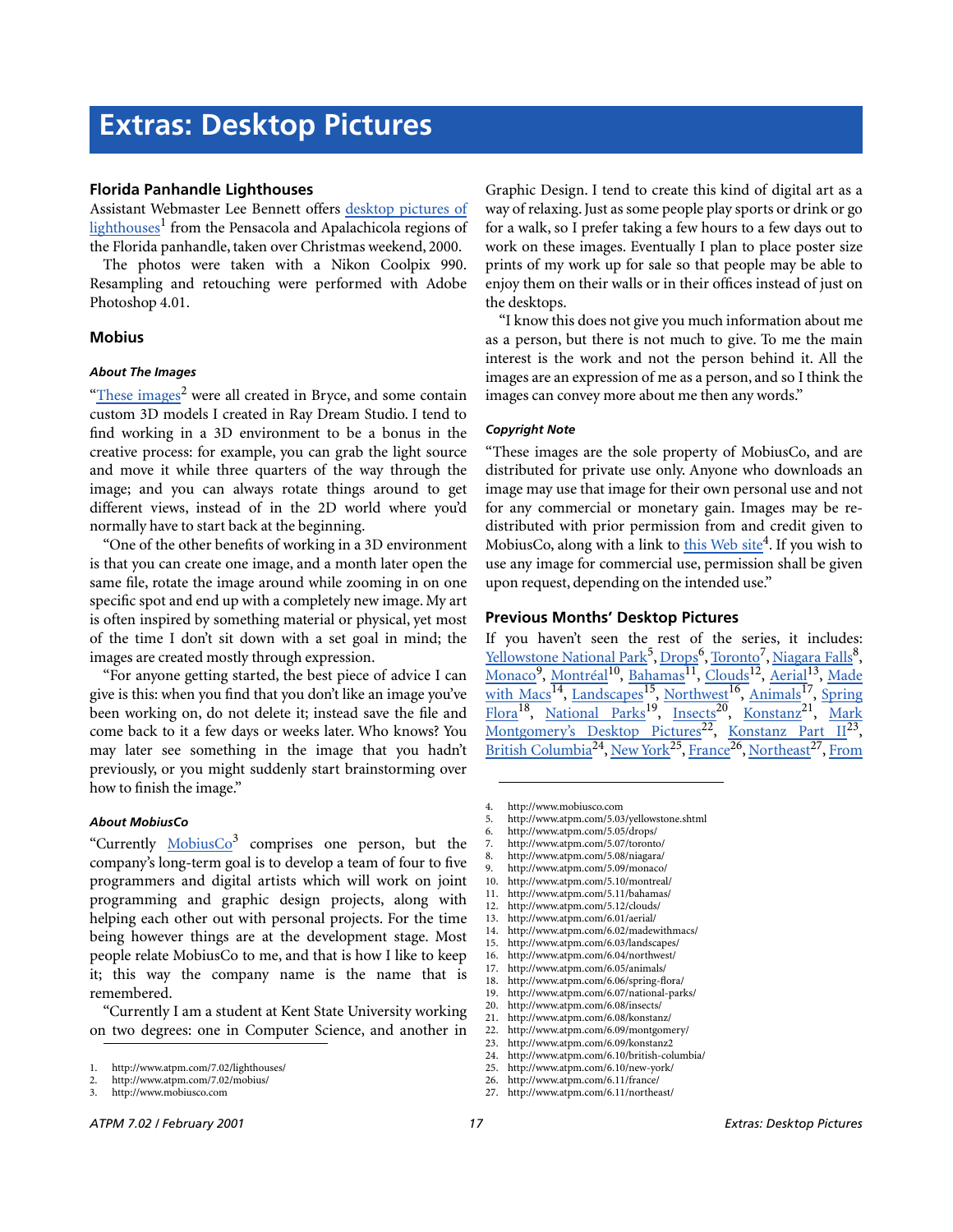# [ATPM Readers](http://www.atpm.com/6.12/from-atpm-readers/)<sup>1</sup>, [New York II](http://www.atpm.com/7.01/new-york-ii/)<sup>2</sup>, Washington, D.C.<sup>3</sup>, [Lighthouses](http://www.atpm.com/7.02/lighthouses/)<sup>4</sup>, and [Mobius](http://www.atpm.com/7.02/mobius/)<sup>5</sup>.

### **Downloading all the Pictures at Once**

iCab and Interarchy (formerly Anarchie) can download an entire set of desktop pictures at once. In iCab, use the Download command to download "Get all files in same path." In Interarchy, use HTTP Mirror feature.

### **Contributing Your Own Desktop Pictures**

If you have a picture, whether a small series or just one fabulous or funny shot, feel free to send it to [editor@atpm.com](mailto:editor@atpm.com) and we'll publish it in next month's issue. Have a regular print but no scanner? Don't worry. E-mail us, and we tell you where to send it so we can scan it for you. Note that we cannot return the original print, so send us a copy.

### **Placing Desktop Pictures**

#### *Mac OS 8.5 and Newer*

Go to the Appearance control panel. Click on the "Desktop" tab at the top of the window. Press the "Place Picture..." button in the bottom right corner, then select the desired image. By default, it will show you the images in the "Desktop Pictures" subfolder of your "Appearance" folder in the System Folder, however you can select images from anywhere on your hard disk.

After you select the desired image file and press "Choose," a preview will appear in the Appearance window. The "Position Automatically" selection is usually fine. You can play with the settings to see if you like the others better. You will see the result in the little preview screen.

Once you are satisfied with the selection, click on "Set Desktop" in the lower right corner of the window. That's it! Should you ever want to get rid of it, just go to the desktop settings again and press "Remove Picture."

#### *Mac OS 8.0 and 8.1*

Go to the "Desktop Patterns" control panel. Click on "Desktop Pictures" in the list on the left of the window, and follow steps similar to the ones above.

#### *Random Desktop Pictures*

If you drag a folder of pictures onto the miniature desktop in the Appearance or Desktop Pictures control panel, your Mac will choose one from the folder at random when it starts up.

### *DeskPicture*

An alternative to Mac OS's Appearance control panel is Pierce Software's DeskPicture, reviewed<sup>6</sup> in issue 5.10 and available for <u>download</u><sup>7</sup>.



6. http://www.atpm.com/5.10/roundup.shtml 7. http://www.peircesw.com/DeskPicture.html

<sup>1.</sup> http://www.atpm.com/6.12/from-atpm-readers/

<sup>2.</sup> http://www.atpm.com/7.01/new-york-ii/

<sup>3.</sup> http://www.atpm.com/7.01/washington-dc/

<sup>4.</sup> http://www.atpm.com/7.02/lighthouses/ 5. http://www.atpm.com/7.02/mobius/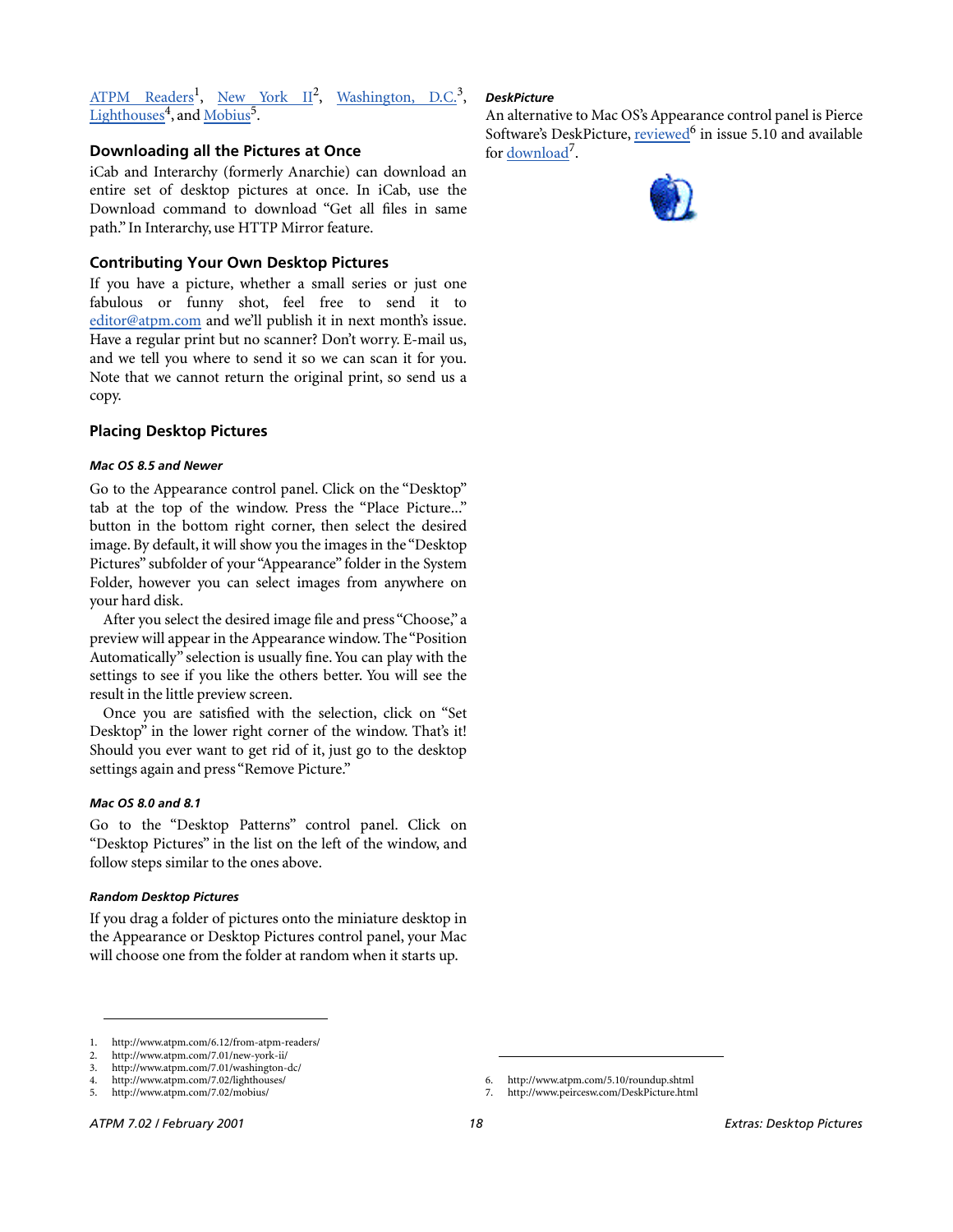# **iMovie Transition Tricks**

Yes kids, now you can do splendid special effects in iMovie and iMovie2 with Transition Magician! Amaze your friends! This offer will not be made in stores. Send no money…in fact, spend no money, because these tricks are strictly a matter of technique and no hardware or software is required.

Oh, all right. If you want to get picky, you need a DV camcorder, a Mac, and iMovie, but I figure you have those already or you'd be skimming your way to an article you can use. So since you're still reading, you'll be pleased to learn you can do a couple of neat things that even the best manuals tell you that you can't do—or at least, they don't tell you how to do them.

- Neat Thing #1: Slow Motion with iMovie
- Neat Thing #2: Beam Things Up with iMovie or iMovie2

Both these neat things use a little-known feature of the Cross Dissolve transition. The feature is that if you Cross Dissolve between identical or nearly identical clips, the identical parts don't change.

# **Slow Motion Made Easy (Or At Least Cheap)**

Yep, there's a fairly easy way to slow mo with iMovie, if you can tolerate some glaring limitations:

- maximum finished segment length is 4:00 (four seconds)
- only works for powers of 2 (you can run 1/2 speed, 1/4 speed…)
- anything more than 1/2 speed is visibly jerky

In brief, you duplicate the segment you want to slow, then do a Slow Cross-Dissolve transition between them. Since the frames are identical in both clips, the "dissolved" frame pairs are duplicated without any distortion/blending/blurring of the individual images.

In detail, you…

Okay, imagine you finally landed a triple giloolie after twenty eight years of skateboarding, and you want to extend your airtime a bit by the miracle of slow motion videography. Here's what you do.

1. Make two duplicates of the clip that includes the segment you want to slow. The clip can be any length, though the segment you slow can't be more than 2 seconds long. Let's presume it's a clip you've named SkateTrick.

- Select the clip you want to duplicate. Select Copy from the Edit menu.
- Click the cursor in a free section of the Shelf.
- Select Paste twice in the Edit menu, and two copies will appear in the Shelf, both named SkateTrick.
- Rename the first of these copies SkateTrickFront, and the other SkateTrickBack.
- 2. Determine exactly which part of these clips you want in slow motion, and using the scrubber bar, note to the second and frame where that segment begins and ends.

For example (uh, I'm going to presume everybody's familiar with the basics of clip editing, so I'll drop the step-by-step routine), if the clip is 06:00 long, and the segment you want to slow begins at 01:15 and ends at 03:05, write that down.

- 3. Using Split Clip at Playhead from the Edit menu, split SkateTrickFront at the end of the segment you wish to slow (03:05 in this example) and split SkateTrickBack at the beginning of the segment (01:15). You now have four clips, SkateTrickFront and SkateTrickFront/1, and SkateTrickBack and SkateTrickBack/1.
- 4. Move SkateTrickFront and SkateTrickBack/1 to the Movie Track, and discard SkateTrickFront/1 and SkateTrickBack.
- 5. Open the Transitions palette, select Cross Dissolve Slow, and set the duration slider to *twice* the length of the segment you want to slow. In this case it's 03:05–  $01:15 = 01:20$ , and  $01:20 \times 2 = 03:10$ .

Sure hope that math wasn't too fuzzy for y'all. From 01:15 to 03:05 there are 50 frames. 100 frames is 03:10.

6. Drag the Cross Dissolve Slow icon between SkateTrickFront and SkateTrickBack/1, and wait patiently.

The result is that the frames at the end of SkateTrickFront will be fit with the frames at the beginning of SkateTrickBack/1, rather like a "perfect shuffle" in a pack of cards. Each 1/30th of a second image is printed twice, which slows the movie to 1/2 its previous speed.

It also drops the effective frame rate to 15 frames per second, which is unnoticeable for a short segment. But hey, that's how Final Cut Pro does it too, and unless you have a video camera that will record at 60 frames per second, this is as good as it's going to get.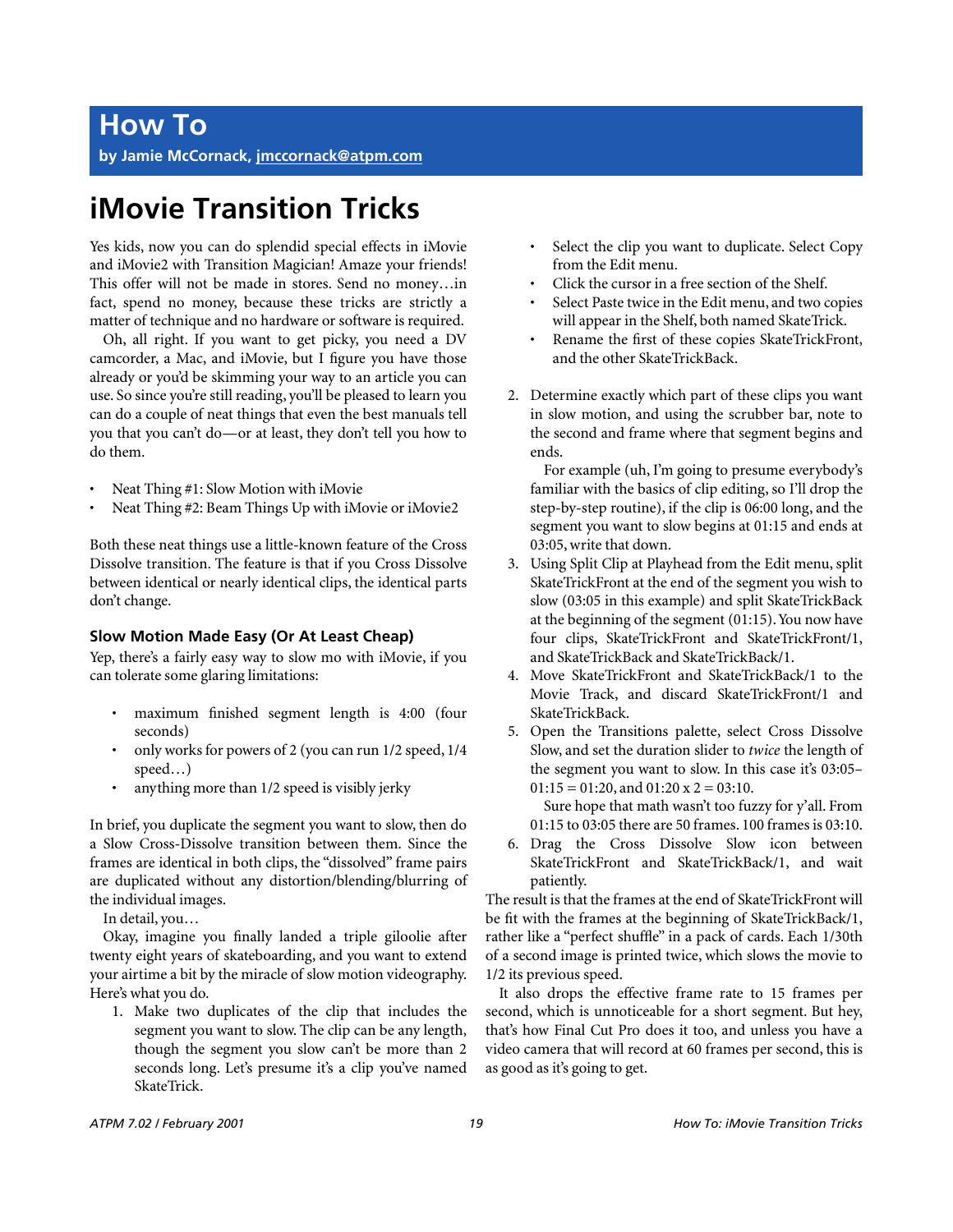To do quarter-speed slow motion, export your movie back to the camera, or save it to disk as streaming DV (QuickTime Pro required), then Import it back into iMovie and do steps 1) through 6) again.

I suppose you could connect any number of four second segments together to make a longer slow-motion segment, but four seconds is usually too long. Like many other snazzy effects, slow motion should be used sparingly.

Oooh, but you won't be able to resist overusing this next one.

#### **Beam Things Into Your iMovies**

I'm sure there's a proper technical term for this effect, but since the original *Star Trek* started using it about six times per episode in the 60s, it's been colloquially called a "beam."

The effect is (as if you didn't know), there's a scene on the screen, and an actor or monster or object fades into the scene. Cool, right? It was, until you saw it six thousand times. But I'm going to tell you how to do it anyway. No blue screen, no lab work, no special plug-in, no \$999 for Final Cut Pro. Just iMovie and Cross Dissolve.

Oh all right. One piece of hardware will make this a lot easier: a tripod. Otherwise, set your camcorder on a stack of library books or something, but don't bother trying this with a handheld camera unless you're trying to be terribly *avantgarde*.

The only limitation of this technique is that the person/monster/object you're beaming in has to be the only thing moving during that beam-in moment.

Hey, don't complain. When this was done on *Star Trek* (the Kirk and Spock version), the people being beamed couldn't move either. This is way better—the beamee can be in motion, which adds needed realism to an unreal effect. All it took was three decades to get it in the hands of ordinary folks.

Let's say, for example, you want your cat to materialize from thin air. I don't know why, maybe you're doing a

*Copyright © 2001 Jamie McCornack,* [jmccornack@atpm.com](mailto:jmccornack@atpm.com)*.*

documentary on quantum physics, but let's say that's what you want to do.

Aim your camcorder at a comfy chair and turn it to Record. Now take your unsuspecting kitty, and being sure to keep yourself out of the picture, toss it onto the chair.

Yes, I love cats— Siamese cats excluded (too much dark meat)— and most cats don't mind this sort of treatment. They tolerate unusual behavior from humans because cats don't have opposable thumbs and thus can't operate the can opener. But toss it gently, don't spike it like you just scored a touchdown in the Kittycat Superbowl. You could simply set the cat in the chair and then scamper out of the frame if you want to be a real stickler for this kindness-to-animals stuff.

Sorry, I drifted a bit. Back to our lesson.

Let the camcorder run a few more seconds and shut it off. FireWire it to your Mac and save the clip in iMovie. You have an empty chair, then a cat flying in from stage left (honest, my cat liked this part), landing on the chair, and looking at the camera with a feline what-was-*that*-all-about expression on its face.

Using Split Clip at Playhead, make a clip of the chair and no cat. Then make a clip of the cat, starting at the moment its paws first touch the chair seat. Discard the segment in the middle (the part with the cat in flight).

Drag both clips down to the Movie Track, and connect them with a Cross Dissolve from the Transitions palette. Set the duration to a second or so—any faster than half a second is too quick to appreciate, any longer than two seconds is boring, but YMMV (your mileage may vary).

After the transition has rendered, play the movie. You'll see an empty chair, a cat fading in gradually from specter to ghost to solid, and then (depending on your cat's acting ability) looking startled by the success of the matter transmission procedure.

And like all special effects, try not to overuse it. The SPCA may be watching.

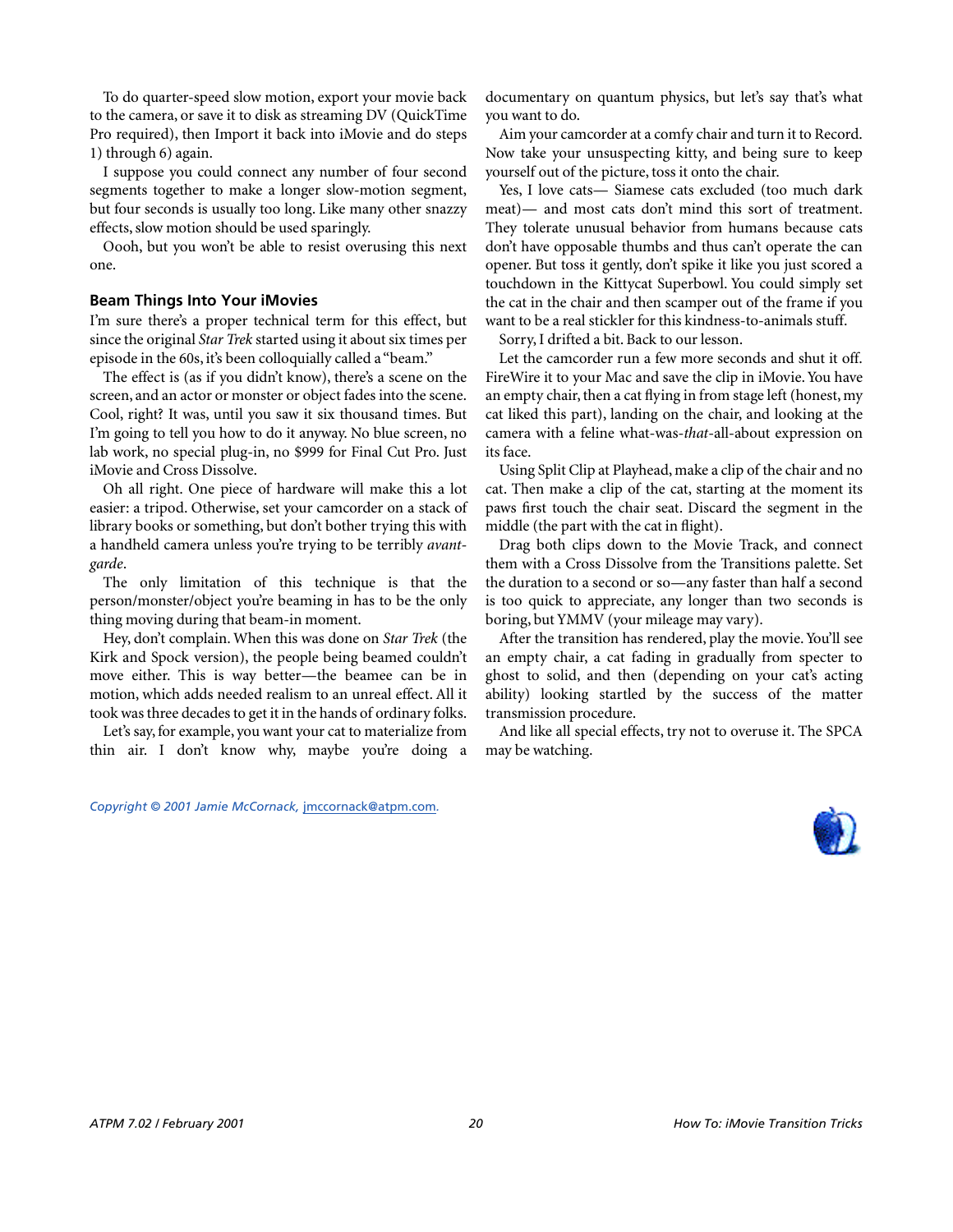# **Playing Compressed Sound on a Home Stereo**

### **Question**

I know that you can convert MP3s into WAVs and AIFFs, but they are both very large formats. I am wondering whether there are any other formats that you can convert MP3s into, which are more compressed but are still playable in most home stereos.

#### **Answer**

The AIFF file format supports several compression algorithms. They are all lossy. Your choices are MACE,  $\mu$ Law, and IMA. AIFF files compressed with these compressors will play back fine on any computer or home stereo. The size of the files will be significantly reduced, but their sound quality will be adversely affected. You will have to play around to see if you are willing to accept the compromise. You can compress an AIFF file using one of these algorithms with a program like SoundEdit 16 from Macromedia, or using QuickTime Player under QuickTime Pro (you will need to upgrade if you are using the free version of QuickTime).

In my opinion it makes more sense to just burn out the MP3s directly to an audio CD using Toast 4.x. This will result in a CD that is playable on a home stereo, and the sound quality will be no worse than the MP3 source file, although you will not be able to fit as many songs on the CD as if you converted and compressed the AIFF files beforehand. Toast 4.x converts MP3 to AIFF on the fly but it does not offer the option to compress the AIFF files because that is too processor intensive to do on the fly and would interrupt the CD burning process.

Compressing AIFF files beforehand is time consuming. You can use a program like Cleaner from Terran Interactive to batch convert/compress files, but otherwise you have to babysit the computer and do it file by file. I'm lazy and would rather have more CDs with higher quality sound that required less of my time and energy to generate, than fewer with poorer quality sound.

A home stereo cannot play AIFF files that have been compressed using a proprietary or third party compression algorithm (or codec); it can only play AIFFs compressed using the algorithms that are part of the AIFF definition (MACE, µLaw, IMA, etc.). Files compressed using these algorithms do not need special software to be played because they do not fundamentally alter the file format; they simply tweak the dynamic range and save space in clever ways.

Proprietary algorithms (such as QDesign Music 2, which comes with QuickTime Pro, and is a remarkable compression technology) work their magic by way of far more sophisticated and successful methods, but in order to play the files you need a program that can read the new, modified, data. So using QDesign as an example, you would need to play the compressed files on a computer with QuickTime Pro (or the QDesign codec) installed, and naturally your CD player could not play a CD full of QDesign compressed AIFF files. In this sense they are no different than MP3s.

No matter what compression algorithm you use on the AIFF files in question, you are compressing the data for the second time (first time was with MP3), and that is always going to wreck the sound quality of your recording.

```
Copyright © 2001 Evan Trent, etrent@atpm.com.
```
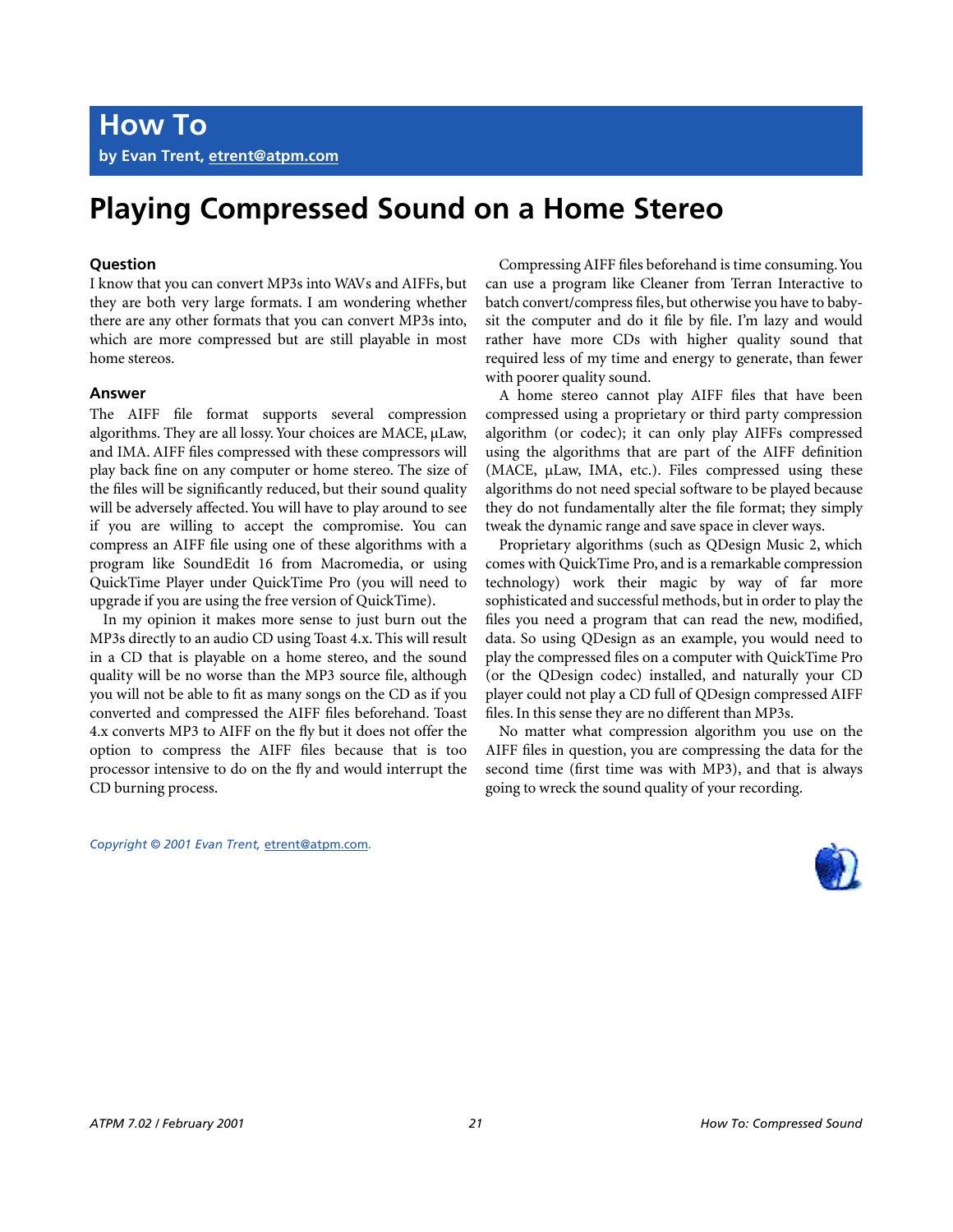# **Review: Macintosh Chess Downloads (Part I)**

**by Richard A. Fowell, [Rafowell@aol.com](mailto:Rafowell@aol.com)**

ATPM reviewed <u>[five chess software programs](http://www.atpm.com/5.09/roundup.shtml)</u><sup>1</sup> in the September 1999 issue. Since that review, Sigma Chess was upgraded, and Vanessa Chess was released. Since Macintosh chess software is my hobby (I own dozens of Macintosh chess programs, and maintain the [Macintosh Chess Software](http://dmoz.org/Games/Board_Games/C/Chess/Software/Macintosh/)  $\frac{\text{Index}^2}{\text{Index}^2}$ , I volunteered to write about them.

Sigma Chess 5.12 is the strongest Macintosh freeware/shareware chess program reviewed in ATPM. I've played 100-game matches between each of five programs using the excellent freeware chess umpire/database program, [ExaChess Lite 2.1](http://www.exachess.com/)<sup>3</sup>. Sigma Chess beat all the others—their score against Sigma Chess was: [Crafty 14.11B](http://www.exachess.com/downloads.html#engines)<sup>4</sup> (47%), MacChess 4.0e<sup>5</sup> (39%), <u>Screamer 1.0<sup>6</sup> (25%), and [Vanessa](http://www.schubert-it.de/vanessa/)</u>  $\frac{\text{Chess } 2.01}{\text{C} \cdot 10\%}.$ 

These days, chess strength should seldom be your primary decision factor in selecting a chess program. With the power of modern Macs, even Vanessa Chess is a much stronger

- 2. http://dmoz.org/Games/Board\_Games/C/Chess/Software/Macintosh/<br>3. http://www.exachess.com/
- 3. http://www.exachess.com/
- http://www.exachess.com/downloads.html#engines
- 5. http://www.exachess.com/downloads.html#engines<br>6. http://www.exachess.com/downloads.html#engines
- http://www.exachess.com/downloads.html#engines
- 7. http://www.schubert-it.de/vanessa/

player than most humans when set to full strength. For an opponent that is challenging, rather than unbeatable, one must usually set the computer to an "easy" level, or limit the number of moves the program looks ahead to one or two moves ("fixed depth 1" or "fixed depth 2" in computer chess argot).

Price and convenience of acquisition are important factors, and commercial programs can't touch the price of freeware/shareware programs (Vanessa Chess is \$10 shareware, the other four are freeware) or the convenience of downloading.

For those of you who find chess program strength of supreme importance, **HIARCS 7.0**<sup>8</sup>, available online at [Your](http://www.icdchess.com/cgi-bin/store.cgi?category=12) [Move Chess and Games](http://www.icdchess.com/cgi-bin/store.cgi?category=12)<sup>9</sup> and [GambitSoft](http://www.gambitsoft.com/preise/preisee.htm)<sup>10</sup>, is by far the strongest Mac chess program.

Two other important factors are ease of use and features, which is why I'm not reviewing Crafty: Most of Crafty's features can only be accessed through a command line interface.

10. http://www.gambitsoft.com/preise/preisee.htm

# **Sigma Chess**

**Developer:** Ole K. Christensen ([product page](http://www.sigmachess.com/)<sup>11</sup>) **Price:** free **Requirements:** PowerPC-based Mac with System 7.5. **Recommended:** 800x600 display with thousands of colors, 10 MB of application RAM.



Sigma Chess is the strongest, prettiest, and most full-featured freeware/shareware GUI Mac chess program.

It has many nice things no other Mac freeware/shareware chess program includes, such as a double-clickable chess tutorial ("Rules of Chess"), an illustrated online manual, and a collection of instructive games, endgames, combinations, and chess problems. The last ATPM review rated Sigma Chess 4.02 higher than all the rest, and Sigma Chess 5.1.2 is much better than 4.0.2, with many major improvements and a host of minor improvements.

Starting with Sigma Chess 5, Sigma Chess was optimized for Power Macintosh, making it much stronger.

If the "Novice Levels" in Sigma Chess are too easy for you, Sigma Chess 5.0 now has a "Playing Strength" feature, where you can set Sigma Chess's approximate strength numerically (higher numbers are stronger), as an alternative to setting the time Sigma uses or the number of moves it looks ahead.

Sigma is the only free Macintosh program with the option of displaying the board in a 3D view using "true perspective" pieces like those in the commercial chess programs Chessmaster  $6000^{12}$  and [Virtual Chess](http://www.digitalriver.com/dr/v2/ec_MAIN.Entry10?SP=10023&PN=1&V1=162817&xid=9564)<sup>13</sup>.

The 3D display has been polished since the earlier version. The menu bar is now visible in 3D mode, the optional digital clocks are less obtrusive, and the side to move is now indicated by glowing yellow LEDs embedded in the right

<sup>1.</sup> http://www.atpm.com/5.09/roundup.shtml

<sup>8.</sup> http://www.gambitsoft.com/chess/games/hiar6me.htm

<sup>9.</sup> http://www.icdchess.com/cgi-bin/store.cgi?category=12

<sup>12.</sup> http://www.chessmaster.com/features6000mac.html

<sup>13.</sup> http://www.digitalriver.com/dr/v2/ec\_MAIN.Entry10?SP=10023&PN=1&V1=1628 17&xid=9564

<sup>11.</sup> http://www.sigmachess.com/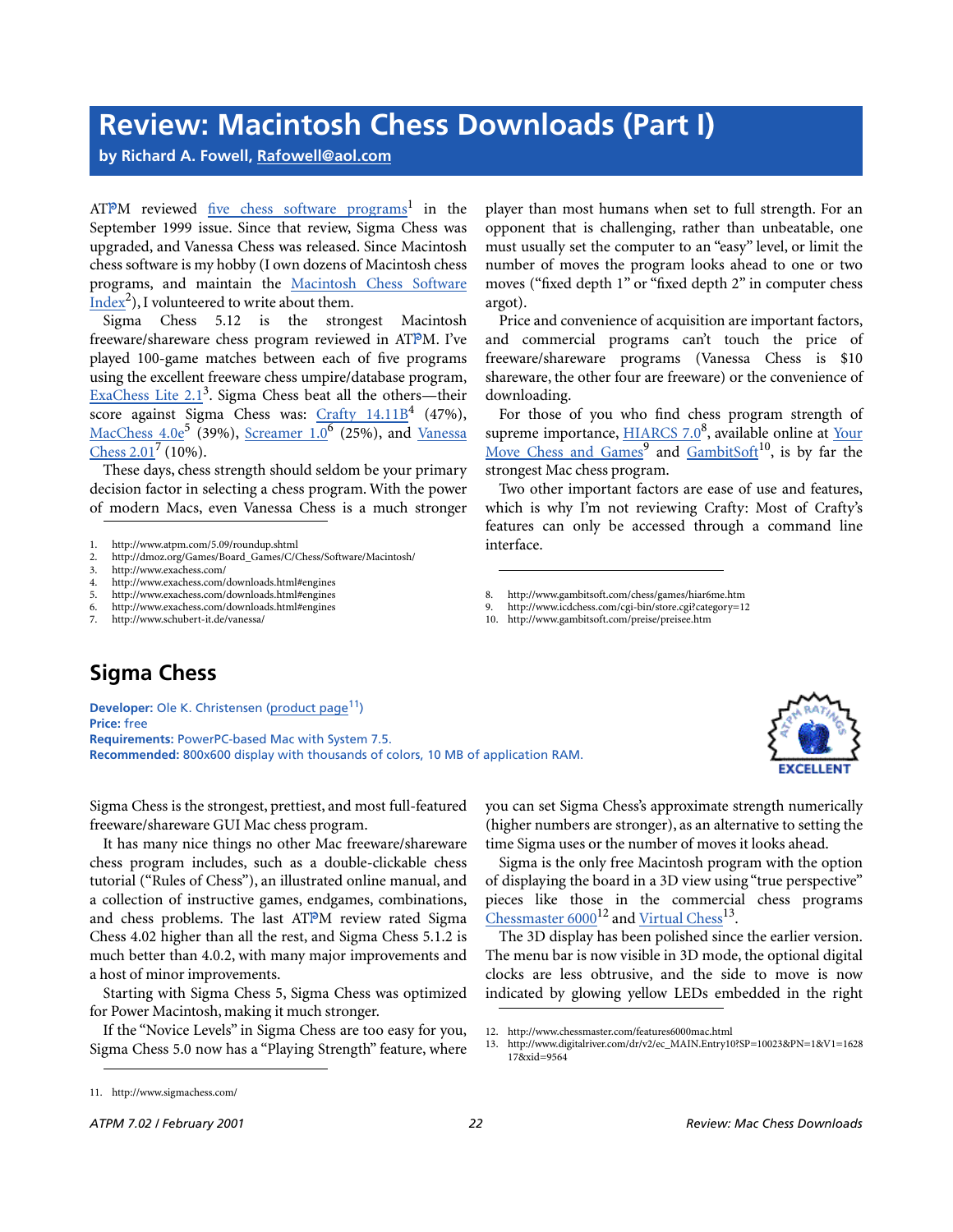edge of the wood board. These changes are representative of the many improvements made throughout the program.



# **Vanessa Chess**

**Edit View Chess Format** 

↑ ☆

8

 $\overline{\mathbf{z}}$ 

6  $\vert$  5

4

3

2

 $\ddagger$ 

t

b  $\mathbf c$ 

**DOOD** HER

<u>ea a stean e</u>

**Developer:** Schubert-it ([product page](http://www.schubert-it.de/vanessa/)<sup>1</sup>) **Price:** \$10 (shareware) **Requirements:** 200 MHz PowerPC-based Mac, Mac OS 8.6, 12 MB application RAM. **Recommended:** G4-based Mac with Mac OS 9. **Trial:** Fully-featured (30 days)

Score:

 $*/*(-0.41)$ 

5. h5 6.h3 8a5+ 7.8d2

**Depth:** 

 $0.44$ 

White - Black

00:01:54 d4 d5 2.<br>3 czd4 5.

00:00:22

 $4/15$ 

Vanessa Chess has a nice-looking interface and a reasonably complete set of features (albeit far fewer than Sigma Chess).

**titi** 

今

 $B$ :

I personally prefer the 2D display, which I think is the nicest looking Macintosh chess interface available at any price. The pieces are gorgeous, and the on-screen control buttons save a lot of time otherwise spent in travelling to the menu bar. The menu selections each have color menu icons. I like these icons, but those who don't can turn them off in "Preferences." I also love the digitized sound of the felted pieces landing on the wooden board, and the "clack" of wood on wood when pieces are captured, though I usually have this turned off in "Preferences" so as not to annoy others.

For those who like chess puzzles of the "White to move and mate in 2" variety, Sigma Chess is the only Mac program whose "Mate Finder" mode is not only guaranteed to find such a mate if it exists, but which will find all such mates, if you tell it to.

Sigma Chess has scores of other features, including rating your play, annotating your games, and printing them in double-column format with diagrams and comments. If there is something you want Sigma Chess to do, you can probably find out how in the online manual.

The ability to have games read out loud is one I wished for when studying games from chess books. When playing such games on a physical board, I found my attention distracted by the need to look back and forth between the book and the board to follow the game. Almost all modern computer programs are an improvement in the sense that games stored in the computer can be viewed on-screen without needing to look away. However, some feel that the best way to study for over-the-board play is to play games out on a real board. With a program that reads chess game moves out loud, this can be done while keeping one's attention on the board. The only other downloadable program that does this is the \$10 shareware program [PGNTalk](http://www.rjen.com/Macintosh/PGNTalk.html)<sup>2</sup>, which doesn't play chess or print games.

The tournament results indicate that Vanessa Chess is about a tenth as strong as Sigma Chess. Paradoxically, this can be a good thing. If you find other chess programs too overwhelming, it may be easier to configure Vanessa Chess to a comfortable level. Besides the usual ability to limit the computer's thinking by setting a time limit or the number of

⇬  $\hbar$ 岔 贠 <del></del> 買わ  $0.1999$ 買  $\mathbf{1}$  $\circ$ 

The Vanessa Chess Interface

g

Three things about Vanessa chess might make it a better choice than Sigma Chess for some tasks: it can read games out loud, it is much weaker than Sigma Chess, and it can print formatted game scores with color chess diagrams.



<sup>2.</sup> http://www.rjen.com/Macintosh/PGNTalk.html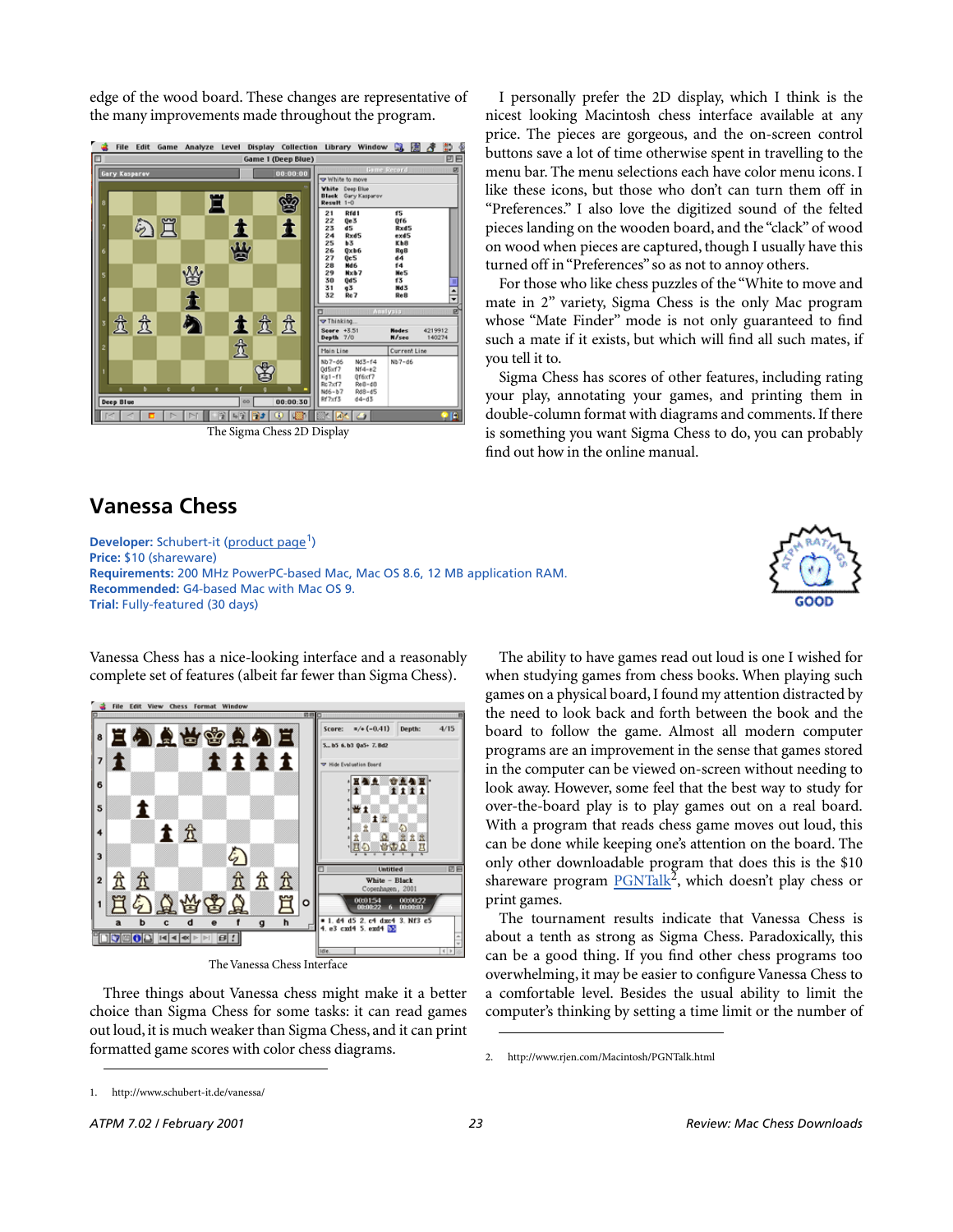moves it looks ahead, Vanessa Chess offers a unique "Adaptive strength" feature that is supposed to match its strength to yours, but I have not used it enough to know how well it works.

One use of computer chess programs is printing games with diagrams and notes. Vanessa Chess and Sigma Chess Lite are the only Mac freeware/shareware chess playing programs that let you do this. Vanessa Chess is the more capable program in this regard. While Vanessa Chess does not permit printing in figurine notation (mini-icons rather than letters for pieces) like Sigma Chess, it is the only program that allows your printed game to include color chess diagrams, multiple diagram formats, and multiple annotation fonts and styles. If you want to print nice-looking chess output, Vanessa Chess might be worth considering for this alone.

*Copyright © 2001 Richard A. Fowell,* [Rafowell@aol.com](mailto:Rafowell@aol.com)*. Reviewing in ATPM is open to anyone. If you're interested, write to us at* [reviews@atpm.com](mailto:reviews@atpm.com)*.*

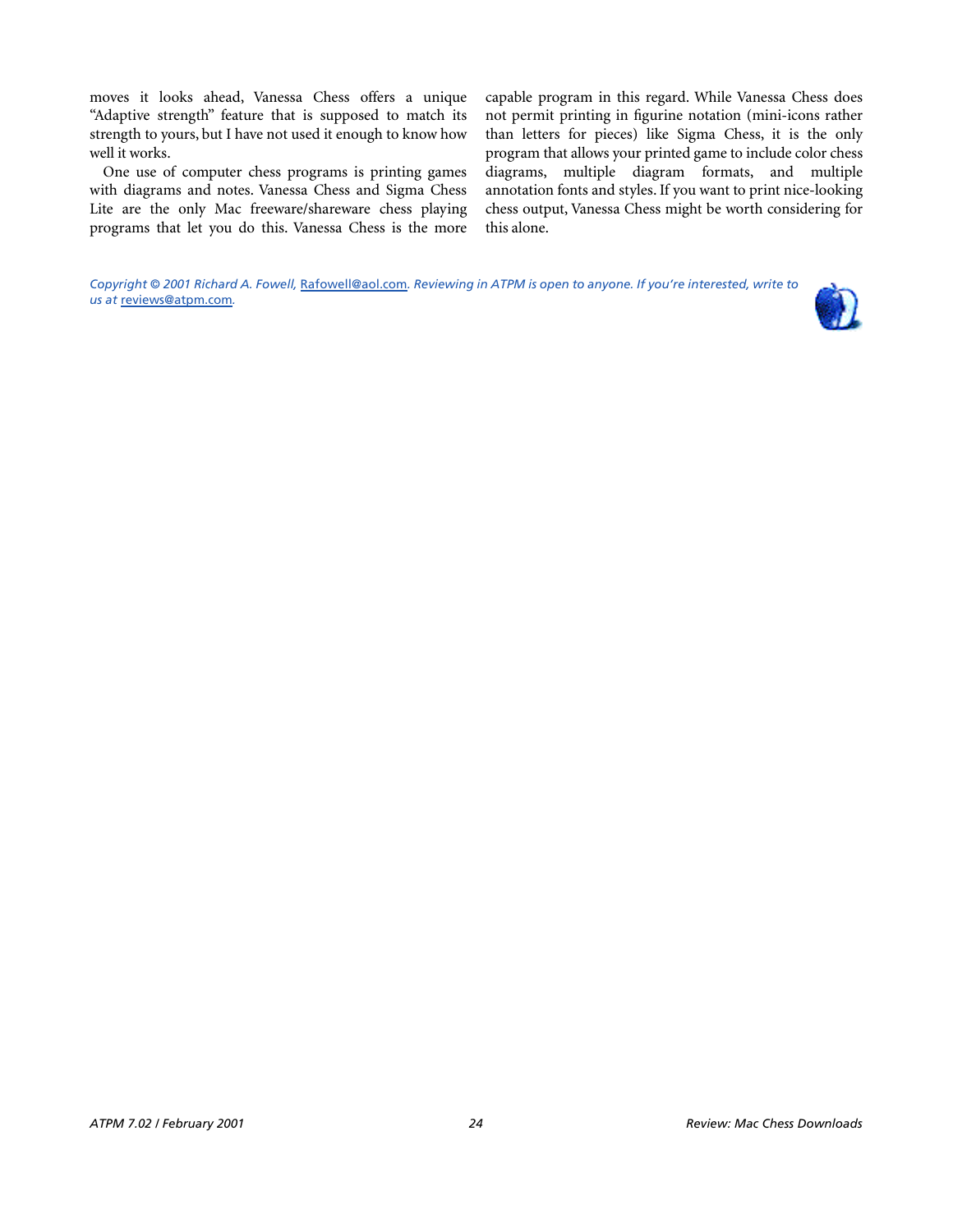**Review: Driver by Matthew Glidden, [mglidden@atpm.com](mailto:mglidden@atpm.com)**

**Developer:** Macsoft/Infogrames ([product page](http://www.wizworks.com/macsoft/Driver/Driver.html)<sup>1</sup>) **Price:** \$29.99 (list) **Requirements:** G3-based Mac with Mac OS 8.6, 128 MB of RAM (including virtual memory), Rage Pro or better. **Trial:** Feature-limited (only one mission), [31.7 MB](http://www.macgamefiles.com/detail.taf?item=14780)<sup>2</sup>



#### **Overview**

You assume the role of an ex-race driver turned policeman who goes deep undercover to infiltrate organized crime syndicates across the country. You turn in your gun and badge for the keys to a 70s muscle car and the chance to build a reputation for fast wheels and cool nerves among the lawbreaking elite. The game features a wide variety of missions, most of which are courier- or chase-oriented, following location or time objectives in a race around realisticallymodeled US cities while avoiding police pursuit.

#### **Installation**

The installation process was relatively painless, with all game files deposited into a single folder. There are two game applications, one for Glide 3D cards and one for all others. You also need InputSprocket and QuickTime to play. You don't need the game CD to play, so pop in your favorite CD of driving tunes for maximum gaming enjoyment.



Avoid police cars; they hurt!

### **Look and Feel**

Originally released on the PlayStation a while back, the graphics suffer somewhat from the passage of time, lacking

the polish of the newest generation of games. Atmospheric changes and effects (day, night, thunderstorms, etc.) are good, but I would like to see more attention paid to the car, since it's the focus of the game.

There are several cities in the game, all modeled after reallife street layouts (but squared-off for the sake of geometry). You begin with Miami and San Francisco and unlock other cities as you progress through the game. Although you start with just one car, you'll receive calls from garages as you advance through the undercover missions. At the garage, pick your current car from a growing assortment. Make sure to switch to newer cars as they become available, to improve speed and handling.



Real gamers don't use turn signals.

#### **Gameplay**

There are several gameplay options, including open city driving and trial runs of each basic mission type, but the game's focus is the undercover missions. You start in Miami behind the wheel of a bulky Nova look-a-like, doing courier and getaway work for the local dirtbags. The early missions are simple: drive to a location within a time limit, then to another location while eluding cops and without wrecking

<sup>1.</sup> http://www.wizworks.com/macsoft/Driver/Driver.html

<sup>2.</sup> http://www.macgamefiles.com/detail.taf?item=14780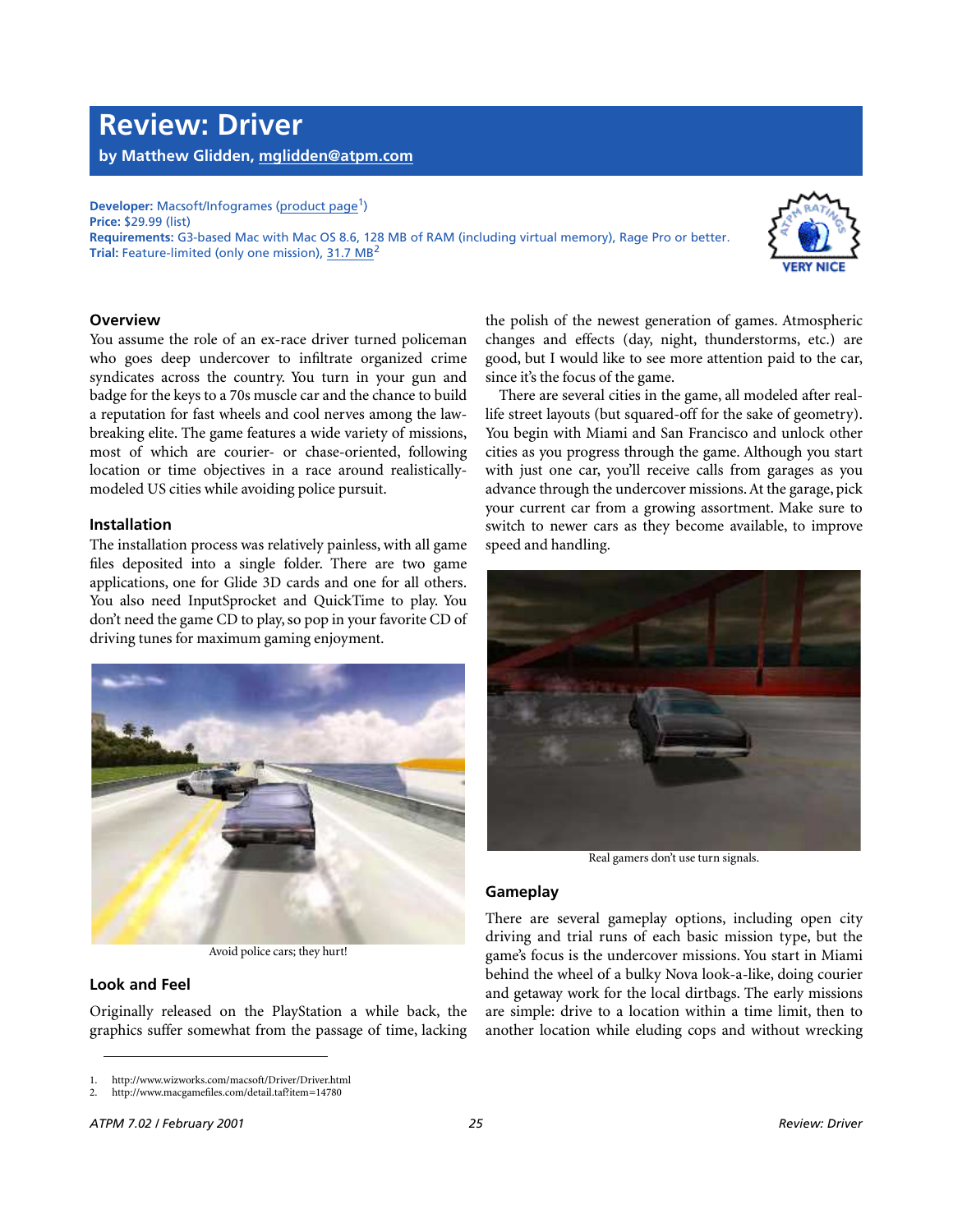your car (these goals go hand-in-hand, as cops are very good at wrecking your car). The missions add story elements, but you don't have decision-making power outside the available missions, so it's all about the driving.



Slip through oncoming traffic to shed police pursuit.

During the mission itself, you drive around the city and follow on-screen directions, checking the miniature and fullcity maps to locate your destination and plan your driving route. If you fail a mission, you have unlimited retries, which you'll frequently need in the higher levels. You return to your hotel after some missions (where you can save your progress), but sometimes set out immediately for follow-up missions. This can be trying on the nerves, since you may need to pass three or four challenging missions in a row before you can save your game again.

Though most missions are of the "drive from A to B to C" variety, there are also several chases, car thievery, and some taxi "intimidation," where you drive like a crazy person to freak out the passenger (in other words, it's just like a real taxi ride). Each car handles differently, but they generally improve speed, acceleration, and handling as the game goes on.



Slip between the cop cars to evade roadblocks.

The game display is simple, defaulting to a behind-the-car view that works well (and warns you of police in close

pursuit). There's also an in-car view, in case you like closeups of your crunched hood. The Damage and Felony meters in the upper left are crucial to game play, since your car is wrecked if you hit too many things and police cars become more plentiful and aggressive as your felonies increase (so if you speed or hit things, don't do it where the cops can see you!).



Follow the mini-map's grey arrow to your destination.

The mini-map in the lower right corner shows a two-block radius around you; press Escape and you can access the complete city map, which will prove essential for the longrange destinations of later missions.

Driver includes a "filmed" action replay of your mission for those who like to add that "Streets of San Francisco" feel to their driving. There are tons of replay features to fiddle with, including alternating viewpoints, stationary cameras, and so on. You can also store your replays to savor in your golden years.



Check the back window to see who's tailing you.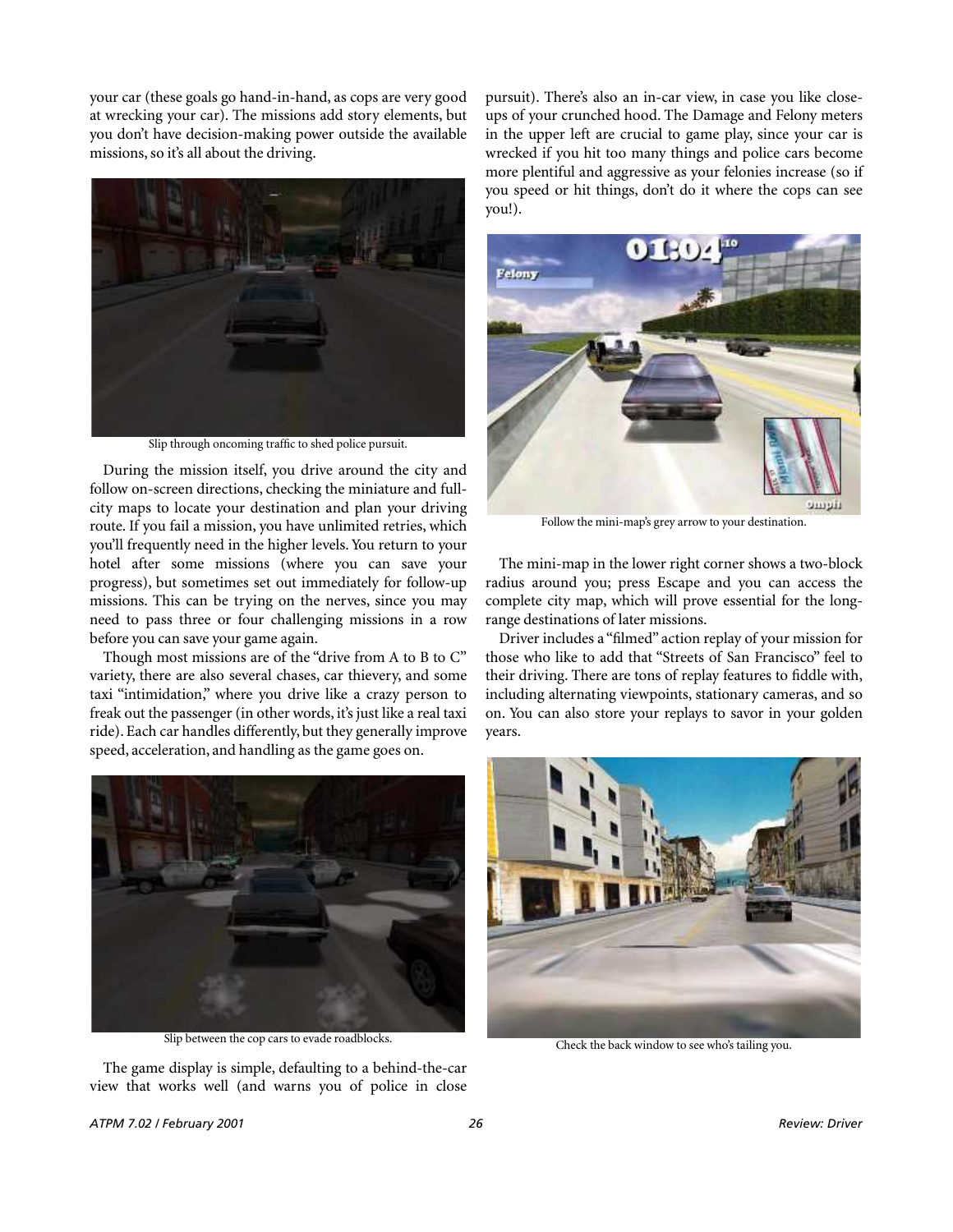#### **Play Control**

Driver's play control is simple enough to play with a keyboard, but you could certainly use a game pad or driving wheel instead. Basically, you have forward, reverse, stop, peel out, and turn (no gear shifting or part upgrades). The Escape key pauses the game and brings up the in-game option screen.



Catch air off the steep San Fran hills.

#### **Annoyances**

There are two problems I have with Driver, the first of which is Training. Undercover mode starts with a training session, which drills you on driving skills and maneuvers in a oneminute timed session. You must pass the training session before you can start to play, which gets frustrating quickly. It is useful to learn the different driving moves, but requiring that first-time players pass this first is, in my opinion, unreasonable. At least the PlayStation version showed you which buttons to press during the training demo—the Mac version is not that kind. For help on the training, see the Infogrames *[Driver FAQ](http://www.ina-support.com/faq/driverhints_mac.asp)*<sup>1</sup>. If you're a first-time player, plan to spend at least an hour on training.

My second problem is the cars' handling, which is very loose, especially considering the successful physics models of driving games like Carmageddon. I can't say I've driven any 70s muscle cars personally, but I'd give Chevy a piece of my mind if my real car slid this much. The responsiveness of the later cars improves, so I guess that's the game's way of rewarding progress. Unfortunately, the equivalent in an action game would be progressing several stages through a

game before your character learned to duck. It's just a bad gameplay concept.



That annoying training mode.

#### **Conclusion**

Driver is a quality action racing game, although it's lost some of the showroom shine and new car smell since its original release. While it dabbles in each, this isn't the game for the diehard racer or plot enthusiast. If Racing Days R and Carmageddon had a child, this would be it: the thrill of cruising the city and dodging traffic mixed with a modicum of real-world game design. Driver has decent replay value, as you can try out the missions you missed the first time around, and should perform well on any G3-powered, 3Denhanced Mac model.



Finish the game to unlock the Jaguar and a special city.

*Copyright © 2001 Matthew Glidden,* [mglidden@atpm.com](mailto:mglidden@atpm.com)*. Matthew Glidden is the webmaster of* [Threemacs.com](http://www.threemacs.com)*2, a guide to constructing and maintaining home and small-office Macintosh networks. He can also tango and juggle, not necessarily at the same time.*



<sup>1.</sup> http://www.ina-support.com/faq/driverhints\_mac.asp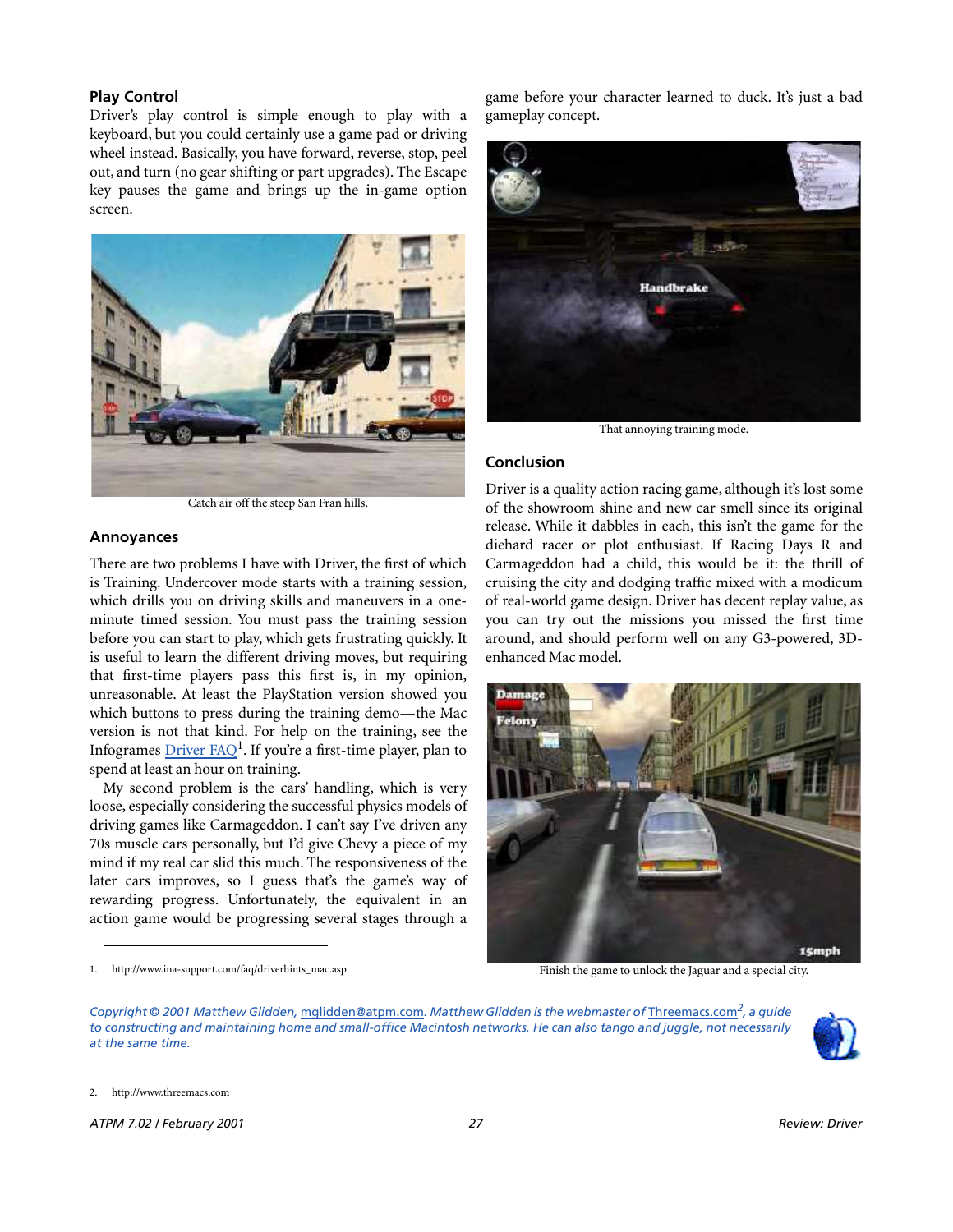# **Review: Final Jam Pro (SoundJam MP Skin)**

**by Christopher Turner, [cturner@atpm.com](mailto:cturner@atpm.com)**

**Developer:** [Rich D.](http://www.richd.com/skin/)<sup>1</sup> **Price:** free **Requirements:** SoundJam MP



I have been a **SoundJam<sup>2</sup>** user since Casady & Greene released the product, and my favorite skin has to be [Final Jam](http://www.richd.com/skin/) Pro<sup>3</sup> by the quasi-enigmatic Rich D. Based on the user interface of Apple's professional video editing software, [Final](http://www.apple.com/finalcutpro/) Cut Pro<sup>4</sup>, Final Jam Pro exhibits a purplish-gray and brushed metal interface.



The interface is simple and uncluttered. The uppermost left button closes not only the interface, but the application, which is standard across all SoundJam skins. Just beneath the title bar the skin shows the encoding rate and KHz rating for the file being played, and whether it is in stereo or mono. A timer plays in the far right just beneath the WindowShade button.

Beneath this is a visual feedback window that offers your choice of three different visual representations of the file in play, or none at all. Just clicking once inside this window shifts you from one representation to the next. Again, this is a standard function in all SoundJam skins.

Just under the visual feedback window is a slider bar for the track length of the file in play. The user can click and hold on the yellow triangle and move forward or backward in a song, or simply watch as the slider moves from left to right during song play.

The next row features the main controls: volume and balance controls are on sliders on opposite ends, with the control buttons in between the two. The play button dominates the center, with stop and back buttons to its left, and the pause and forward buttons on the right.

The bottom of the skin features any track information in the middle, including title, artist, album name, and essentially whatever else is available in the MP3's ID3 tag information. There are four more buttons here, two on either side of the track information. To the left lie the shuffle and repeat functions, in that order from left to right, and on the right-hand side are the equalizer and playlist buttons.



Like all good SoundJam skins, the Equalizer is skinned to match the main console, and Rich D. doesn't disappoint.

I have found Final Jam Pro to be relatively unobtrusive, and just the right size on screen, whether it be the 1152 x 870 resolution of my 20" monitors, or the 800 x 600 resolution of my iBook.

My favorite part about Final Jam Pro is that when you click on the WindowShade button, it minimizes the skinned player down to a tiny bar, with all of the main controls on the bar. So you can minimize your player, pull it into a corner or

<sup>2.</sup> http://www.atpm.com/6.10/soundjam.shtml

<sup>3.</sup> http://www.richd.com/skin/

<sup>4.</sup> http://www.apple.com/finalcutpro/

<sup>1.</sup> http://www.richd.com/skin/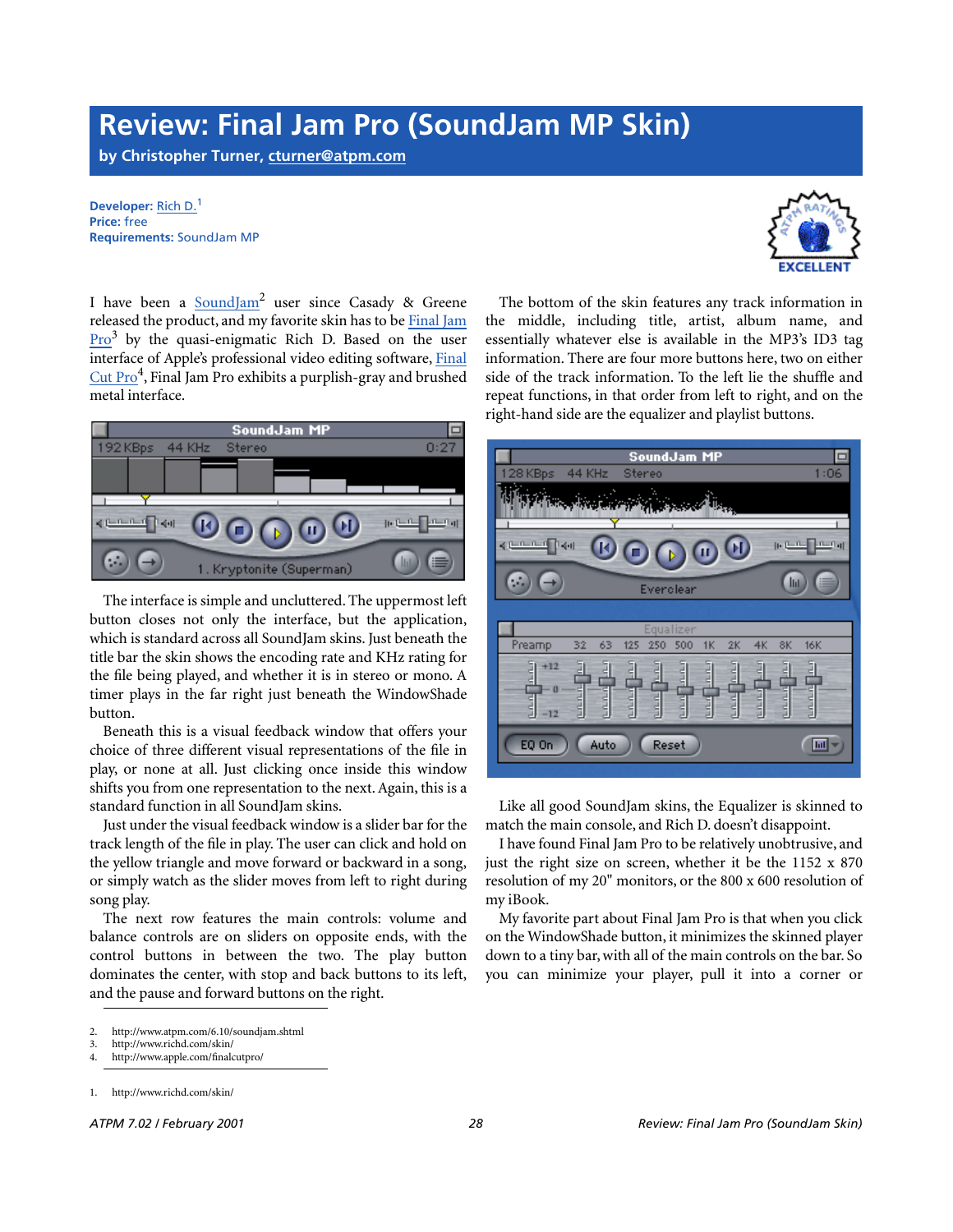anywhere you want, and still have full access to all the controls.



Clicking here…takes you to this:



Personally, I feel that Final Jam Pro is one of the best skins available for SoundJam. It is not flashy or obtrusive, but stylish—and it can be minimized to save on screen real estate while retaining full functionality. I encourage any and all SoundJam users to download Final Jam Pro for daily use.

Oh, and while you're looking at and downloading Final Jam Pro, be sure to enjoy Rich's unique brand of [humor](http://www.richd.com/poptart/)<sup>1</sup>.

1. http://www.richd.com/poptart/

*Copyright © 2001 Christopher Turner,* [cturner@atpm.com](mailto:cturner@atpm.com)*. Reviewing in ATPM is open to anyone. If you're interested, write to us at* [reviews@atpm.com](mailto:reviews@atpm.com)*.*

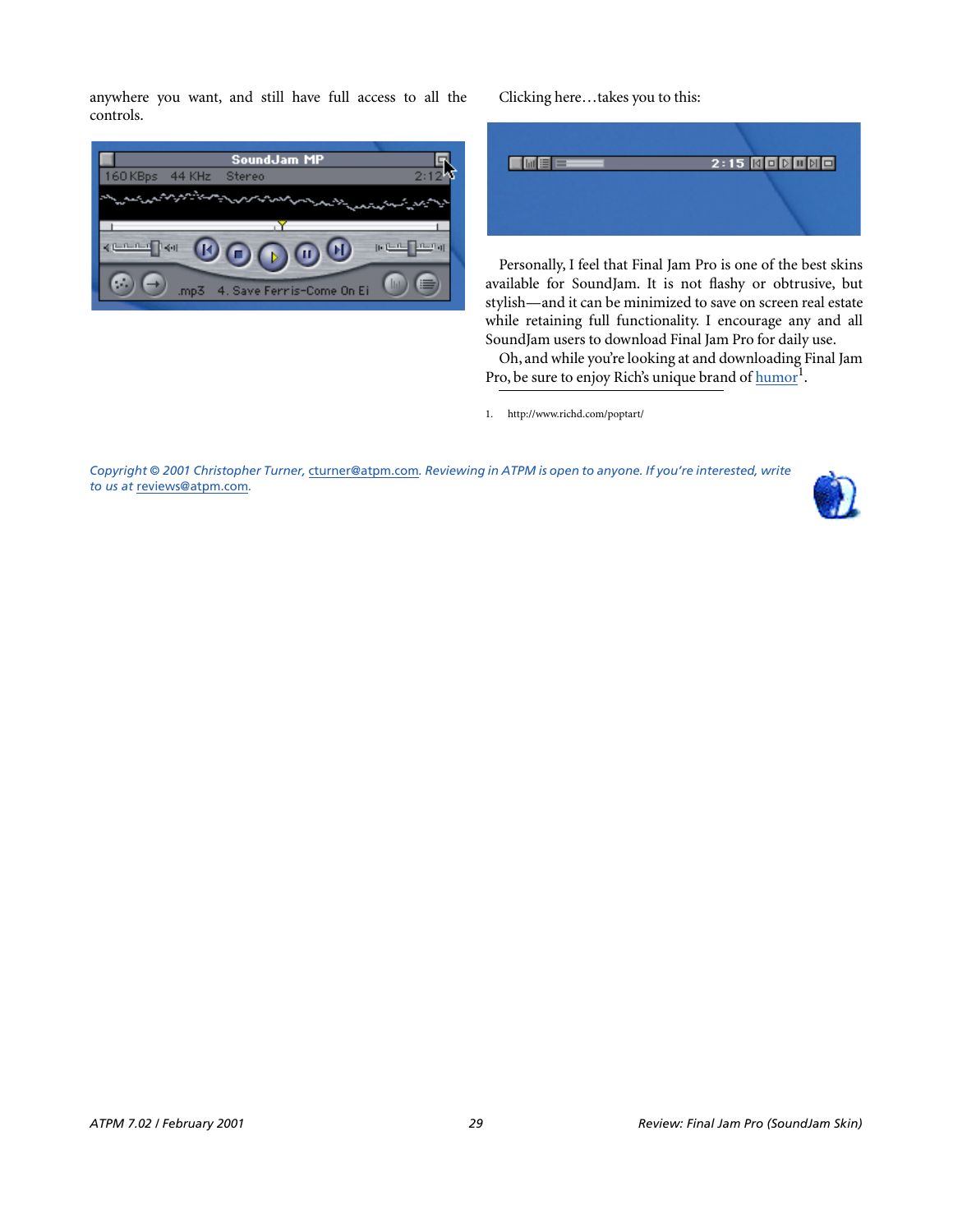# **Review: Jeopardy!**

**by Gregory Tetrault, [gtetrault@atpm.com](mailto:gtetrault@atpm.com)**

#### **Developer:** MacSoft [\(product page](http://www.wizworks.com/macsoft/jeopardy/jeopardy.html)<sup>1</sup>) **Price:** \$29.99 (list)

**Requirements:** PowerPC-based Mac at 132 MHz, Mac OS 8.1, QuickTime 4.1.2, 56 MB application RAM, 800x600 display, 45 MB disk space.

**Recommended:** 560 MB disk space (for full installation) or 270 MB disk space (for everything except movies). **Trial:** None

### **Overview**

Jeopardy! faithfully reproduces the television game show experience on your Macintosh. One to three persons can play by sharing the keyboard. The game supplies computer opponents, if necessary. Network play is not supported.

#### **Installation**

A CD contains the Jeopardy! installer. Standard installation places the application and some data files on the hard drive you designate. Custom installation lets you install all components except the movies. Full installation installs all components. The full installation is not necessary unless you have a slow CD-ROM drive.

### **Look and Feel and Sound**

Jeopardy! looks and feels like the television game show. It uses the voice of announcer Johnny Gilbert and has video and audio clips of the TV host, Alex Trebek. Jeopardy! also uses the same video and sound effects as the TV show. The sound quality is excellent. Video quality is fair. Keyboard keys (spacebar, control, and shift) act as your "buzzer buttons." You use the mouse to select answers from the board. Live players must type questions; your computer opponents speak them.

#### **Game Play**

The game starts with a menu screen and a voice talking you through the options. You can set the time allowed to buzz-in after the answer is read (2 to 8 seconds), the time allowed to type a response (5, 10, or 20 seconds), spelling tolerance (a slider from "loose" to "strict"), skill level of computer opponents ("easy" to "hard"), and whether the computer opponents exhibit adaptive behavior and get tougher if a human opponent takes the lead.

Once you choose your options, you are treated to the TVstyle introduction. The voice of Johnny Gilbert announces the game and the categories for Jeopardy. Play is similar to the TV show, except that you must type your responses. The game automatically starts your typed responses with the initial question (e.g., What is…). You only type the rest of the question, and you omit articles and the final question mark. You cannot press your "buzzer" until the answer is read and the lights turn on at the top and bottom of the game board. Unlike the TV show, there is no time limit for each round. When you respond correctly, you can take as much time as you wish to choose the next answer.



Game play options include normal, tournament, and speed match. For a tournament, you play two games against the same opponents. The player with the highest two game dollar total goes on to the "Tournament of Champions" against two advanced level computer opponents. You have no opponents in the misnamed Speed Match game. You play a single Double Jeopardy board and try to answer all the questions. There is no time limit. You may pass on any question without losing points. The object is to get the highest dollar score for a Solo Game.

You can interrupt game play by pressing the Escape key. This brings up a menu of options. You can save the current game, go back to the main menu to begin a new game, quit



<sup>1.</sup> http://www.wizworks.com/macsoft/jeopardy/jeopardy.html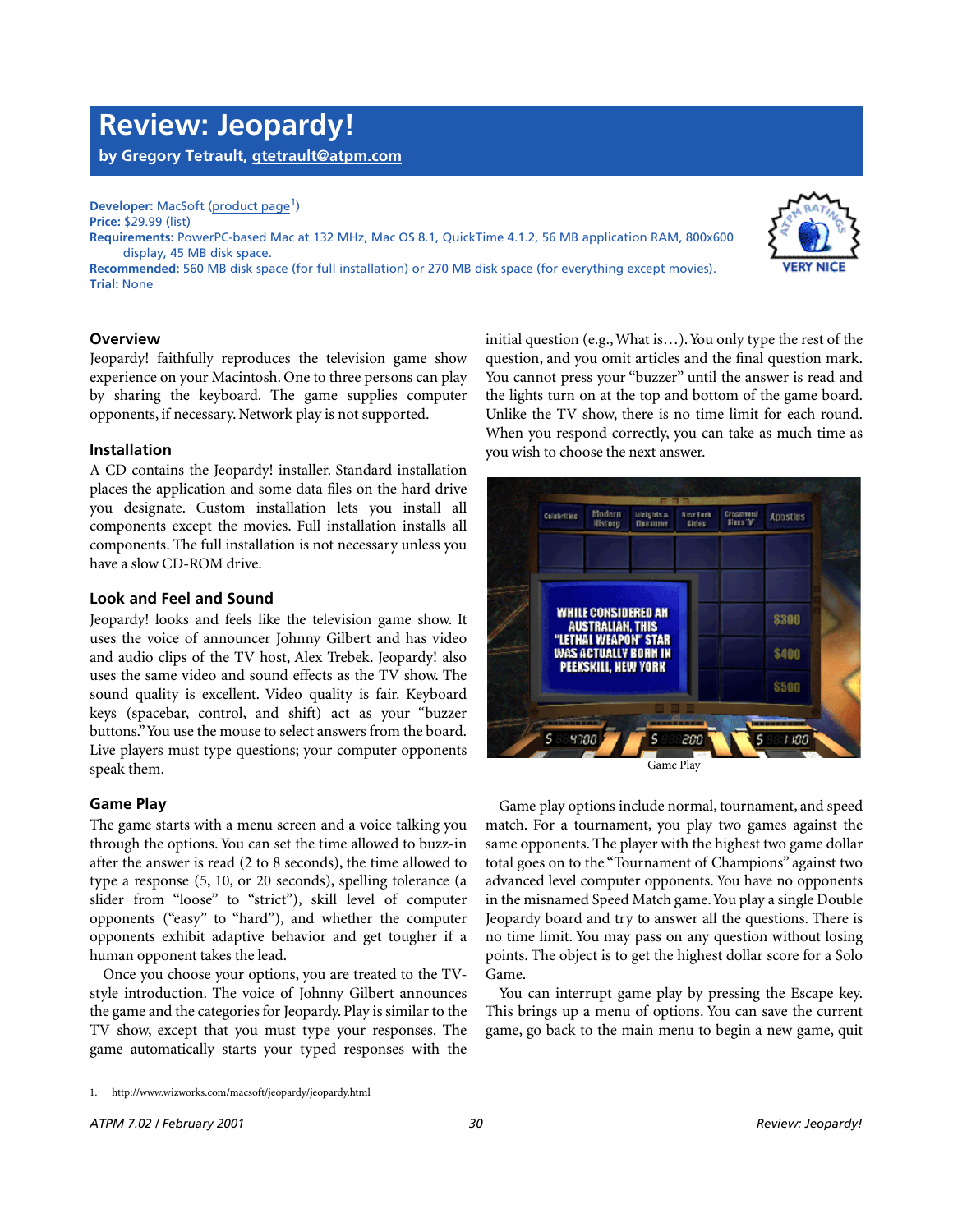Jeopardy!, and set the screen detail level and whether videos will be shown.

### **Instructions and Help**

Jeopardy! comes with a 24-page manual in the CD jewel case. It adequately describes installation and game play. There is no online help other than the announcer.

### **Bugs, Omissions, and Annoyances**

Jeopardy! always leaves my computer in a slightly unstable state. Changing monitor resolutions after quitting Jeopardy! caused problems with my desktop layout. I have a high frequency of soft crashes after playing Jeopardy!

Jeopardy! went into an infinite loop when I was asked to be more specific in a response. I could not delete or backspace over my original response, and pressing return repeatedly resulted in Alex Trebek asking me to be more specific.



Side Offset View

Jeopardy! sometimes does not accept correct responses. For example, two different answers required the question "Who is Jules Verne?" However, "Jules Verne" was scored as an incorrect response both times. The name is probably misspelled in Jeopardy!'s database. Similar problems affected other responses where minor differences were incorrectly scored.

The most annoying omission is the inability to override an incorrect decision. Another omission is the inability to add more categories and questions. The game has over 3,500 questions, but each game uses 61. That means you can have

fewer than 60 games with completely unique questions. Hasbro Interactive released Jeopardy! Second Edition for Windows and PlayStation, but this is a full game purchase. I do not know if this edition will be released for Macintosh. I would like to see a Jeopardy! game version that supports expansion modules.

Other minor omissions include the inability to bypass or speed-up the TV-style introduction and the inability to choose different opponents. (You can change the overall abilities of the computer opponents, but the two opponents remain the same.)

The Macintosh version does not include the "Pre-Show" audition that evaluates players and adjusts the initial level of play. I do not consider this a significant omission.

| 88 A B |                                   |                      |                                                                      |              |                                |                                     |   |  |  |
|--------|-----------------------------------|----------------------|----------------------------------------------------------------------|--------------|--------------------------------|-------------------------------------|---|--|--|
|        | The American<br><b>Revolution</b> | Women's<br>Landmarks | Gourmet<br><b>Crossword</b><br>Clues <sup>-1</sup><br><b>Cuisine</b> |              | <b>1990's</b><br><b>Movies</b> | <b>The Animal</b><br><b>Kingdom</b> |   |  |  |
|        | <b>\$100</b>                      | \$100                | \$100                                                                |              | \$100                          | \$100                               |   |  |  |
|        | \$200                             | <b>\$200</b>         | \$200                                                                | <b>\$200</b> | \$200                          | \$200                               | ī |  |  |
|        | <b>\$300</b>                      | \$300                | \$300                                                                | \$300        | <b>\$300</b>                   | \$300                               | п |  |  |
|        | <b>\$400</b>                      | <b>\$400</b>         | <b>S400</b>                                                          | <b>S400</b>  | <b>S400</b>                    | <b>\$400</b>                        |   |  |  |
|        | \$500                             | \$500                | \$500                                                                | \$500        | \$500                          | \$500                               |   |  |  |
|        |                                   |                      |                                                                      |              |                                |                                     |   |  |  |

Full Screen View

A minor annoyance is the continual switching between three different game board views (see "Game Play" and "Side Offset View" above and "Full Screen View" below). After each question, the view switches. It is too easy to inadvertently click on the wrong game board selection when the view changes.

# **Opinion**

In spite of the minor problems listed above, I enjoy playing Jeopardy!. I played so often while writing this review that I have encountered some questions three times. The game is still challenging for me when set to highest difficulty with adaptive AI (artificial intelligence).

*Copyright © 2001 Gregory Tetrault,* [gtetrault@atpm.com](mailto:gtetrault@atpm.com)*. Reviewing in ATPM is open to anyone. If you're interested, write to us at* [reviews@atpm.com](mailto:reviews@atpm.com)*.*

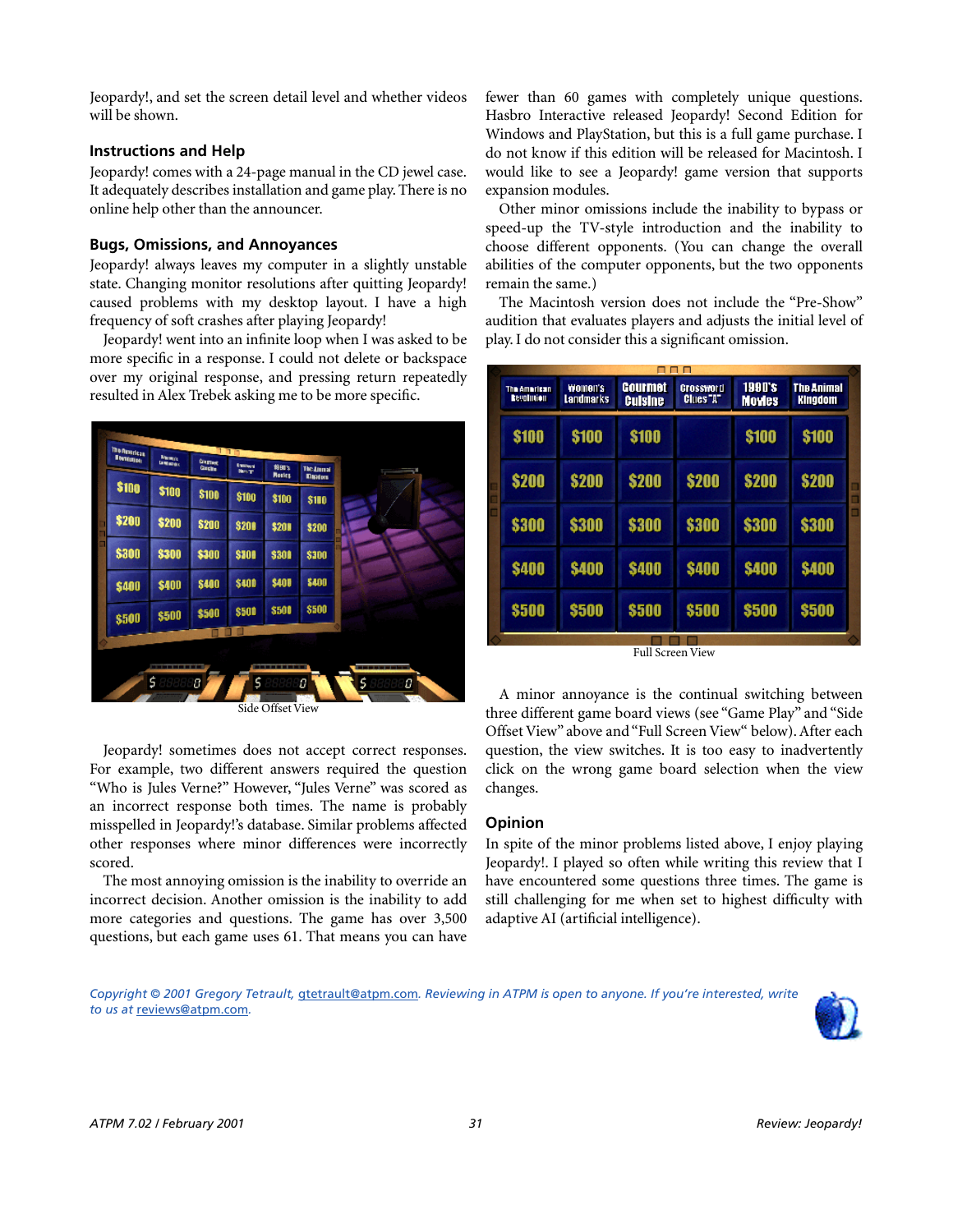# **Review: iTunes 1.0**

**by Daniel Chvatik, [dchvatik@atpm.com](mailto:dchvatik@atpm.com)**

**Developer:** Apple Computer [\(product page](http://www.apple.com/itunes/)<sup>1</sup>) **Price:** free

**Requirements:** "All Apple systems released in August 1998 or later" (iMac and later), Mac OS 9.0.4. **Recommended:** Mac OS 9.1, internal Apple CD-RW drive required to create custom CDs.



The MP3 "craze" has not died down like some have predicted. On the contrary, MP3s are starting to infiltrate the mass market, with (for example) CD players that can play MP3 files directly from CD-Rs. Both the MP3 hardware and software markets are healthy on the Mac, with about six players to choose from on the hardware side and more than fifty MP3 related programs available for download.

Apple admitted at Macworld San Francisco that they missed the boat on this trend, and they've decided to catch up with a vengeance. At the Expo, Steve Jobs introduced both [new machines](http://www.apple.com/powermac/)<sup>2</sup> that feature CD-RW instead of DVD-ROM drives (and the combination "SuperDrive" in the high-end G4 tower) and a new Apple MP3 player named, in the tradition of iMovie, "iTunes." AppleInsider had already partly spoiled the surprise by rumoring the advent of "iMusic." Well, not quite, guys! Some of the rumors were right though—more about that later. David Ozab further examines the [musical implications](http://www.atpm.com/7.02/barline.shtml)<sup>3</sup> for Apple.

# **The Interface**

There are many things worth noticing about iTunes, but two immediately take center stage. The first is the price. iTunes is free; all you have to do is download it from Apple's [iTunes](http://www.apple.com/itunes/)  $\overline{\text{Web site}}^4$  $\overline{\text{Web site}}^4$  $\overline{\text{Web site}}^4$ . The second is its sleek interface, wrapped into a brushed metal look we first encountered with Sherlock 2 and the QuickTime 4 player. This time though, the brushed metal look seems to be much more appreciated, probably for three reasons. First, we've gotten used to non-standard interfaces (called "faces" or "skins") from other MP3 players. Second, we've had more time to get used to the Sherlock 2/QT look, so it's not quite as shocking anymore. The third and most important reason is that Apple succeeded this time by combining beauty with functionality in the interface. The

iTunes interface wastes less space and puts all the important components within the reach of a mouse click.

|                                      |                                                    | <b>iTunes</b>                            |                                                                                                                        |                                      |                                           |  |
|--------------------------------------|----------------------------------------------------|------------------------------------------|------------------------------------------------------------------------------------------------------------------------|--------------------------------------|-------------------------------------------|--|
| ЪÞ<br>44                             | Best of Techno 6 - Pure<br>ö<br>Elapsed Time: 6:36 |                                          |                                                                                                                        |                                      | $\bullet$                                 |  |
|                                      |                                                    |                                          |                                                                                                                        | Search                               | Browse                                    |  |
| Source                               | Genre<br>Artist                                    |                                          |                                                                                                                        | Album                                |                                           |  |
| ٠<br>Library                         | AII                                                | AII                                      |                                                                                                                        | AI<br>٠                              | ۸                                         |  |
| Radio Tuner                          | Metal<br>New Age                                   | Ascension                                | Bad Boy Joe's Radio Edit<br><b>Barry Harris</b><br><b>Black Legend</b><br><b>Blue Harvest</b><br><b>Britney Spears</b> |                                      | 18 Til I Die<br><b>Baby One More Time</b> |  |
| <b>Britney Spears</b><br>Bryan Adams | Pop<br>Rock<br>Techno                              |                                          |                                                                                                                        |                                      | Best of Techno 6 - Pure                   |  |
| Deep Forest                          | Trance                                             | Bryan Adams                              |                                                                                                                        |                                      |                                           |  |
| Enigma<br>Harder Rock                |                                                    | Bryan Adams featuring                    |                                                                                                                        | Crash! Boom! Bang!<br>Dangerous<br>٠ |                                           |  |
|                                      |                                                    |                                          |                                                                                                                        | Artist                               | Albu                                      |  |
| Members of Mayday                    | Sono<br>C Love Is All (Shine Your Light On Me)     |                                          | Time<br>6:44                                                                                                           | Roxette                              | Crash 4                                   |  |
| Michael Jackson                      | Co To Sleep                                        | 3:59                                     |                                                                                                                        | Roxette                              | Crash                                     |  |
| Milk Incorporated                    | Walkin' on the Sun                                 |                                          | 3:23                                                                                                                   | Smash Mouth                          | Fush                                      |  |
|                                      | M All Star                                         |                                          | 3:20                                                                                                                   | Smash Mouth                          | [Smar]                                    |  |
| Roxette                              | Can't Get Enough                                   |                                          | 2:31                                                                                                                   | Smash Mouth                          | [Smar                                     |  |
| Soft Rock                            | The Bubble                                         |                                          | 7:58                                                                                                                   | The Bubble                           | <b>Best</b> of                            |  |
| Soft Songs                           | Take Your Time                                     |                                          | 4:15                                                                                                                   | The Love Bite                        | N.Y.C.                                    |  |
| ٠                                    | The Way Home (Promo Edit)                          |                                          |                                                                                                                        | 4:44 Trance II Control               | Bevore."                                  |  |
|                                      |                                                    | 155 songs. 11:28:12 total time, 815.6 MB |                                                                                                                        |                                      |                                           |  |
|                                      |                                                    | Rrowce the Library                       |                                                                                                                        |                                      |                                           |  |

Browse the Library

Unlike most other players, iTunes provides all its functionality in a single window without cluttering it too much. How? By operating in different "modes" and changing between them transparently. The image above shows iTunes in its most "complex" mode for browsing, which you can reach by clicking on the eye above "Browse" in the top right of the window. Clicking the eye again exits the mode. The browse mode puts your entire MP3 collection at your fingertips. The operation of this three-pane view is quite intuitive. By applying constraints on the top, you can alter the list of songs displayed on the bottom. You can look for songs by any combination of genre (this can be turned off to simplify the view), artist name, and album title. Alternatively, you can simply enter any text snippet from the song's information into the text box above "Search." So, for example, you can find all songs from a specific Britney Spears album, or find all songs whose information contain the text "baby." Unfortunately, you cannot combine the two methods of finding songs. Once you have the desired list of songs on the bottom, you can create a new playlist from them. There are different ways to do that, such as dragging and dropping them onto a new playlist or selecting the songs you want by

<sup>2.</sup> http://www.apple.com/powermac/

<sup>3.</sup> http://www.atpm.com/7.02/barline.shtml

<sup>4.</sup> http://www.apple.com/itunes/

<sup>1.</sup> http://www.apple.com/itunes/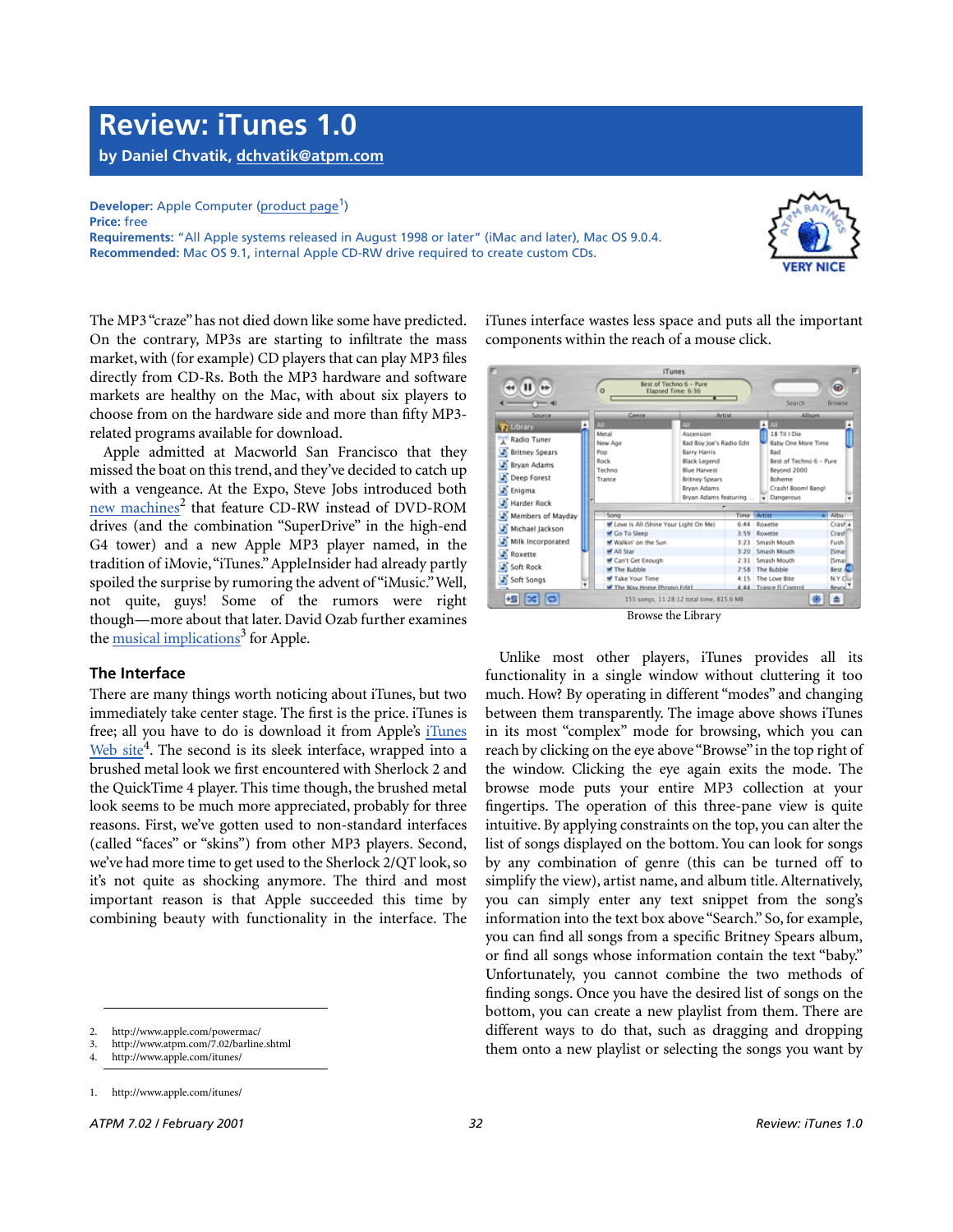shift- or command-clicking and then choosing "New Playlist from Selection" from the File menu.

The library is special in that it contains all songs that iTunes knows about. When you add a song to another playlist from the Finder, it is also automatically added to the library. Upon installation, iTunes also offers to search your hard disk for existing MP3s and put them at your disposal in the library (note, this process may take a while). Also, you can only enter the browse mode when the library is selected on the left under "Source." It may be noteworthy that the iTunes library can only hold 32,000 songs, though that should be plenty of room for most uses.

Playlists are an important part of using iTunes. While you can get along without them, they allow you to save your favorite combinations of songs. You create a new playlist as described above, by selecting "New Playlist" from the menu, or by clicking on the new playlist icon at the bottom left of the window. Once created, the name of the playlist is selected so that you can give it a descriptive name. I decided to create a playlist for each of the artists whose CDs I have in my library. While I can select them in the Browse mode, the playlist is just a bit faster.

If you select any of the playlists, you will notice that you automatically exit the browse mode. The eye on the top right is replaced by a funky new button above "Burn CD." This new mode allows you to burn CDs (that is, if you have one of the new Macs with built-in CD-RW drives). Apple has "promised" to add functionality for older drives in the future, but so far no others are officially supported. We don't have any of the new Macs (yet), so I couldn't test the burning. In theory, though, it's quite simple: Create your playlist, arrange songs in the order you want to have them on the CD, and press the Burn CD button. That's it. The iTunes preferences let you specify some extra settings like the time gap between songs (two seconds by default). Unfortunately, you cannot set the gaps individually; rather, the setting applies to all songs on the CD equally.

There's a lot more, but at this point I'll just give you a short tour of the remaining interface elements: the top left contains the previous, play/pause and next buttons, as well as a volume slider. Those are pretty self-explanatory. In the top middle, you find the information panel.

By clicking on the left triangle, you can switch it between different display modes. The first display gives general information such as elapsed time (or remaining or total time, when you click on it) and a progress bar that shows you where you are in the song and allows you to drag it to another location within the song. It also shows the artist, song title, and album name in a rotating fashion. The second display gives you a graphical frequency analysis, which isn't really useful, but is nevertheless neat. When you're encoding a CD (more on that later), a third display is available that shows the encoding progress and speed. I assume there is also a display for burning, but again, I couldn't test that.

The top right contains the search box, which allows you to show only a subset of the songs in the playlist or library by filtering out songs that do not contain the string in the text box. And last is the mode button that we already explained.

The bottom left contains a group of three icons for creating a new playlist, toggling shuffle (random play) on and off, and setting the repeat mode (off, repeat one, repeat all). The bottom middle contains a summary of the current playlist or library with the number of songs, total play time, and hard disk space used by those songs. The bottom right contains the visuals button (more later) and the CD eject button.

Most of the action takes place in the middle. On the left, in the "sources" list, are the library, playlists, and CDs you may have in the computer (you can play those back as well, of course), and the Radio Tuner. You *cannot* rearrange the playlists; they remain sorted alphabetically. Instead, if you drag one playlist onto another, you copy over the songs from the first to the second list.

Finally there is the list of all songs in the playlist, containing all the usual information. The little check box next to each song lets you temporarily "turn off" the song to skip it during playback. As you would expect, you can resize the columns, rearrange them and change the sorting order by clicking the small triangle in the column once it is selected. You can change which columns are displayed by selecting "View Options" from the Edit menu. It is important to notice that all these settings are specific to each playlist. There is, as far as I know, no way to set them for all playlists. So if you have twenty playlists and want to remove the Comments field on them all, you'll have to do it by hand for each of them. By the way, new playlists seem to take on the settings of the library list when they are created.

Overall, the interface is quite intuitive and easy to use for both newcomers and pros. Most of the interface functionality is mirrored in the menus and has keyboard shortcuts.

If you don't want the whole list to take up your entire screen, you can minimize the window by clicking the minimize button. The window can be resized to your liking even when minimized.



Small Window With Graphic Display



The Smallest iTunes Window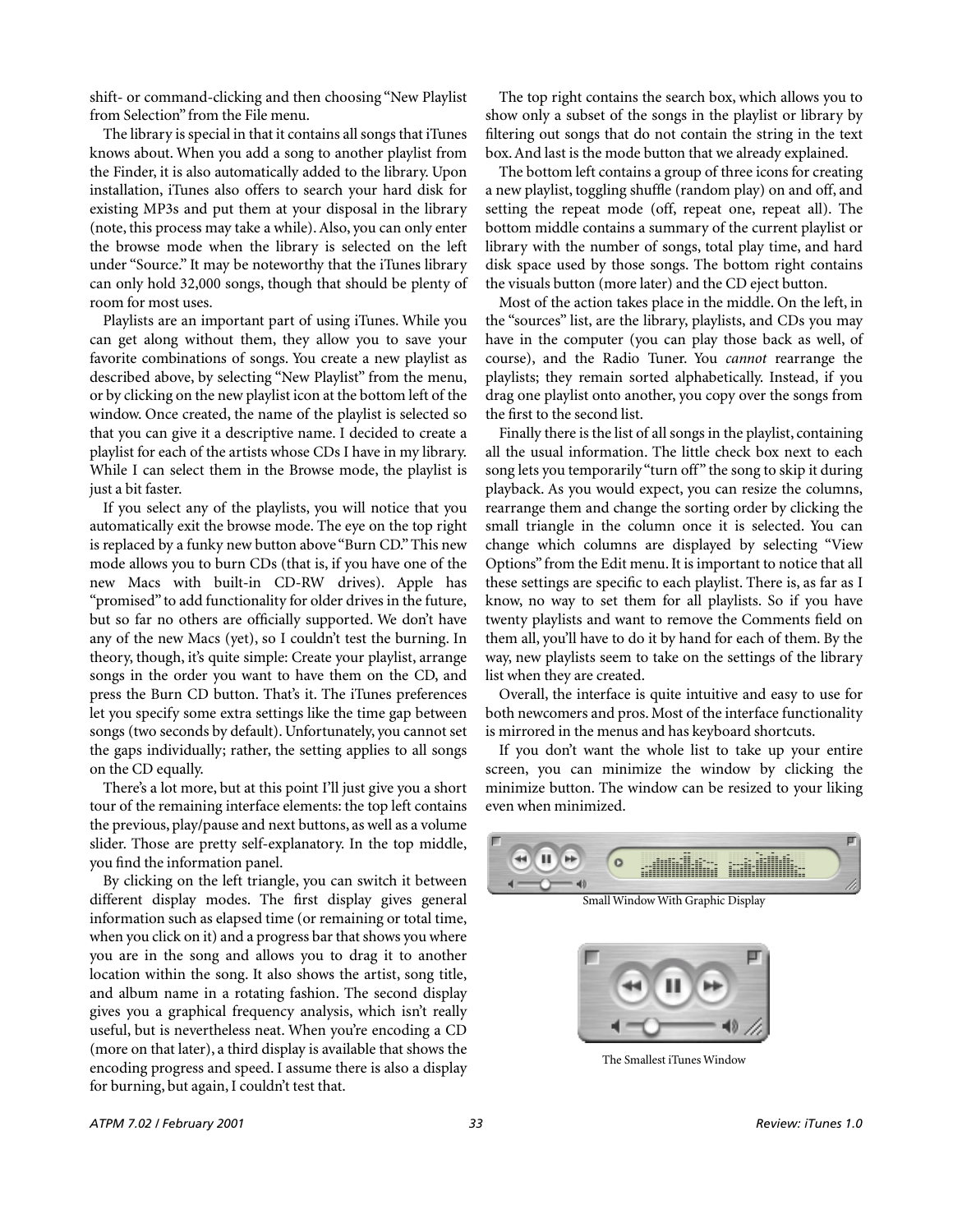#### **Functionality**

So far, so good. It looks pretty and is easy to use. What can it do? In this regard, iTunes is also at the head of the pack. It can play CDs and MP3s (and also some other formats like AIFF and WAV, although it isn't quite clear at this point which formats besides MP3 it supports—it seems that there is some basic integration with QuickTime and that it does or will support every format QuickTime can play back. It can burn CDs. That is a first for the Mac, although [SoundJam MP Plus](http://www.atpm.com/6.10/soundjam.shtml)<sup>1</sup> has tight integration with Toast for CD burning.

Of course, you have to get MP3s from somewhere. iTunes does not support Napster, likely in order to stay away from legal trouble. It does have a "radio tuner" that lets you listen to MP3 radio stations over the Net, but it does not let you record the music—again likely for legal reasons. What it does instead is let you encode MP3s.



Encoding is simple. You insert a CD, and it appears in the source list. You select the CD, and the mode button changes again, this time to "Import." Clicking the button imports the CD to your library in the iTunes folder of your Documents folder, though you can change the library location in the preferences. Preferences also let you change the encoding quality and even let you use an AIFF or WAV encoder instead if you really want that. You can also set iTunes to import every music CD that is inserted and to eject it automatically once the encoding is finished. Encoding is fast, taking advantage of the Velocity Engine on G4s. On my 450 MHz G4, I got top speeds of 7.3x.

The encoder is very similar to SoundJam's, and there's a reason: according to rumors, Apple bought SoundJam and its top programmer from Casady & Greene. Neither Apple nor C&G officially said anything about this, but the similarities are striking, down to similar dialog boxes and internal structure between the programs. Still, C&G continues to sell SoundJam, and it appears that this will not change any time soon. My personal theory is that Apple licensed parts of SoundJam technology to speed the development of their own program. According to a recent MDI<sup>2</sup> report, iTunes was written by Dave Heller and Jef Robbin (of SoundJam fame) and Apple licensed the code from them.

The SoundJam heritage also shows in the radio tuner, which uses the inferior (in my opinion) Kerbango servers from 3COM. They are frequently down, have limited choice, and often your favorite server just disappears after some time. You also need to reload the list of servers every time you exit the program.

Many hard-core MP3 fans will be disappointed by the lack of skins in iTunes, but at least they can be assured to have "visual plug-ins." These popular little programs create amazing graphics that change in time with the music. iTunes only contains one (built-in) plug-in at this point, which appears to be the famous G-Force plug-in from SoundJam. iTunes appears to be extendable with more plug-ins, but it seems that reusing SoundJam plug-ins does not work directly.



Visuals Turn Me On

Visuals can be turned on from the main window or the Visuals menu and come in four sizes: small, medium, large, and full-screen. The last is not really a new size, but rather changes your screen resolution and removes the rest of the interface so you can enjoy the visuals at full size. The Apple logo and song information fade away after a few seconds.

When I said that iTunes gets by with only one window, that was only partially true. The View Options and Preferences have their own dialogs, and you can open playlists in new windows. While you can edit song information (ID3 tags) directly in the playlist and library, some items are only available in the information dialog. Like SoundJam, the dialog lets you edit multiple files at once, for example, if you want to change the genre of multiple files simultaneously.

And of course, iTunes supports CDDB lookup and submissions (by the way, the company is now called "Gracenote" and no longer CDDB). The Advanced menu has

<sup>1.</sup> http://www.atpm.com/6.10/soundjam.shtml

<sup>2.</sup> http://www.macjournals.com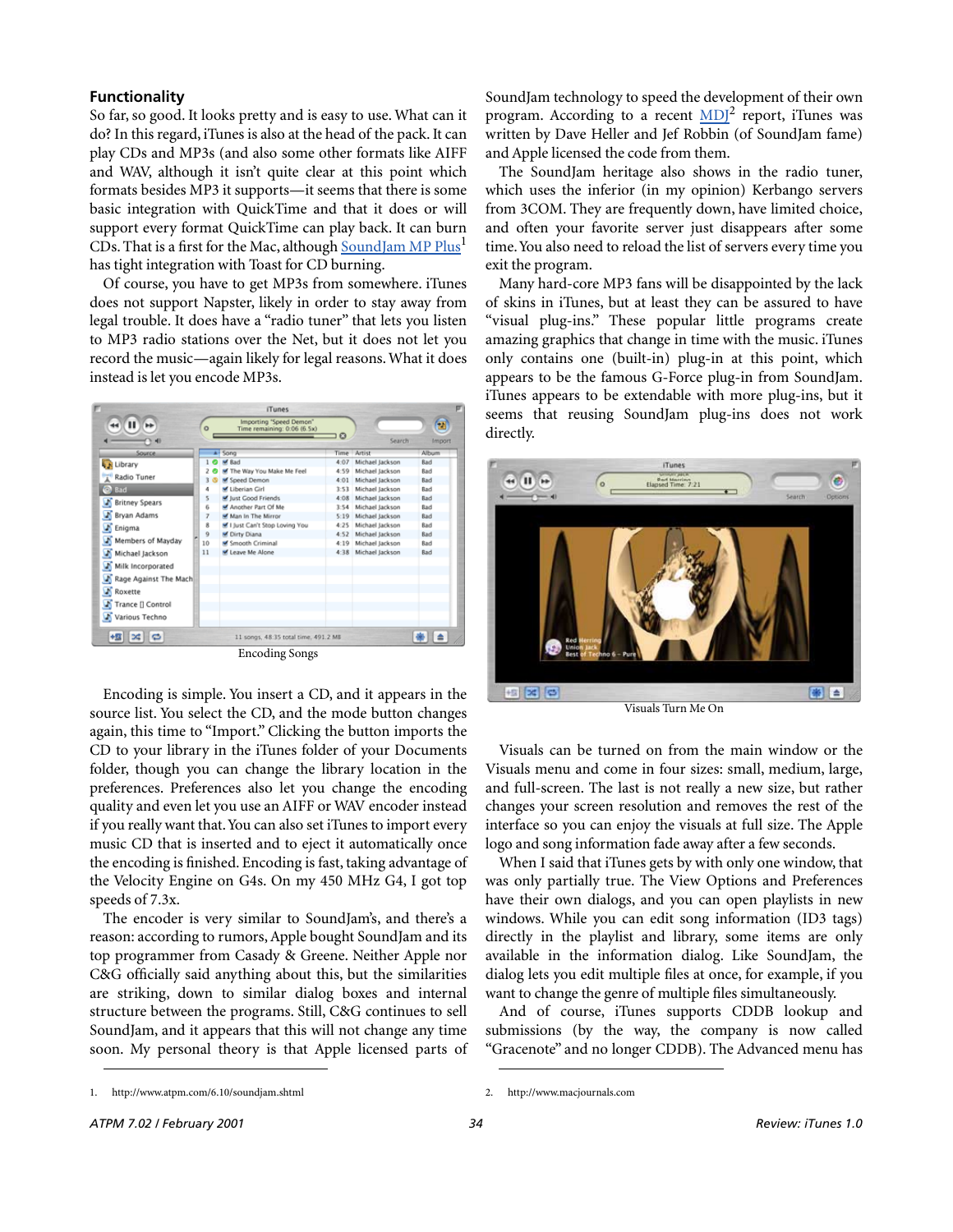a feature for MP3 conversion of older files. It seems like that function can even be used to downsample existing MP3s, for example for use in portable MP3 players. File menu has a command to reveal the sound file for the selected song in the Finder, although you should rarely need that. Like SoundJam, the song information lets you make individual songs louder or quieter, and lets you cut away part of the beginning and end, if desired.

Support for hardware MP3 players cannot be missing in Apple's new "digital hub" strategy, and therefore iTunes supports the following MP3 players: Nakamichi SoundSpace 2, Nomad II & II MG, Nomad Jukebox, Nike psa[play 60 & 120, and Rio 500, 600 & 800. They appear just like a CD or playlist would. Copying files over is just like moving songs to a new playlist. It pretty much works like SoundJam yet again in that regard.

|                                           | Daniel's Player (Internal) |                            |                |        |         |
|-------------------------------------------|----------------------------|----------------------------|----------------|--------|---------|
|                                           | Copying "Beyond 303        | $\boldsymbol{\omega}$      |                | Search | Options |
| Song                                      | Time                       |                            | Size Date      |        |         |
| Workout Music (11 tracks)                 |                            |                            |                |        |         |
| The Way Home [Promo Edit]                 | $4 - 44$                   | 4.4 MB                     | 10             |        |         |
| Dream of Trance                           | 4:02<br>3:00<br>5:04       | 3.7 MB<br>2.8 MB<br>4.7 MB | 10<br>10<br>10 |        |         |
| Fragment Of Time [Radio Edit].            |                            |                            |                |        |         |
| Fuzzy Logic The Second Level              |                            |                            |                |        |         |
| Inside [Aggressive House Mix]             | 3:24                       | 3.2 MB                     | 10             |        |         |
| The Sign of Life [Adrenaline F            | 3:55                       | 3.6 MB                     | 10             |        |         |
| We Are No Strangers                       | 4:32                       | 4.2 MB                     | 10             |        |         |
| This is my HOUSE                          | 4:11                       | 3.9 MB                     | 10             |        |         |
| Addicted - PROMO [2000-0                  | 5:42                       | 5.3 MB                     | 10             |        |         |
| Another Beat [trance]]control             | 3:33                       | 3.3MB                      | 10             |        |         |
| Atomic Dance Explosion IPa                | $3 - 0.0$                  | $2.8MB$ 10                 |                |        |         |
| Free: 21.9 MB (64 MB total)               |                            |                            |                |        |         |
| ЭĠ<br>11 songs, 45:07 total time, 41.3 MB |                            |                            |                |        |         |

Uploading to Rio 500

Despite all this functionality, some items are missing. Skins for one—although in this case, they wouldn't really fit. Little specials like Karaoke and alarm clock are also gone. But what I miss most dearly is a graphical equalizer that allows you to change settings from Pop to Classical or use a custom setting to change the bass or treble. Gone also are the ability to have hierarchical folder structures in the playlists. That's a regression, in my mind, although it allows the interface to be cleaner. Also, unlike SoundJam, there is no broadcasting ability over the Net.

# **The Nitty Gritty**

While I think iTunes is a great program, some things about it bother me. For one, it's slow, especially once you add a lot of songs. Just try clicking on your playlists back and forth. It takes over a second to load a short list. The redraw is so slow that you can actually see it. This is not a big problem if you just listen to music, but if you want to actively manage your playlists, it can be quite annoying.

Also, iTunes is really bad for those with files that have improper ID3 tags (e.g., if you get music from Napster). The whole organizational system of iTunes relies on proper tags, and will break down if your files don't have the proper information. This is not a problem for those who get their music from encoding CDs while they have an Internet connection to look up the information.

Something that may be confusing to some people is the distinction between playlist and library. When you remove a file from the playlist, it is still in the library (and on your disk). If you remove it from the library, though, it disappears from the other lists as well and possibly from the hard disk (it will ask you whether you want to delete the file from the disk).

iTunes did a pretty good job following files on my hard disk, until this morning. I moved some files around to see if it would still find them. Previously it would find them, even if I moved them to another disk. However, today it didn't. Instead, it asked whether I could locate them for the program. Ok, no problem. I found the file and selected it. Again, iTunes still could not find that file even though I just showed it exactly where the file was. This kind of a bug shouldn't occur. I had to remove the file from the library and add it again from the Finder. In the weeks that I tested the program, I found several smaller bugs like that.

There are also inconsistencies in the user interface. While the playlists support "typeahead," the ability to type the first few letters of an item's name to select it from the list, this stops working inside the three filter panes in the Browser mode. The shuffle (random) mode is quite badly done. While it remembers the list of random songs in the past, and so allows you to step back through it in the reverse order, it often randomizes songs in the same order, so if you start over playing the list, you will get the songs in the same "random" order over and over again. Worse, it doesn't randomize the order linearly, so you may end up hearing a song three or more times before it finally gets to a song it hasn't played at all before. Also, iTunes does *not* support AppleScript or Balloon help. Amazing how Apple ignores its own technologies.

So far, iTunes is only available in US English. According to Apple, "[v]ersions of iTunes for International English, Japanese, French, German, Italian, Spanish and Dutch will be available February 2001 followed shortly by Brazilian Portuguese, French Canadian, Norwegian, Danish, Finnish, Chinese, Swedish and Korean versions." Apple also promised CD-R plug-ins for CD burning, and hopefully visual plug-ins will follow. A [hack](http://www.macfixit.com/ultimate/Forum21/HTML/000037.html)<sup>1</sup> was posted that allowed burning on external "Yamaha 4260" drives, but was pulled as far as I know. iTunes requires OS 9.0.4, although [another hack](http://g.wallaceiii.tripod.com/Stumpp.html)<sup>2</sup> was posted that allows it to run on OS 8.6. We haven't tried it, so proceed at your own risk!

Also, Apple claims you need an iMac or later to run iTunes, but we have tested it successfully on platinum G3s down to

<sup>1.</sup> http://www.macfixit.com/ultimate/Forum21/HTML/000037.html<br>2. http://g.wallaceiii.tripod.com/Stumpp.html

<sup>2.</sup> http://g.wallaceiii.tripod.com/Stumpp.html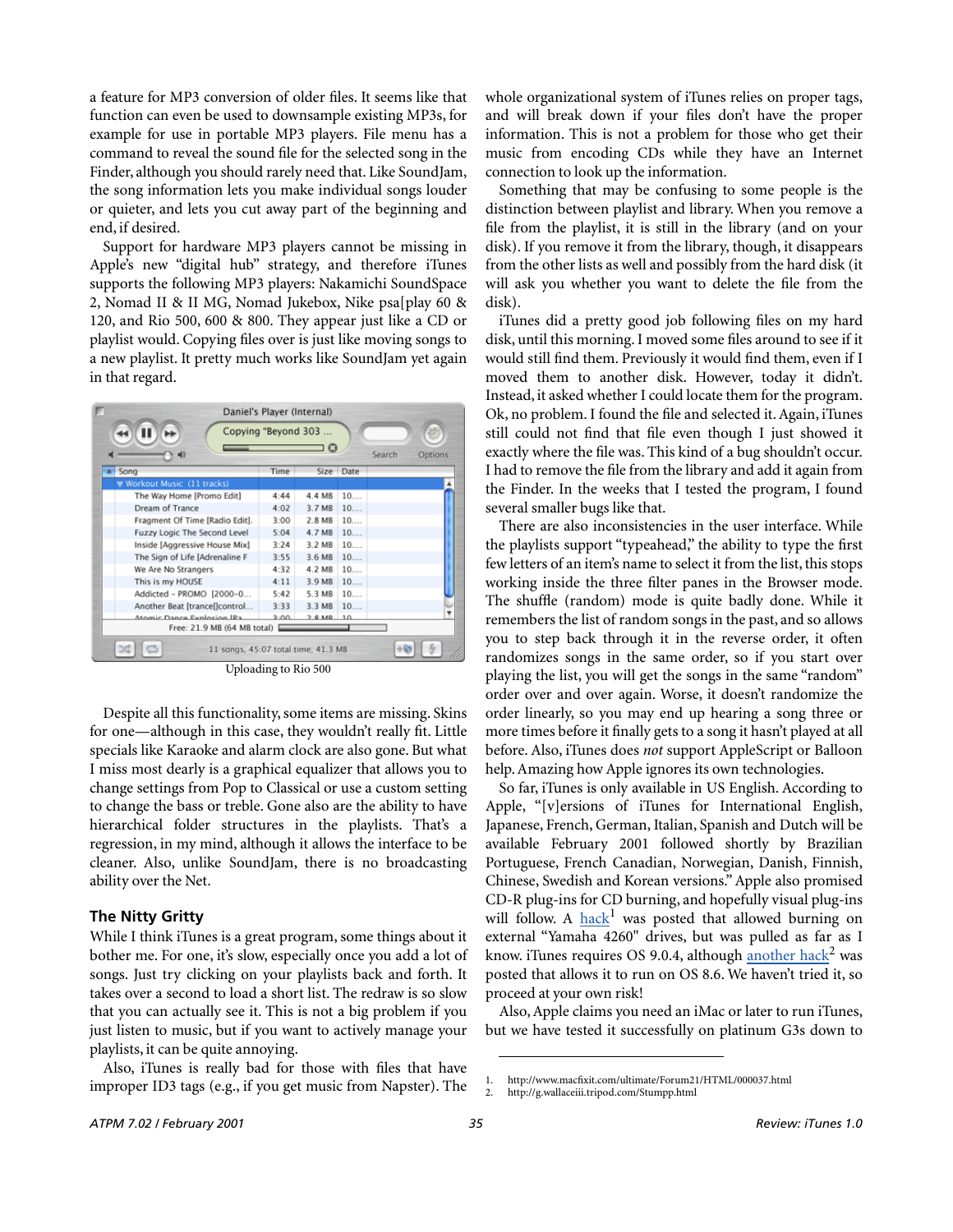older Power Macs. So if in doubt, just download it and see if it runs.

<u>[One more hack](http://www.resexcellence.com/hack_html_01/01�24�01.shtml)</u><sup>1</sup> allows the options in iTunes to work with a single click, even when in the background. Apple has also posted a firmware update<sup>2</sup> for iMacs with DVD-ROM and the Cube, improving the "audio extraction performance."

Also, according to Apple, iTunes does not currently work on OS X, but future versions will.

# **Conclusion**

With  $275,000$  downloads<sup>3</sup> in the first week alone, iTunes is poised for success. It will soon come with every new Mac that leaves Apple's factory walls. I would have thought that this would be a death blow for the other MP3 programs. Yet the weeks after iTunes' release witnessed the release of [Unsanity](http://www.unsanity.com/echo.html)  $\underline{\mathrm{Echo}}^4$ , yet another spiffy new MP3 player for the Mac with an amazing feature set for \$19.79 (although the program operates in unlimited trial forever). And Subband released their AMP Radio as [MacAMP 2.0](http://www.subband.com/macamp/)<sup>5</sup>, with many new functions, and a powerful broadcasting feature. Its price tag is \$15. We'll have to see how these programs do.

iTunes is a great program; I now use it almost exclusively. It works with my CDs, my MP3s, and my MP3 players, and

- 2. http://asu.info.apple.com/swupdates.nsf/artnum/n11914<br>3. http://www.apple.com/pr/library/2001/jan/16itunes.html
- 3. http://www.apple.com/pr/library/2001/jan/16itunes.html

soon, when I get my new Mac, I'll also be able to burn music CDs with little effort. Sure, it has no skins, no broadcasting, no Karaoke, and no alarm clock. But these are features I never really used anyway. For me, it's close to perfect.

But it's not for everyone. For many, the limited feature set compared to SoundJam is a regression. It is slow, maybe too slow for some. Not everyone will like the interface. There are no visuals and no support for other CD-R drives yet. It requires (unless you hack it) Mac OS 9. I decided to give it "just" a Very Nice because I think these problems could have been addressed, and they make it less than perfect for many users. Also, the bar has been raised by Audion 2, SoundJam MP Pro, and many of the newer programs. It isn't enough to put a subset of the functionality into a smarter interface. There will be a market (albeit smaller) for all the other programs. But iTunes 1.0 will win the hearts of many people new to digital music, and has laid a wonderful foundation for the next version.

### **Related Reviews**

- iTunes on MP3.com<sup>6</sup>
- [iTunes on Business Week](http://www.businessweek.com/bwdaily/dnflash/jan2001/nf20010124_897.htm)<sup>7</sup>
- 6. http://software.mp3.com/software/individual/3322.html
- 7. http://www.businessweek.com/bwdaily/dnflash/jan2001/nf20010124\_897.htm

*Copyright © 2001 Daniel Chvatik,* [dchvatik@atpm.com](mailto:dchvatik@atpm.com)*. Reviewing in ATPM is open to anyone. If you're interested, write to us at* [reviews@atpm.com](mailto:reviews@atpm.com)*.*



<sup>1.</sup> http://www.resexcellence.com/hack\_html\_01/01–24–01.shtml

<sup>4.</sup> http://www.unsanity.com/echo.html

<sup>5.</sup> http://www.subband.com/macamp/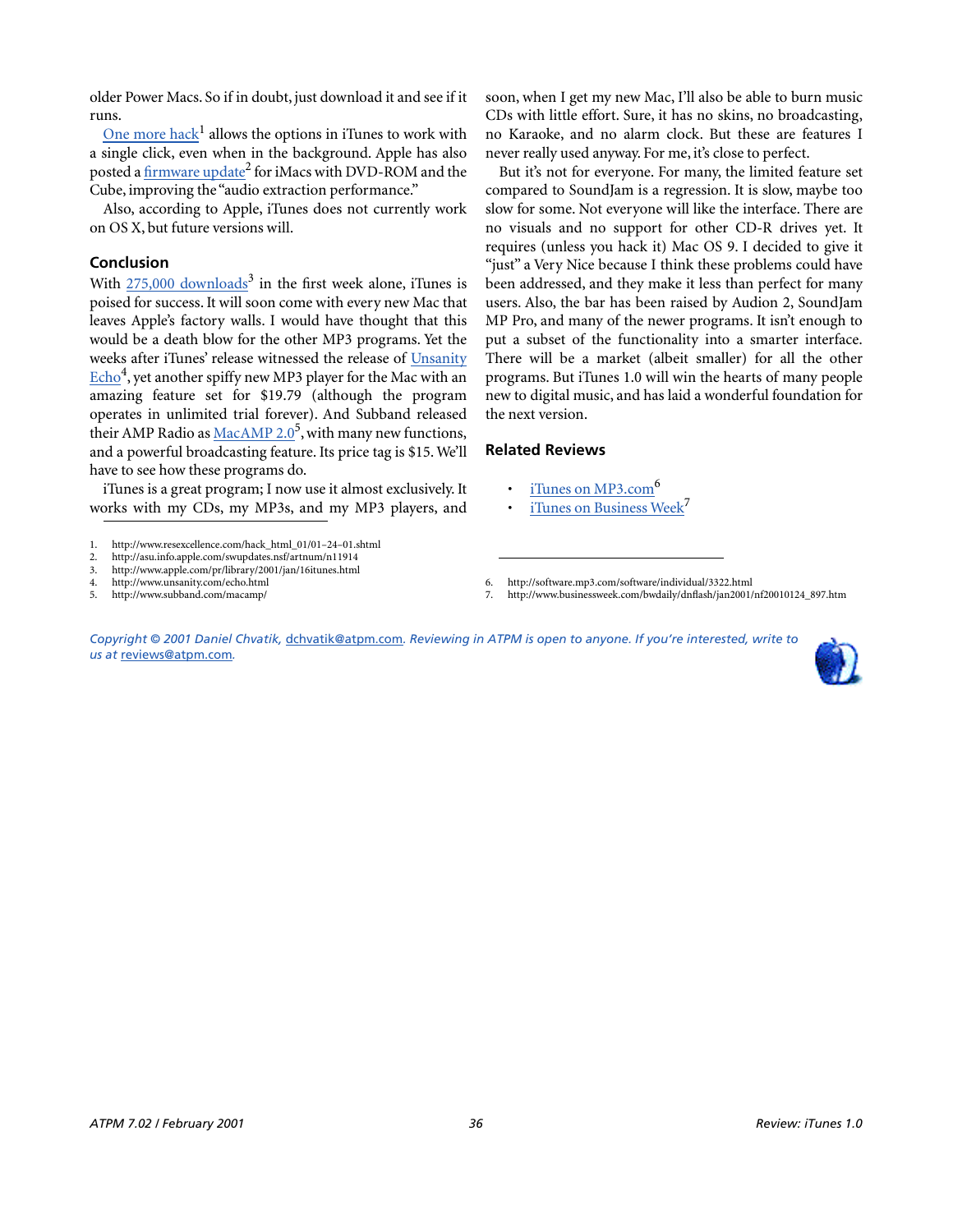# **Review: Links LS 2000**

**by Eric Blair, [eblair@atpm.com](mailto:eblair@atpm.com)**

# **Developer:** MacSoft [\(product page](http://www.wizorks.com/macsoft/link_2000/links_2K.html)<sup>1</sup>) **Price:** \$49.99 (list)

**Requirements:** 120 MHz Mac with, Mac OS 8.5, 128 MB RAM. **Trial:** None.



I'll be honest—I don't like playing golf. I've never seen the point of hitting a small white ball around a grassy area, finding said ball, and repeating the process till the ball ends up in the hole. Personally, if I'm trying to sink a ball into a hole, I'll go out and play pool.

That being said, I've always enjoyed computer golf games. I don't know why, I just do. Growing up, I played a whole bunch of the Electronic Arts games on my Sega Genesis and had an older copy of Links on my old LC III. I'm not sure, but I may have had an old golf game on my Apple IIe. When I heard that Links 2000 was available for the Mac, I knew it was something I wanted to try.

# **Gameplay**

Coming from somebody who has played these games for a while, it seems like we may have exhausted all the ways to actually play computer golf—aim the cursor, click to start the swing, click to end the backswing (and set the swing power), and click to hit the ball (and set the shot accuracy). Links LS adds to this a little, but its additions are not entirely successful.

The easy mode eliminates the final click, allowing new users to concern themselves only with shot power. Also, this mode adjusts the power of the swing based on where you have aimed the shot instead of making the user decide on the power of the swing. All in all, it is a good way for beginners to learn the game.

The PowerStroke option, Links LS' new advanced swing, is less successful than the other swing options. You must click to start your swing, move the mouse to the right for your backswing, to the left for the downswing, and click to strike the ball. Also, the angle and speed of your mouse movement affect the way that the ball travels. Anybody who tries this motion will discover the inherent limitations of using a mouse to play golf. If you tend to sweep the mouse in an arclike motion, as I do, this will screw up your shot. If I concentrate, I can overcome this to move the mouse in a consistently straight line. This comes at the expense of speed, which means my shots aren't as powerful and do not travel as far. Finally, my mouse occassionally sticks when moved

quickly in different directions. My mouse is somewhat old and probably ready for a replacement, but I have heard that there may be similar problems with optical mice when moved rapidly.

As you would expect, Links LS 2000 lets you modify your shot to simulate most of the options golfers have when they are on the course: chip, draw, putt, adjusting the stance, etc.

I have one other complaint about the game play, though: the game seems to register some mouse clicks late while swinging the club.



Teeing it up on one of Hawaii's beautiful courses. Life is good.

#### **Options**

With all the game play options offered by Links LS 2000, you could play for a long time without reusing the same options twice.

For starters, you will probably want to create your own player. Yeah, its nice to pretend to be a real professional golfer, like Links LS 2000's Arnold Palmer or Fuzzy Zoeller, but it's somehow more satisfying to see your name sharing a score card with the same gentlemen. For creating players, you choose your skill level, clubs, shot type, and the look of your

<sup>1.</sup> http://www.wizorks.com/macsoft/link\_2000/links\_2K.html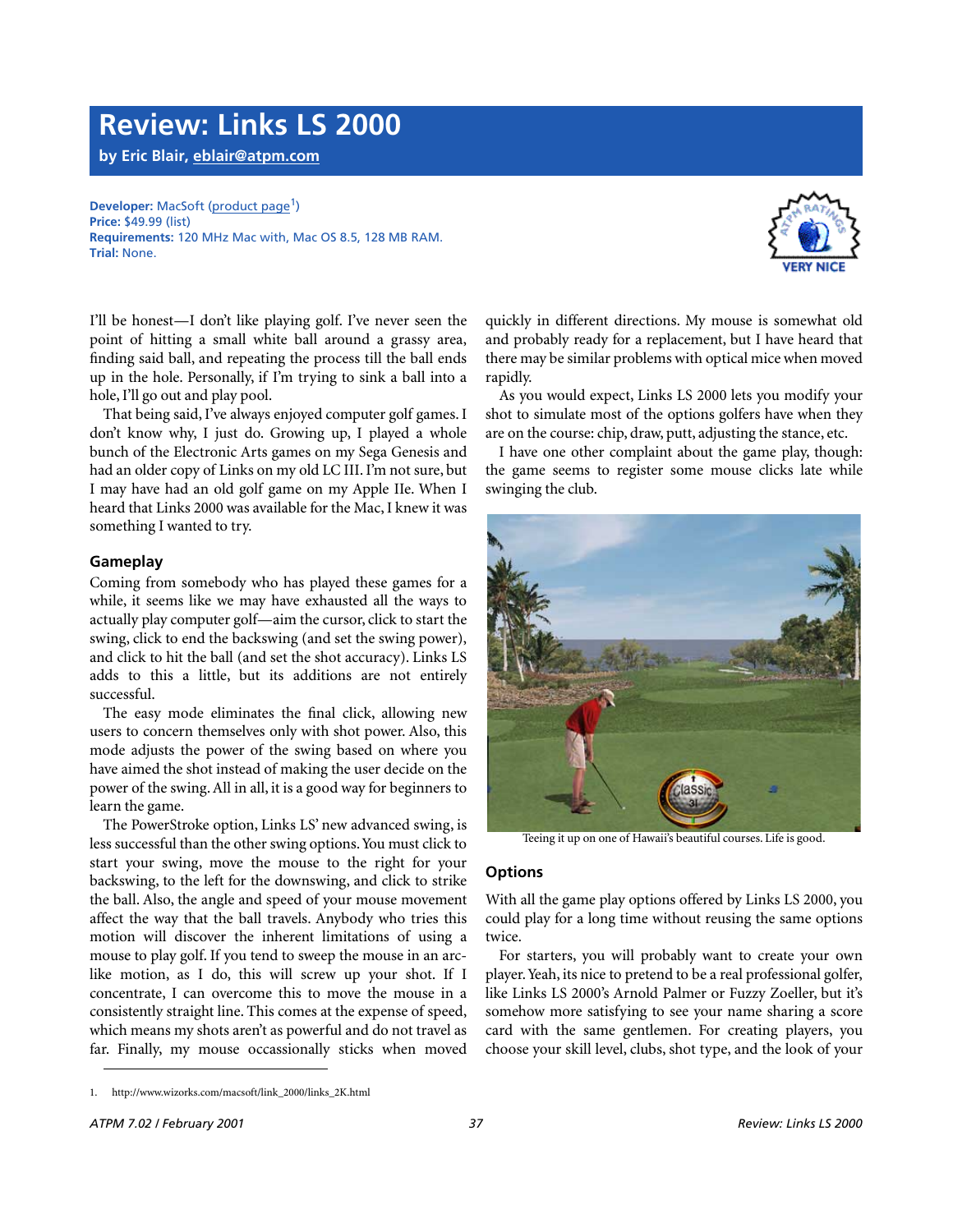golfer. This look consists of your shirt color and one of 12 animations—Arnie, Fuzzy, five generic men, and five generic women.



Arnold Palmer sets up for his shot.

Then you have the option of six famous courses—three at St. Andrews, the Covered Bridge course in Indiana, and the Mauna Kea and Hapuna courses in Hawaii. As with golf in the real world, you have the option of playing a full eighteen holes, the front nine, or the back nine, although some games require you to play the full eighteen. I can say that the courses are well done and that the art work will not disappoint.

Of course, almost no game would be complete without having different types of game play. Out of the box, Links LS 2000 contains 35 different game styles, or Modes of Play (MOP). These MOPs fit into one of four categories: stroke based, skins based, match/Nassau based, and wolf based. Stroke based is the standard game, where score is relative to par. Skins based is a more high-stake game with dollar value assigned to each hole. The winner of the hole gets the money for the hole. Match/Nassau based games are decided by the number of holes each golfer wins. Wolf based is similar to skins based game, except that there is a wolf assigned for each hole and the wolf gets a bonus for winning the hole. You can also create your own MOPs should you feel a desire to create your own game of golf.

Finally, you can choose how you are going to play—a single game by yourself, a tournament in a tour, or a multiplayer game. The tournaments in a tour are called Virtual Tournaments—you play a four-day, 72-hole game against computer opponents of similar skill level. For multiplayer games, you have three options—you can sit down at the

computer with some friends and pass the mouse when it's time to shoot, you can play online through the GameRanger service, or you can record your round and send it to a friend who can play the same course and conditions to compare the final scores. From my point of view, it seems like Links LS 2000 covers all contingencies if you are trying to set up a game with friends.

#### **Extras**

Links LS 2000 comes on three CDs. The first two CDs contain the files necessary for basic game play. The third CD is a multimedia CD—it contains ten movies covering the golf courses, Fuzzy Zoeller, the Wolf Challenge, and some other related subjects. While not necessary for game play, these movies could prove interesting for somebody who wants to know more about the golf world. I am somewhat disappointed that there isn't an Arnold Palmer feature, though. Personally, I would rather hear about Arnie than Fuzzy.



Lining up for the birdie put.

#### **Conclusion**

Excluding Tiger Woods, Links LS 2000 packs just about everything you could want in a golf game onto its three CDs. Although I think it would be difficult for a gamer to pick Links and be entertained for hours on end, it could be just what you're looking for if you're trying to squeeze in a round but just can't get out to the course. There are some elements of the game that can't survive the transition to the computer, but Links LS 2000 does a decent job of capturing the feel of the game.

*Copyright © 2001 Eric Blair,* [eblair@atpm.com](mailto:eblair@atpm.com)*. Reviewing in ATPM is open to anyone. If you're interested, write to us at*  [reviews@atpm.com](mailto:reviews@atpm.com)*.*

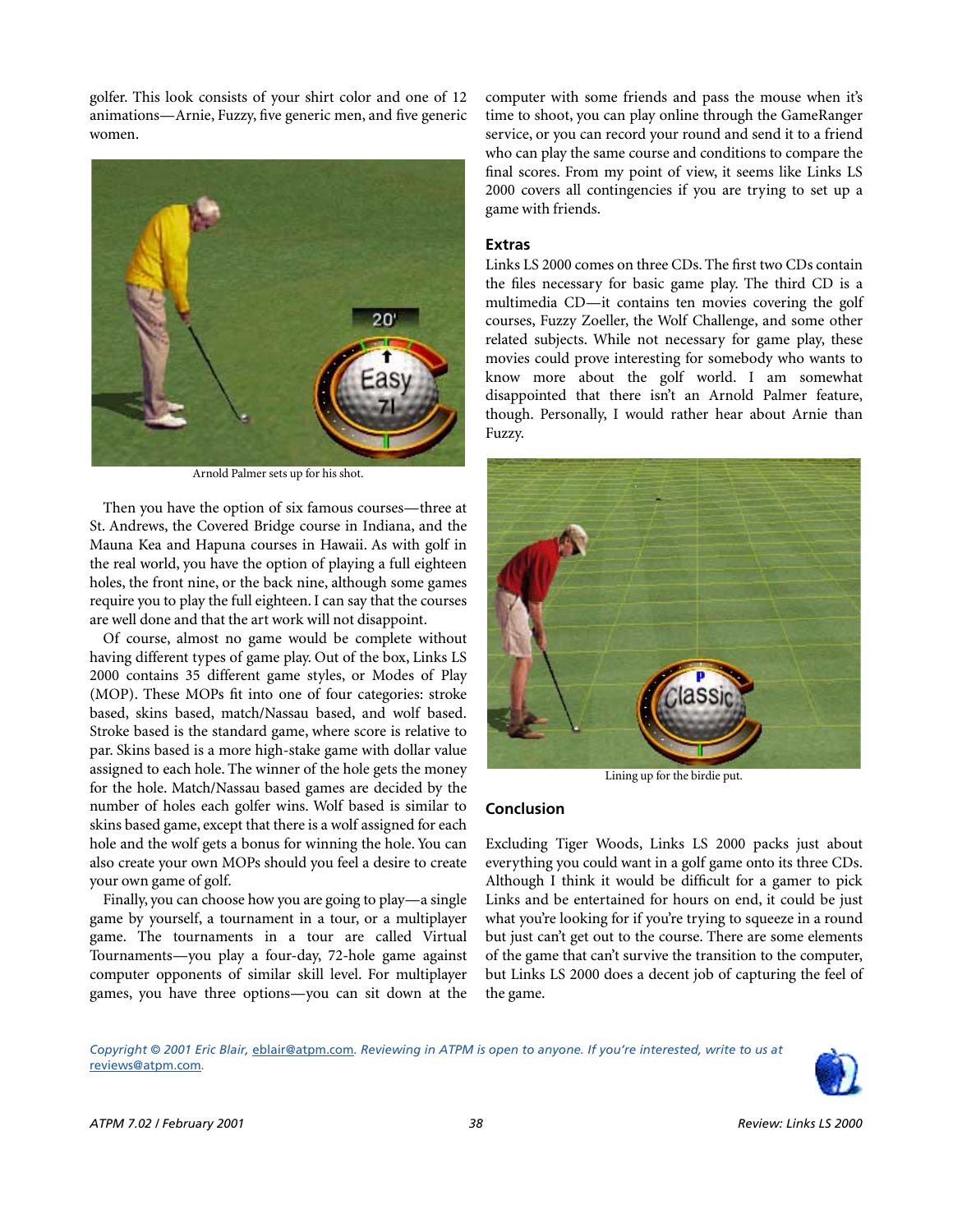# **Review: Que! Fire CD-RW Drive**

**by David Ozab, [dozab@atpm.com](mailto:dozab@atpm.com)**

#### **Developer:** QPS, Inc. ([product page](http://www.qps-inc.com/cgi-bin/display?tm=fire_drive_8&dir=products)<sup>1</sup>) **Price:** \$269 **Requirements:** Mac with FireWire, Mac OS 8.6. **Trial:** None



# **Background**

The release of the Blue and White Power Mac G3 in January 1999 marked the first time that Apple shipped a professional desktop computer without a standard SCSI port. Instead, it had two USB ports (introduced five months earlier on the original iMac) and two brand new FireWire ports. Apple promised that FireWire would become the industry standard for high speed data transfer, and, in particular, streaming audio and video.

When I purchased my G3 (in April 1999) I knew that I would eventually buy a CD burner as well. I could have ordered the computer with a SCSI drive and SCSI port, but decided instead to wait out my options. Recently, I made my decision, and purchased a Que! Fire CD-RW drive.



# **Say Que!**

QPS Inc. had been a pioneer in USB CD-RW drives with their original Que! drive. Though rated at 4x2x24, this drive, and all other USB drives, were unable to burn audio at faster than 2x. Since higher burn speeds result in higher quality audio, USB (at least Apple's implementation) turned out to be inadequate for audio CD burning, which, as a musician, was my principal reason for buying a CD burner. FireWire, though, has a much higher bandwidth than USB and seemed a perfect solution for both CD duplication and external storage (I'll discuss my choice of an external hard drive next month). I priced various models, and found a great deal

through **Outpost.com**<sup>2</sup> (one of our sponsors) on the Que! Fire 8x4x32 CD-RW drive.

### **Packaging**

Usually, I don't think much about packaging, but QPS does a superior job with their merchandise. Upon opening the box, I found a stylish soft black case with "Que! Drive" emblazoned in gold. Inside the case, the drive, cables and included media were neatly packaged. I'm not sure that I'll ever need a carrying case for my Que! drive, but it's a nice touch.

### **Hardware Installation**

This is where the advantage of FireWire (and its slower companion, USB) over SCSI becomes obvious. Installation is so simple. One cable (with power supply adaptor) plugs in your power strip and the other connects to the FireWire port. Power it up, and it's time to install software.

# **Software Installation**

This part is almost as easy. The Que! drive ships with a software CD featuring Adaptec Toast. As long as the correct Apple FireWire drivers are in the extension folder (at least version 2.2), installing Toast also configures the drive and installs the correct extensions. I did say "almost as easy" and here's the catch. After rebooting, go to Extensions Manager, disable Toast USB Support, and reboot again. My drive had some problems at first, which I solved by disabling the unnecessary USB extension.

#### **Ready to Burn**

First, I tested the drive as an audio burner. Using the inexpensive generic CD-R included, I burned a data file at 8x with no problems. Then, using another cheap disc (which I would never recommend), I burned an audio file at 8x. The drive and the interface had no problems with the extra demands of audio either. Note that I only did this as a test. For real-world use, I recommend good quality blanks (blue is

<sup>2.</sup> http://www.linksynergy.com/fsbin/stat?id=N00D3BtDeo0&offerid=2161&type=3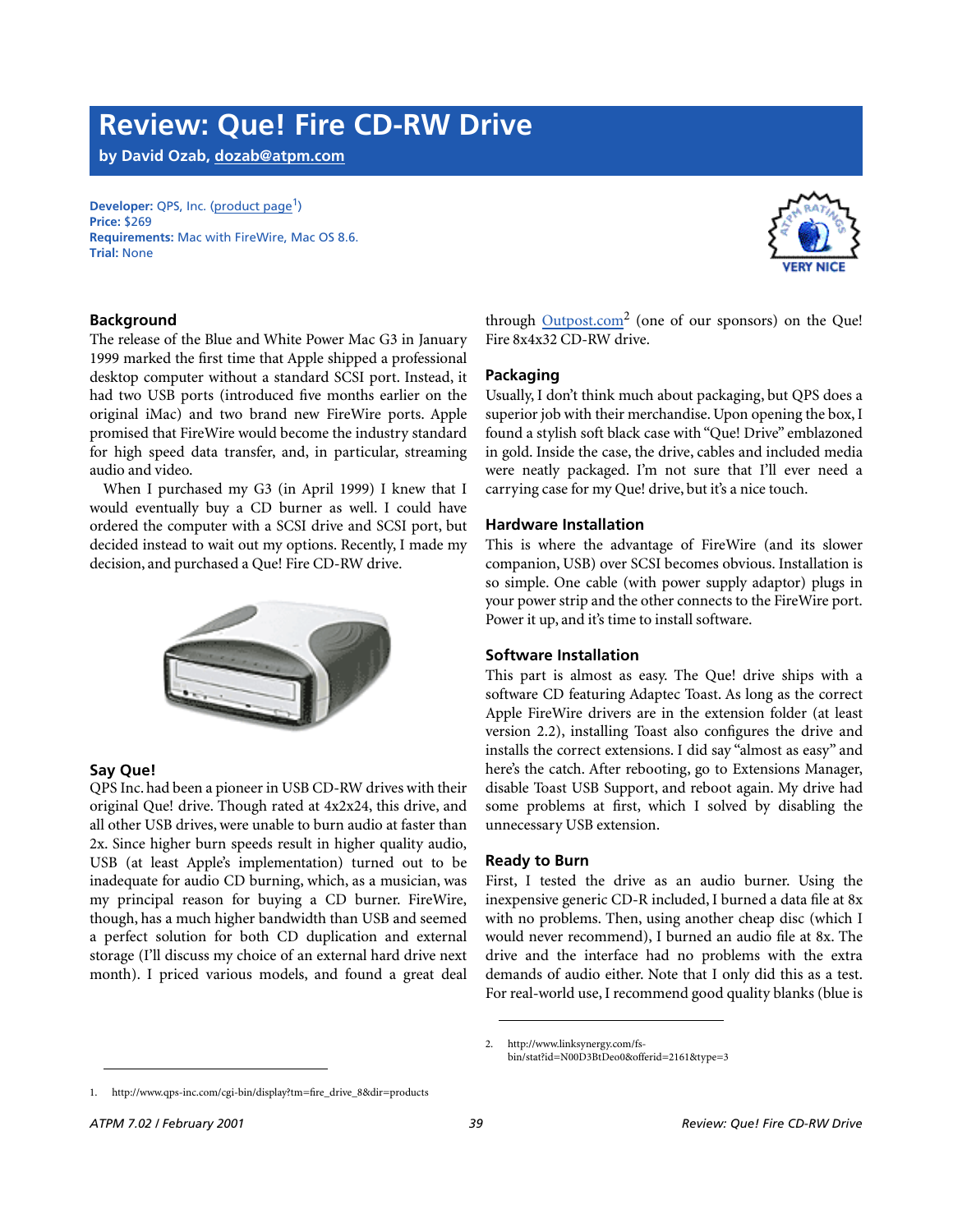good, gold is a bit better) and a 4x burn. Though quality does increase with burn speed, some older CD players (and most car stereo systems) can't read discs burned at faster than 4x.

Then, I tested the drive with rewritable media. Here's where high quality discs seem to make a big difference. Using the included disc (Mr. Platinum 650MB), I was unable to burn successfully above 2x. I was able to run 4x in simulation mode, however, which suggest the problem was with the disc, and not the burner. Subsequently, I ran the same test with an Imation CD-RW, and was able to burn data successfully at 4x. I'm not sure whether it's the interface or the burner itself that's picky, but save yourself some time and trouble and buy good media (this is sound advice in general).

# **Final Thought**

The Que! Fire drive is easy to set up, and easy to use, and when I had problems (the extension conflict I mentioned above) technical support was very helpful. One strange side note, though. My internal drive was unable to play DVDs for a few weeks. This problem appeared mysteriously after I installed the Que! drive, and disappeared just as mysteriously when I updated to Mac OS 9.1. I'm not sure if it was a conflict or just a coincidence.

#### **Addendum**

On some systems (including mine) Toast will either malfunction or break completely under Mac OS 9.1. A definite cause is yet to be determined.

*Copyright © 2001 David Ozab,* [dozab@atpm.com](mailto:dozab@atpm.com)*.* [David Ozab](http://darkwing.uoregon.edu/%7Edlo)*1 is a Ph.D. student at the University of Oregon, where he teaches electronic music courses and assists in the day-to-day operation of The Future Music Oregon Studios.*



<sup>1.</sup> http://darkwing.uoregon.edu/%7Edlo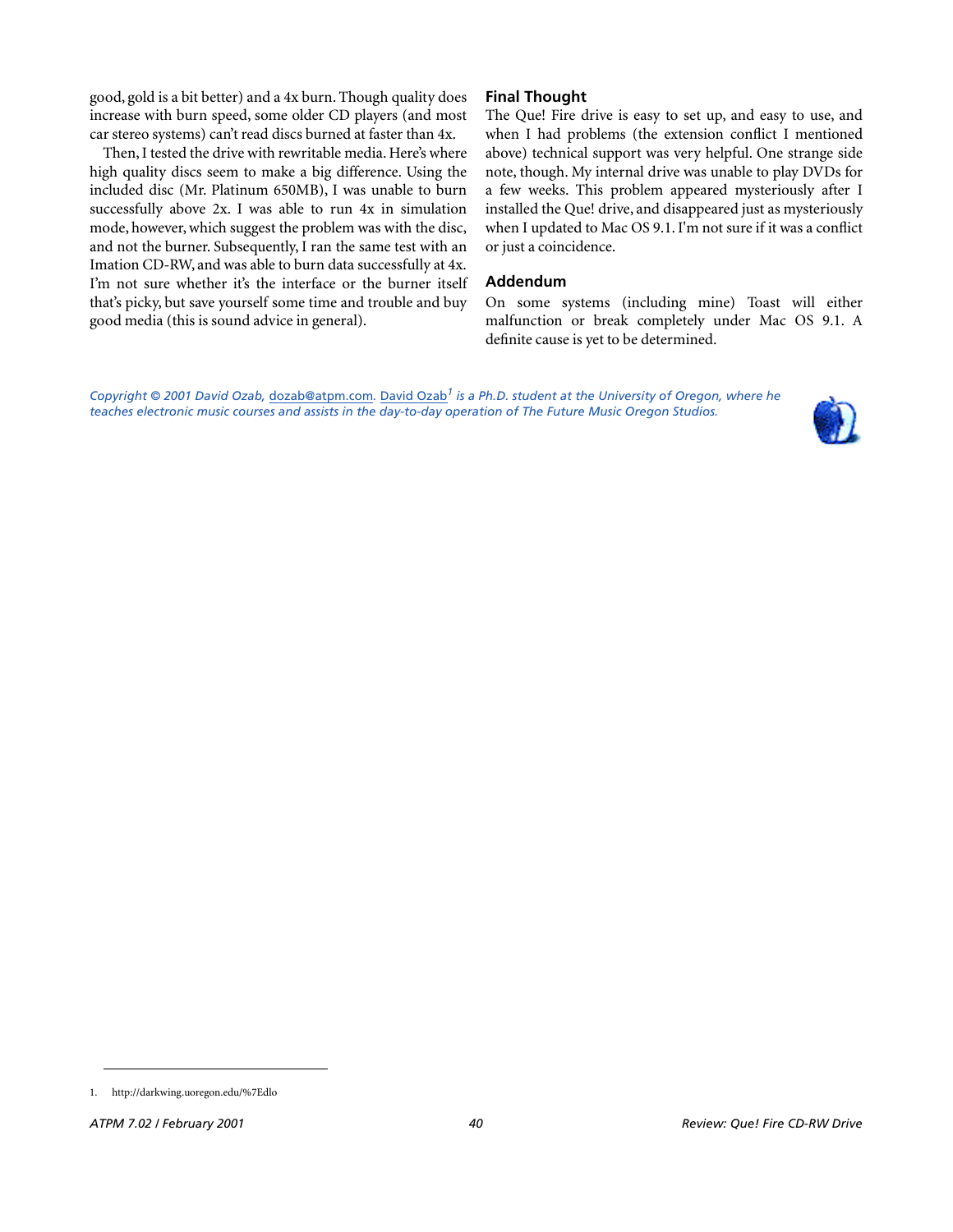# **Review: Iomega Zip CD-RW 4x4x6**

**by David Ross, [david@digitalpeninsula.com](mailto:david@digitalpeninsula.com)**

**Developer:** lomega ([product page](http://www.iomega.com/zipcd/products/externalcdrw.html)<sup>1</sup>) **Price:** \$279–299 **Requirements:** G3-based Mac with USB, Mac OS 8.6. **Recommended:** 680 MB hard disk space (for CD duplication).



The Iomega ZipCD 650 USB looks good, is easy to use, produces excellent results, and its technical support is speedy and efficient. Yet I wish I'd never bought it.

#### **Installation**

Buying, installing, and using it is easy. This 4x4x6 CD-RW cost £180 UK pounds inclusive of local taxes (although inexpensive, you should note that the pre-tax UK price of £155 equates to around \$30 less than the price quoted here). I was able to order online over a weekend with delivery on Tuesday.

The drive itself is a one-color-fits-all purple which may not integrate 100% with my blueberry iMac but hey, I'm after functionality, not fashion. And at the price paid, I was also willing to overlook the rather flimsy CD tray.

Setup and installation were easy. With a funky jazz track in the background, an Australian woman talks you through a simple process designed for new users that enables you to learn about the software, view the hardware installation guide, and view the user manual, as well as install the software. Unless you particularly like the music or have a thing for antipodean accents, the seasoned Mac hack should just double-click and install.

At this point, it has to be said that I started casting an envious eye over the extras that come for use on a PC. Still, no point in fretting. I've used Macs long enough to get used to the limited range of software available on peripherals.

# **Burning CDs**

The ZipCD contains Toast 4.0, and although I'd never used a CD-RW before, I found it easy to set up and understand. If I faced any problems, there was always a comforting PDF manual on hand to refer to.

The Toast interface appears mid-screen with what at first I took to be firefighter's helmet but which, on further inspection, turned out to be a couple of slices popping out of a toaster on a platter. Instructions couldn't be clearer. The intuitive interface and the application of drag-and-drop means that most Mac users should have no difficulty in making sure this particular piece of Toast lands butter side up. There is a drop down menu for the Toast functions—files and folders, audio CD, and disc copy. Below that is a recorder status box that lets you know if Toast can detect the drive's presence or not. So far so good. Time to try it out as I gingerly selected the (default) files and folders function for text data.



Within minutes, I was burning my first CD with nothing more than a cursory glance at the manual. I'd heard horror stories about the time it takes to burn a CD so I started off with a 50 MB text folder to get the feel of things. Having dragged and dropped, I chose Simulation Mode from the Recorder menu—a handy little function which, as you would expect from the title, simulates a recording in real time. If all goes well, there should be no Toaster coasters when it comes to the real thing.

Moving on to creating an actual CD, there is one item that needs to be foremost in your mind. After choosing Write CD you will be given the options of Write Session or Write Disk. Session allows you to use the unused segment of a CD-R at a later date. With a CD-RW, the same option allows you to update or add new material without having to erase the original. This, of course, assumes you have enough space left on the disk. You can check this by going to Disc Info under the Recorder menu.

Choosing Write Disk on a CD-R means that, once the disk is written, it can't be used again. With a CD-RW, you can use the disk again if you've chosen this option, but you will have

<sup>1.</sup> http://www.iomega.com/zipcd/products/externalcdrw.html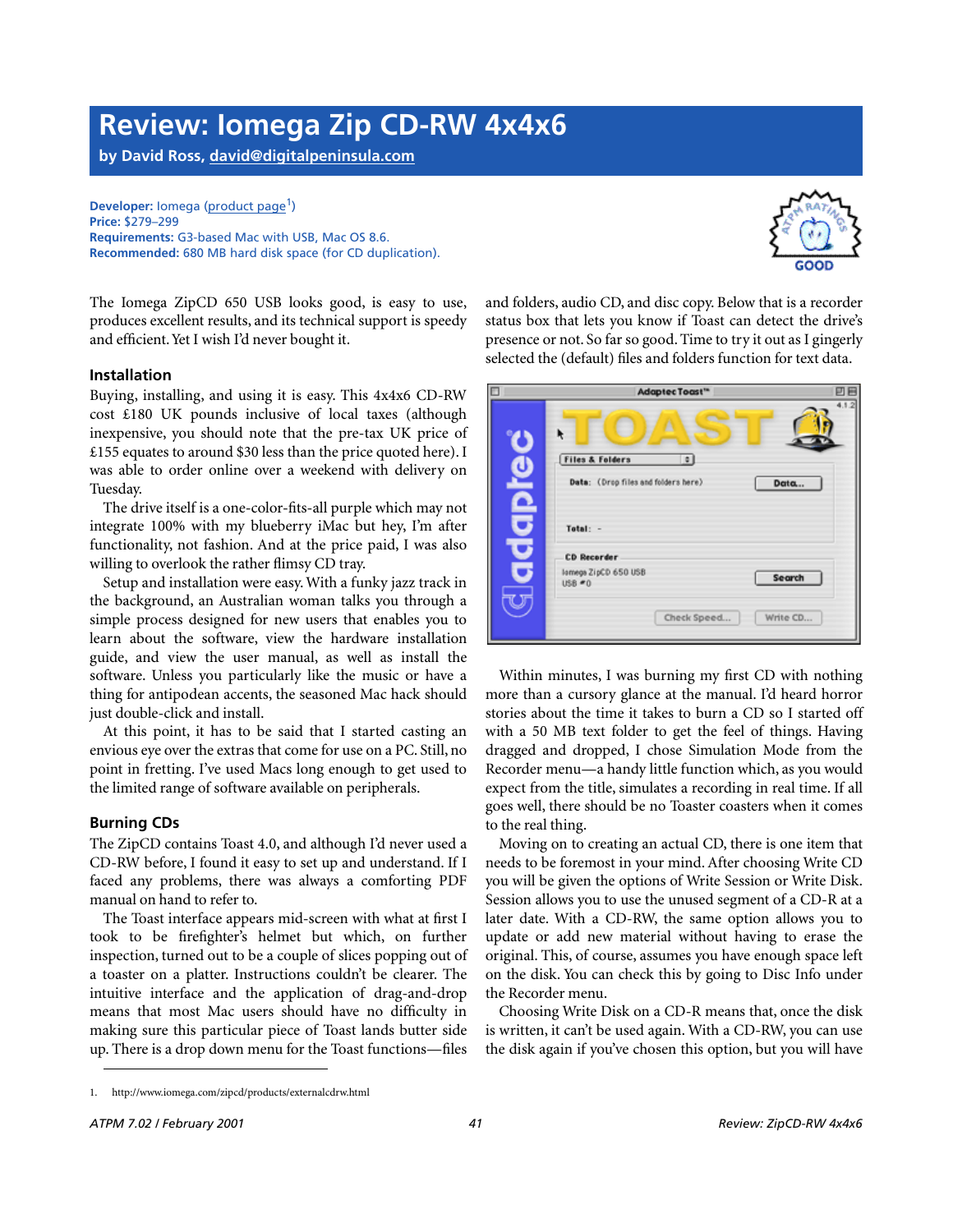to erase the existing contents first. If you are absolutely certain that you won't need to use a particular disk again, choose Write Disk; otherwise play safe and go with Write Session.

I was pleasantly surprised that in under five minutes, my CD was ready. Having also read tales about CDs that would only work on the machine that created them, I forsook my G3 iMac 350 (Mac OS 9.0.4) and tested the CD on my old Power Mac 5500/225 (Mac OS 8.1).

Everything was perfect, even down to the custom folder icon on the desktop. Until now, my backup process involved e-mailing between my two machines. No more. By copying to the desktop and replacing the old folder on the Power Mac when prompted, I had acquired an instant update. Just what I wanted a CD-RW for.

Having tested the water and found my feet getting enjoyably wet, it was now time for total immersion—-some serious backup. Time to store every piece of data I needed for work, every little thing that I needed which wasn't on an installation disk, and, importantly, every download on my computer that had taken more than 15 minutes. You may laugh, but this is an important issue to those of us on this side of the big pond. ISPs think nothing of cutting off Net access after a maximum of two hours, and often much less than that. An effective backup means an end to howls of anger when a download approaches 95% just as a Finder message tells me I've been disconnected.

At 4x, a full 650MB disk should be ready in just under 20 minutes—and it was. One thing to watch out for here—after writing the disk, Toast will ask if you want to verify it. If you don't eject within a few seconds, verification takes place automatically, adding more time to the process. And of course, the more you've written, the longer the verification process—up to 12 minutes on a full disk.

Time is relative. As a newcomer to CD writing, I was happy to let the verification process ride, though I'm not sure what options would be left if it failed to verify. (Presumably, the ability to wipe the disk so that it is reusable. Either Toast is unclear about this or I have missed something.)

Now some people might think 20 minutes is a long time, but I was happy to get a break from my desk, stretch my legs, make a coffee, and read the newspaper while the CD burned (fairly) quietly in the background.

# **Then the Trouble Began**

I was just thinking about what to do next—test the audio CD function, perhaps try to copy an audio CD, or maybe try out the optional audio play facility—when the I got the first inklings that something was up. While busy in AppleWorks, I started receiving error messages, number -110, an odd address or out of range error. I was a bit perplexed by this but, as nothing shut down, I foolishly carried on as normal.

Next came the online freezes, first in IE 5, then with Netscape 4.74, and finally with Netscape 6. Reasoning it couldn't be all three browsers that were awry, and not wanting to believe my lovely new drive could be causing problems, I started going through my folders, discarding old items, demos past their trial date, preferences for long-dead software, that kind of thing. I even gave my mouse a longawaited and much-needed clean.

But things just got worse.

Memory error messages started creeping in for no good reason. Then came the crashes, the inability to reboot, and spookiest of all, a Mac which had been put to sleep overnight was now awake before me in the morning. Given that the year is 2001 and I'm called Dave, I was tempted to start calling it HAL!

The next step was to start reading up on Forums. I visited all the usual suspects, learning as much as I could about possible problems with CD-RWs. This prompted me to update to Toast 4.1.2 and start again.

I've got to stress here that at no time did the drive itself give me any grief. It burned away happily, and my backup has never been so secure. Both CD-R and CD-RW functions worked fine. I've had no problems with using my disks on PCs. And how anyone can complain about speed when a 650 MB disk can be filled in under 20 minutes is beyond me. Though with the associated problems, I still haven't used the audio CD facility.

Still the freezes and crashes persisted. So now it was off to Iomega's Web site for some tech help. Their assistance was first class. Online help is available Monday through Friday, and unlike some other online services, it's accessed quickly. There are even a couple of icons to let you know their operative is reading/researching or typing, a boon to anyone who's ever been left hanging in the ether wondering where their online support has got to.

And, also unusual, they know their Macs. The response I normally get from online support is "a Macintosh? Uh, hold on…yeah, I think we've got somebody knows about them…um, err, doesn't appear to be around at the moment," or words to that effect.

At Iomega, by typing in your OS as well as the product *before* you speak to a helpline assistant, you are guaranteed to get someone familiar with Mac OS broadly, if not with particular systems or machines. Iomega also leaves you with a screen page transcript of your session, and will e-mail you a copy for future reference.

The advice I got was sound. Basically, some idiot (me) was using his CD-RW with a USB hub rather than plugging directly into the iMac. Problem solved? Not really.

Online support is one thing, but as I'm in the UK, I'm running eight hours ahead of PST, so it was the following morning before I tried to fix things. Still the same. Sudden quits, including several while writing this article, Disk First Aid forever claiming to repairing the hard drive during restarts, freezes on start-up. TechTool Pro telling me my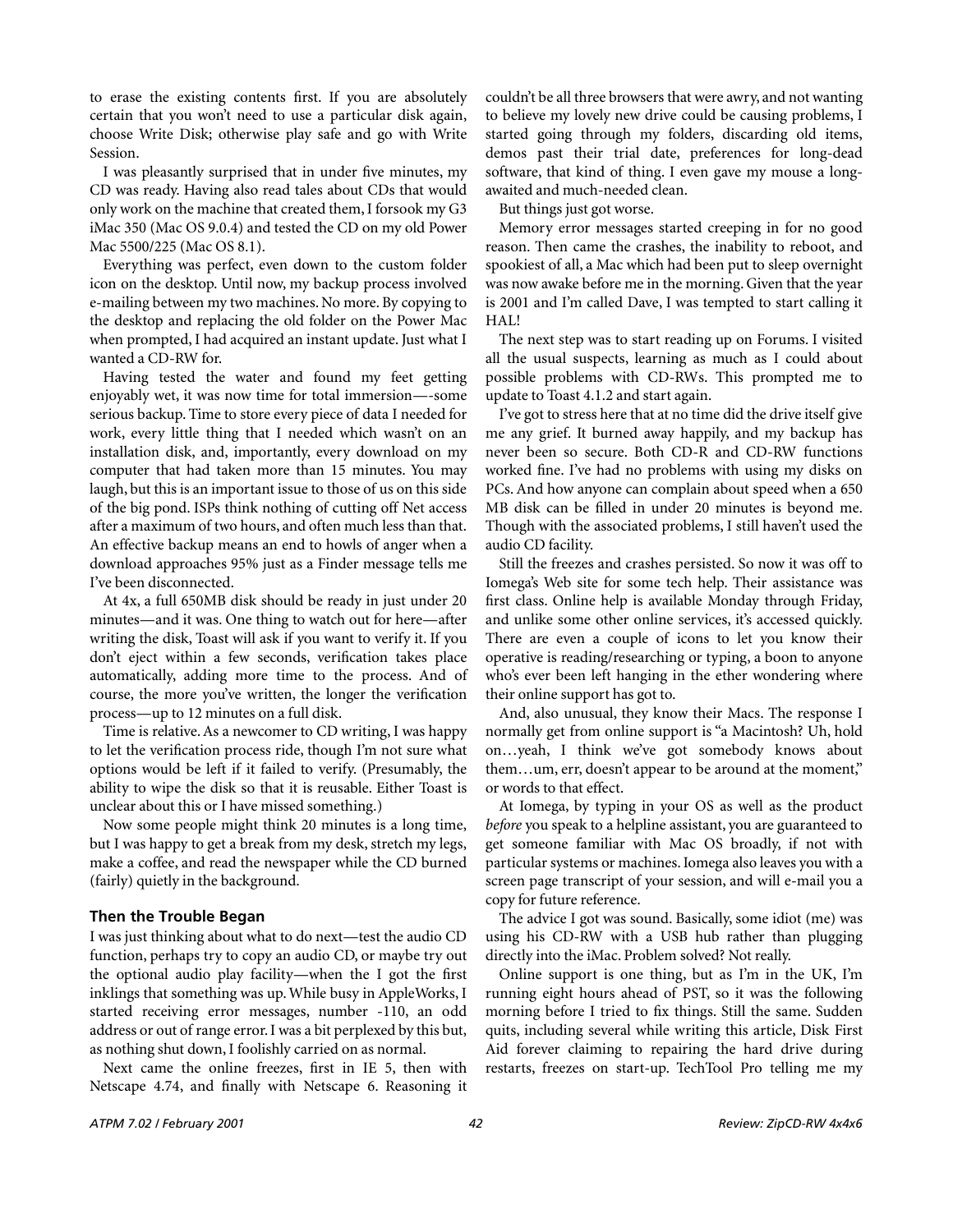system's fine. And by now it was a weekend so it was back to Iomega, this time by e-mail.

Again a prompt response, from their European HQ, suggesting, for the first time, that there may be an extensions conflict, in which case the offending item is the software rather than the drive. A phone call to their London office was less productive, more or less claiming that this kind of thing was to be expected and that it was other manufacturers faults that their products weren't compliant with Iomega's drive!

Perhaps I'm being incredibly naive, but I don't expect to have to change a scanner and printer that have served me well (and in any case are under a year old) when I buy I new piece of hardware. Especially when the hardware claims to be fully compliant with my machine, OS, and other peripherals.

The upshot of this advice was: only plug in the drive when you want to use it, do the same with other peripherals, or disable extensions for other peripherals until the source of the conflict is identified. Since the great claim for USB is its ability to be hot pluggable, the idea of constantly plugging, unplugging, and restarting forever and a day until a possible extensions conflict can be found is a distinctly unappetizing one.

And, since the drive itself works perfectly well, it can't be sent back. Even if it could, there is no guarantee that the same thing wouldn't happen again. And if it is a software problem? Well, what then? Toast seems to be pretty standard for the Mac, and I've got the latest update installed. I've already tried reinstalling the original software and the results are the same.

Much as I prefer to have a life as well, it looks as if I'll have to go through the monotonous procedure of checking extensions or creating a duplicate set of extensions for work with the ZipCD drive only. Either way, it's not an ideal solution.

#### **Conclusion**

Steve Jobs' confession that Apple missed out with CD-RW drives is welcome, and their inclusion on new Macs is welcome if long overdue. But it doesn't solve the problem for those of us who either don't want to or can't afford to buy new. My iMac is less than a year old, and I'd hoped to be running it for some time yet.

So, in the final analysis, my experience of the Iomega USB ZipCD drive is: great little machine, looks good, functions well, not a single coaster to its name, and the price represents value for money. But the price of wreaking havoc with a machine which had worked perfectly beforehand and the time spent in seeking support and making alterations to my system is far too high for this particular consumer.

*Copyright © 2001 David Ross,* [david@digitalpeninsula.com](mailto:david@digitalpeninsula.com)*. Reviewing in ATPM is open to anyone. If you're interested, write to us at* [reviews@atpm.com](mailto:reviews@atpm.com)*.*

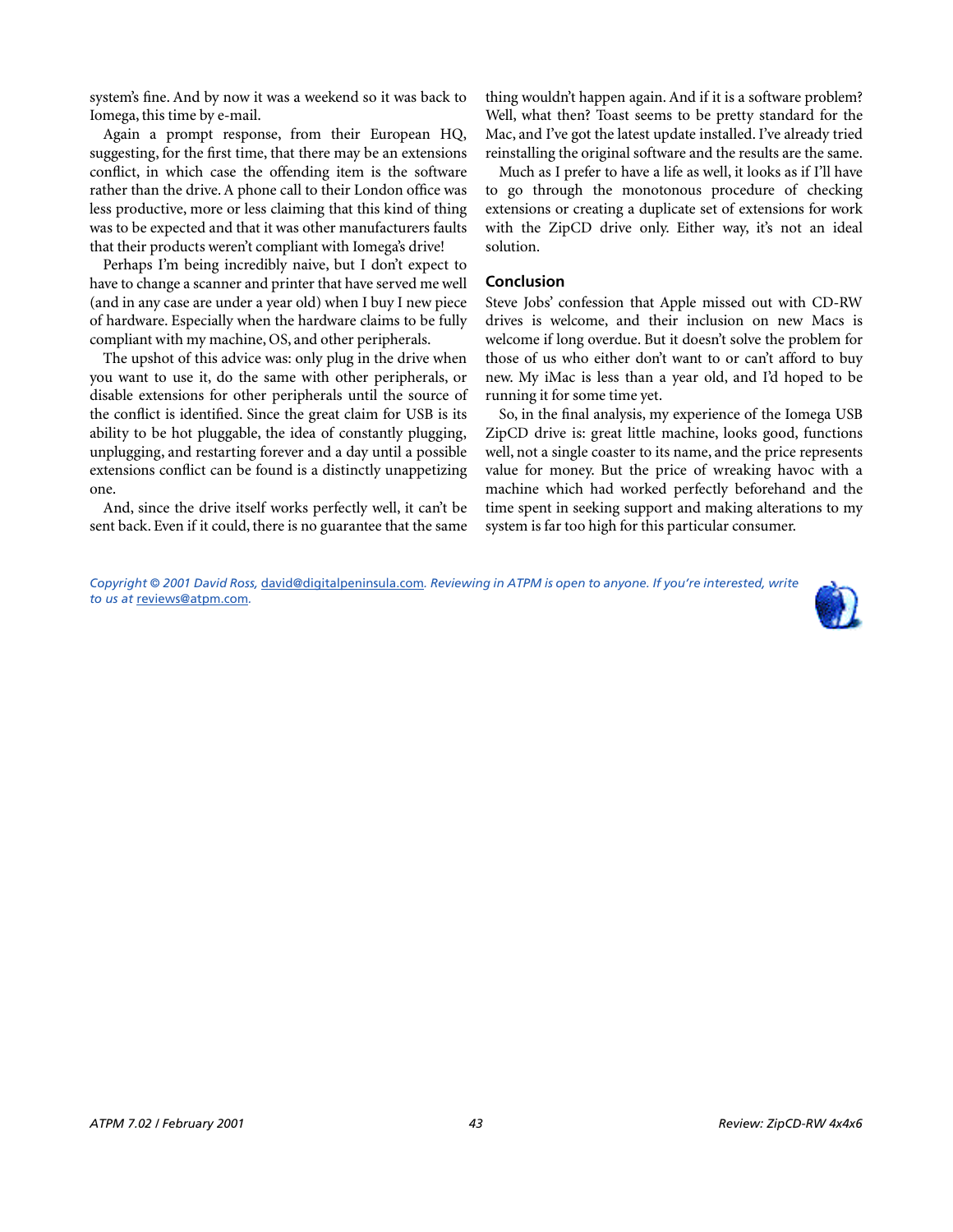# **FAQ: Frequently Asked Questions**

#### **What Is ATPM?**

*About This Particular Macintosh* (ATPM) is, among other things, a monthly Internet magazine or "e-zine." ATPM was created to celebrate the personal computing experience. For us this means the most personal of all personal computers—the Apple Macintosh. About This Particular Macintosh is intended to be about your Macintosh, our Macintoshes, and the creative, personal ideas and experiences of everyone who uses a Mac. We hope that we will continue to be faithful to our mission.

#### **Are You Looking for New Staff Members?**

We currently need several Contributing Editors, an Interviews Manager, a Copy Editor, and a Publicity Manager. Please [contact us](mailto:editor@atpm.com)<sup>1</sup> if you're interested.

#### **How Can I Subscribe to ATPM?**

Visit the [subscriptions page](http://www.atpm.com/subscribe)<sup>2</sup> or send an e-mail to [subscriptions@atpm.com](mailto:subscriptions@atpm.com) with the word help in the subject line. Instructions for subscribing and unsubscribing will be returned, shortly.

#### **Which Format Is Best for Me?**



The Online Webzine edition is for people who want to view ATPM in their Web browser, while connected to the Internet. It provides sharp text, lots of navigation options, and live links to ATPM

back issues and other Web pages. You can use Sherlock to  $\frac{\text{search}^3}{\text{all}}$  $\frac{\text{search}^3}{\text{all}}$  $\frac{\text{search}^3}{\text{all}}$  all of the online issues at once.



The Offline Webzine is a HTML version of ATPM that is formatted for viewing offline and made available in a StuffIt archive to reduce file size. The graphics, content, and navigation elements are the

same as with the Online Webzine, but you can view it without being connected to the Internet. It requires a Web browser.



The Print PDF edition is saved in Adobe Acrobat format. It has a two-column layout with smaller text and higher-resolution graphics that are optimized for printing. It may be viewed online in a

browser, or downloaded and viewed in Adobe's free Acrobat Reader on Macintosh or Windows. PDFs may be magnified to any size and searched with ease.



The Screen PDF edition is also saved in Adobe Acrobat format. It's a one-column layout with larger text that's optimized for reading on-screen. It may be viewed online in a browser, or downloaded and viewed in Adobe's free Acrobat Reader on Macintosh or Windows. PDFs may be magnified to any size and searched with ease.

#### **What Are Some Tips for Viewing PDFs?**

- You can [download](http://www.adobe.com/prodindex/acrobat/readstep.html)<sup>4</sup> Adobe Acrobat Reader for free. If you have a Power Macintosh, Acrobat Reader 4 has better quality and performance. ATPM is also compatible with Acrobat Reader 3, for those with 680x0 Macs.
- You can zoom the PDF to full window width and scroll through articles simply by single-clicking anywhere in the article text (except underlined links).
- You can quickly navigate between articles using the bookmarks pane at the left of the main viewing window.
- For best results on small screens, be sure to hide the bookmarks pane; that way you'll be able to see the entire page width at 100%.
- Try turning Font Smoothing on and off in Acrobat Reader's preferences to see which setting you prefer.
- All blue-underlined links are clickable. Links to external Web sites are reproduced in footnotes at the bottoms of pages, in case you are reading from a printed copy.
- You can hold down option while hovering over a link to see where it will lead.
- For best results, turn off Acrobat's "Fit to Page" option before printing.

#### **Why Are Some Links Double-Underlined?**

In the PDF editions of ATPM, links that are doubleunderlined lead to other pages in the same PDF. Links that are single-underlined will open in your Web browser.

#### **What If I Get Errors Decoding ATPM?**

ATPM and MacFixIt readers have reported problems decoding MacBinary files using early versions of StuffIt Expander 5.x. If you encounter problems decoding ATPM, we recommend upgrading to **StuffIt Expander 5.1.4** or later<sup>5</sup>.

#### **How Can I Submit Cover Art?**

We enjoy the opportunity to display new, original cover art every month. We're also very proud of the people who have

editor@atpm.com

<sup>2.</sup> http://www.atpm.com/subscribe<br>3. http://www.atpm.com/search

http://www.atpm.com/search

<sup>4.</sup> http://www.adobe.com/prodindex/acrobat/readstep.html

<sup>5.</sup> http://www.aladdinsys.com/expander/index.html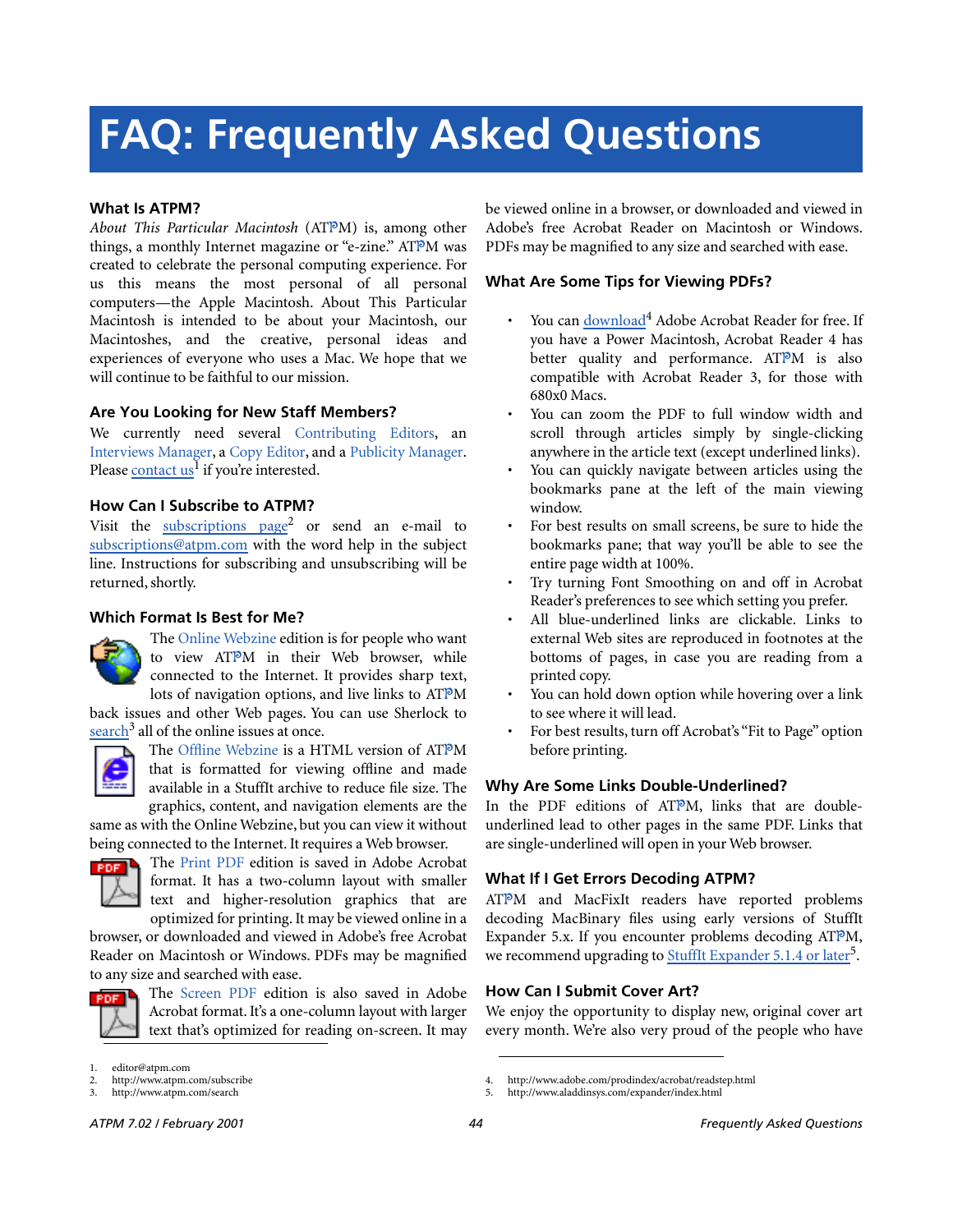come forward to offer us cover art for each issue. If you're a Macintosh artist and interested in preparing a cover for  $ATPM$ , please e-mail us. The way the process works is pretty simple. As soon as we have a topic or theme for the upcoming issue we let you know about it. Then, it's up to you. We do not pay for cover art but we are an international publication with a broad readership and we give appropriate credit alongside your work. There's space for an e-mail address and a Web page URL, too. Write to [editor@atpm.com](mailto:editor@atpm.com) for more information.

### **How Can I Send a Letter to the Editor?**

Got a comment about an article that you read in ATPM? Is there something you'd like us to write about in a future issue? We'd love to hear from you. Send your e-mail to [editor@atpm.com](mailto:editor@atpm.com). We often publish the e-mail that comes our way.

#### **Do You Answer Technical Support Questions?**

Of course. Email our Help Department at [help@atpm.com.](mailto:help@atpm.com)

### **How Can I Contribute to ATPM?**

There are several sections of ATPM to which readers frequently contribute:

#### *Segments: Slices from the Macintosh Life*

This is one of our most successful spaces and one of our favorite places. We think of it as kind of the ATPM "guest room." This is where we will publish that sentimental Macintosh story that you promised yourself you would one day write. It's that special place in ATPM that's specifically designated for your stories. We'd really like to hear from you. Several Segments contributors have gone on to become ATPM columnists. Send your stuff to [editor@atpm.com](mailto:editor@atpm.com).

#### *Hardware and Software Reviews*

ATPM publishes hardware and software reviews. However, we do things in a rather unique way. Techno-jargon can be useful to engineers but is not always a help to most Mac users. We like reviews that inform our readers about how a particular piece of hardware or software will help their Macintosh lives. We want them to know what works, how it may help them in their work, and how enthusiastic they are about recommending it to others. If you have a new piece of hardware or software that you'd like to review, contact our reviews editor at [reviews@atpm.com](mailto:reviews@atpm.com) for more information.

#### *Shareware Reviews*

Most of us have been there; we find that special piece of shareware that significantly improves the quality our Macintosh life and we wonder why the entire world hasn't heard about it. Now here's the chance to tell them! Simply let us know by writing up a short review for our shareware section. Send your reviews to [reviews@atpm.com.](mailto:reviews@atpm.com)

### **Which Products Have You Reviewed?**

Check our **reviews** index<sup>1</sup> for the complete list.

#### **What is Your Rating Scale?**

ATPM uses the following ratings (in order from best to worst): Excellent, Very Nice, Good, Okay, Rotten.

#### **Will You Review My Product?**

If you or your company has a product that you'd like to see reviewed, send a copy our way. We're always looking for interesting pieces of software to try out. Contact [reviews@atpm.com](mailto:reviews@atpm.com) for shipping information.

#### **Can I Sponsor ATPM?**

About This Particular Macintosh is free, and we intend to keep it this way. Our editors and staff are volunteers with "real" jobs who believe in the Macintosh way of computing. We don't make a profit, nor do we plan to. As such, we rely on advertisers to help us pay for our Web site and other expenses. Please consider supporting ATPM by advertising in our issues and on our web site. Contact <advertise@atpm.com>for more information.

### **Where Can I Find Back Issues of ATPM?**

[Back issues](http://www.atpm.com/Back/)<sup>2</sup> of ATPM, dating since April 1995, are available in DOCMaker stand-alone format. In addition, all issues since ATPM 2.05 (May 1996) are available in HTML format. You can [search](http://www.atpm.com/search)<sup>3</sup> all of our back issues.

#### **What If My Question Isn't Answered Above?**

We hope by now that you've found what you're looking for (We can't imagine there's something else about ATPM that you'd like to know.). But just in case you've read this far (We appreciate your tenacity.) and still haven't found that little piece of information about ATPM that you came here to find, please feel free to e-mail us at (You guessed it.) [editor@atpm.com.](mailto:editor@atpm.com)



<sup>1.</sup> http://www.atpm.com/reviews

<sup>2.</sup> http://www.atpm.com/Back/

<sup>3.</sup> http://www.atpm.com/search